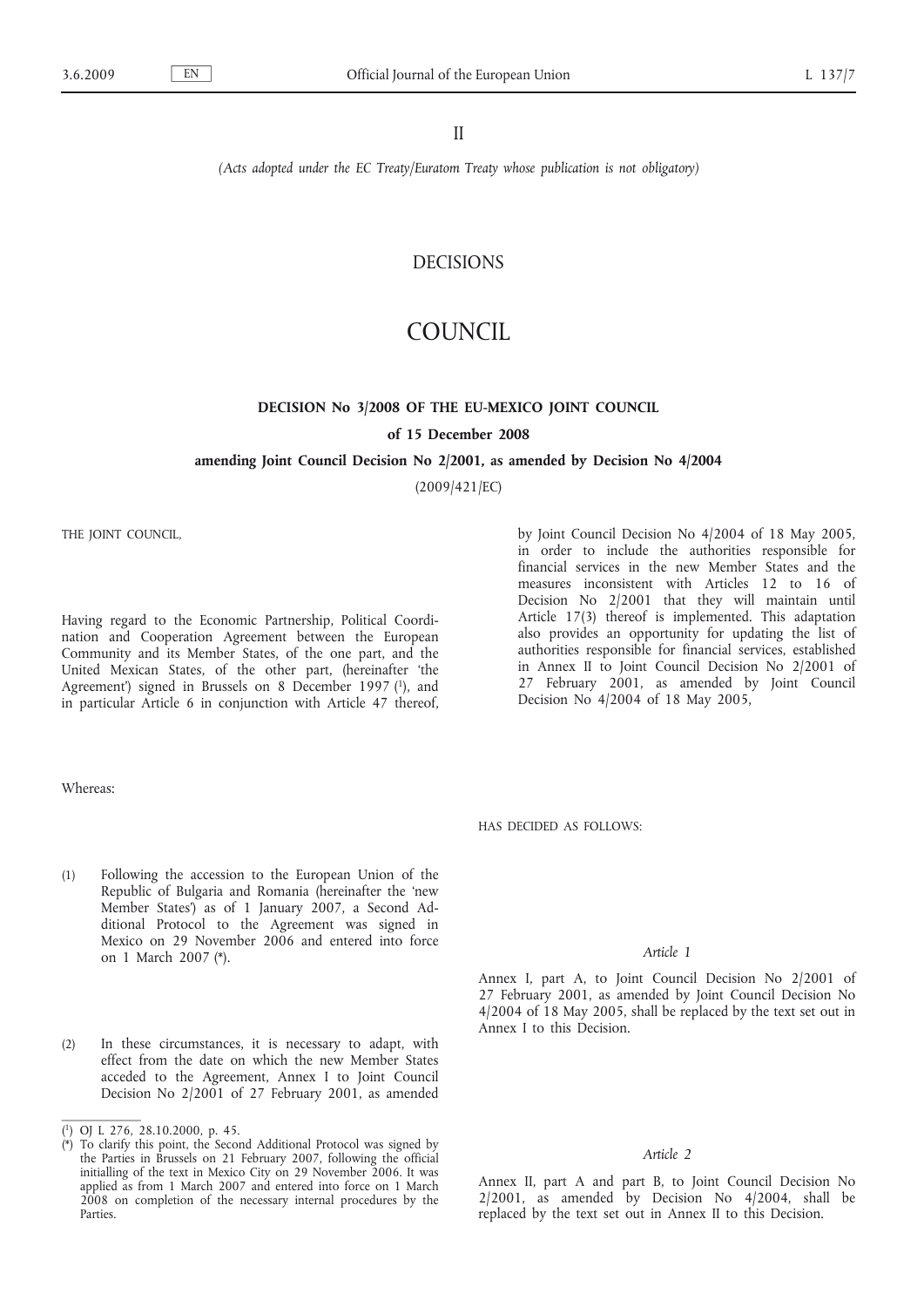#### *Article 3*

This Decision shall enter into force on the date on which it is adopted. It shall apply from the date on which the new Member States acceded to the Agreement.

Done at Brussels, 15 December 2008.

*For the Joint Council The President* P. ESPINOSA CANTELLANO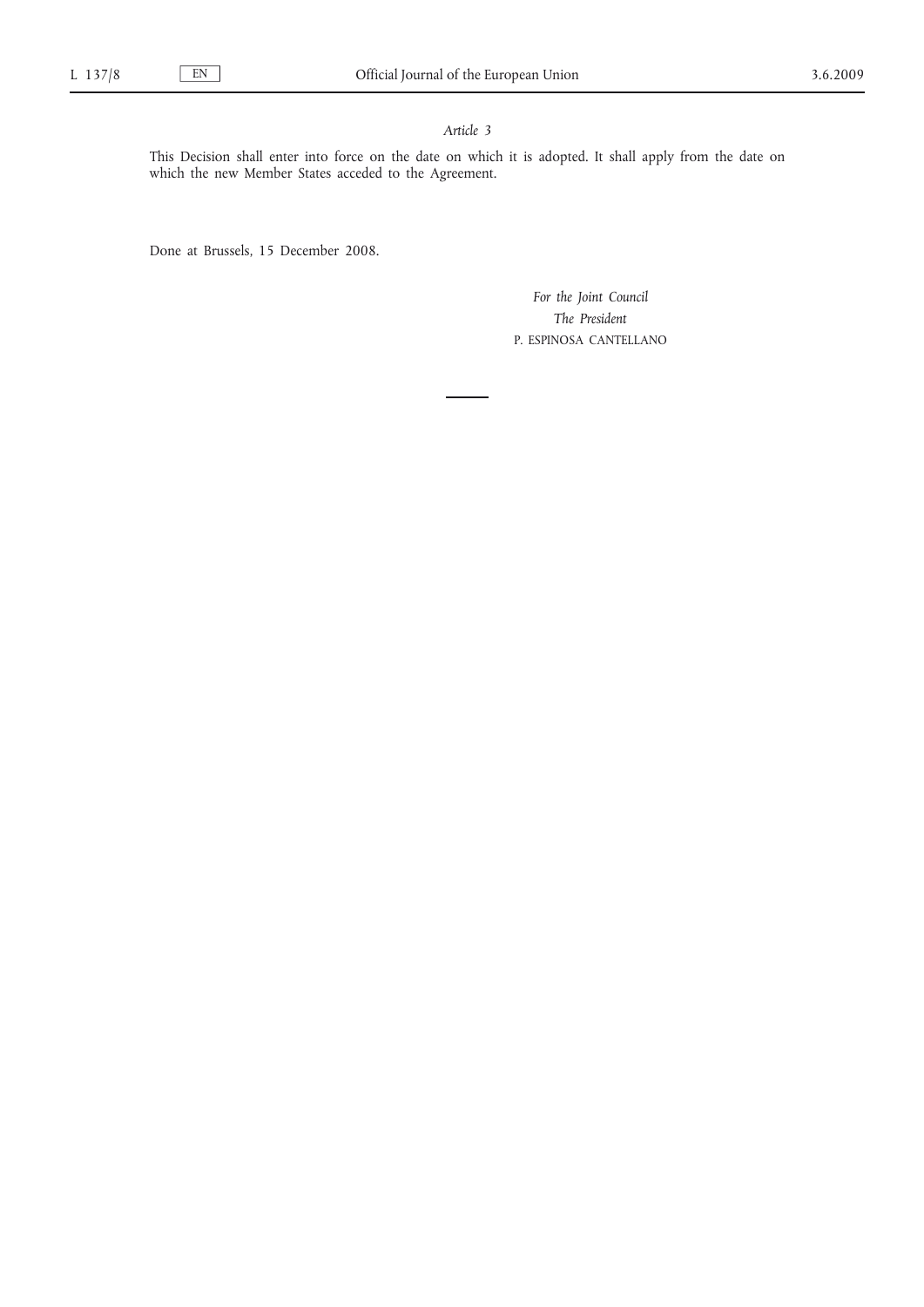#### *ANNEX I*

#### *'ANNEX I*

#### PART A

#### **COMMUNITY AND ITS MEMBER STATES**

- 1. The application of Chapter III to the Community and its Member States is subject to the limitations on market access and national treatment scheduled by the European Communities and their Member States in the "all sectors" sections of their GATS schedules and to those relating to the sub-sectors listed below.
- 2. The following abbreviations are used to indicate the Member States:

| AT        | Austria         |
|-----------|-----------------|
| BE        | Belgium         |
| <b>BG</b> | Bulgaria        |
| <b>CY</b> | Cyprus          |
| <b>CZ</b> | Czech Republic  |
| DE        | Germany         |
| DK        | Denmark         |
| <b>ES</b> | Spain           |
| EE        | Estonia         |
| FI        | Finland         |
| <b>FR</b> | France          |
| EL        | Greece          |
| HU        | Hungary         |
| IE        | Ireland         |
| IT        | Italy           |
| LV        | Latvia          |
| LT        | Lithuania       |
| LU        | Luxembourg      |
| MT        | Malta           |
| NL        | The Netherlands |
| PL        | Poland          |
| PT        | Portugal        |
| <b>RO</b> | Romania         |
| <b>SK</b> | Slovak Republic |
| SI        | Slovenia        |
| <b>SE</b> | Sweden          |
| UK        | United Kingdom  |

3. The market access commitments in respect of modes (1) and (2) apply only to:

— the transactions indicated in paragraphs B.3 and B.4 of the market access section of the "Understanding on Commitments in Financial Services" respectively for all Member States,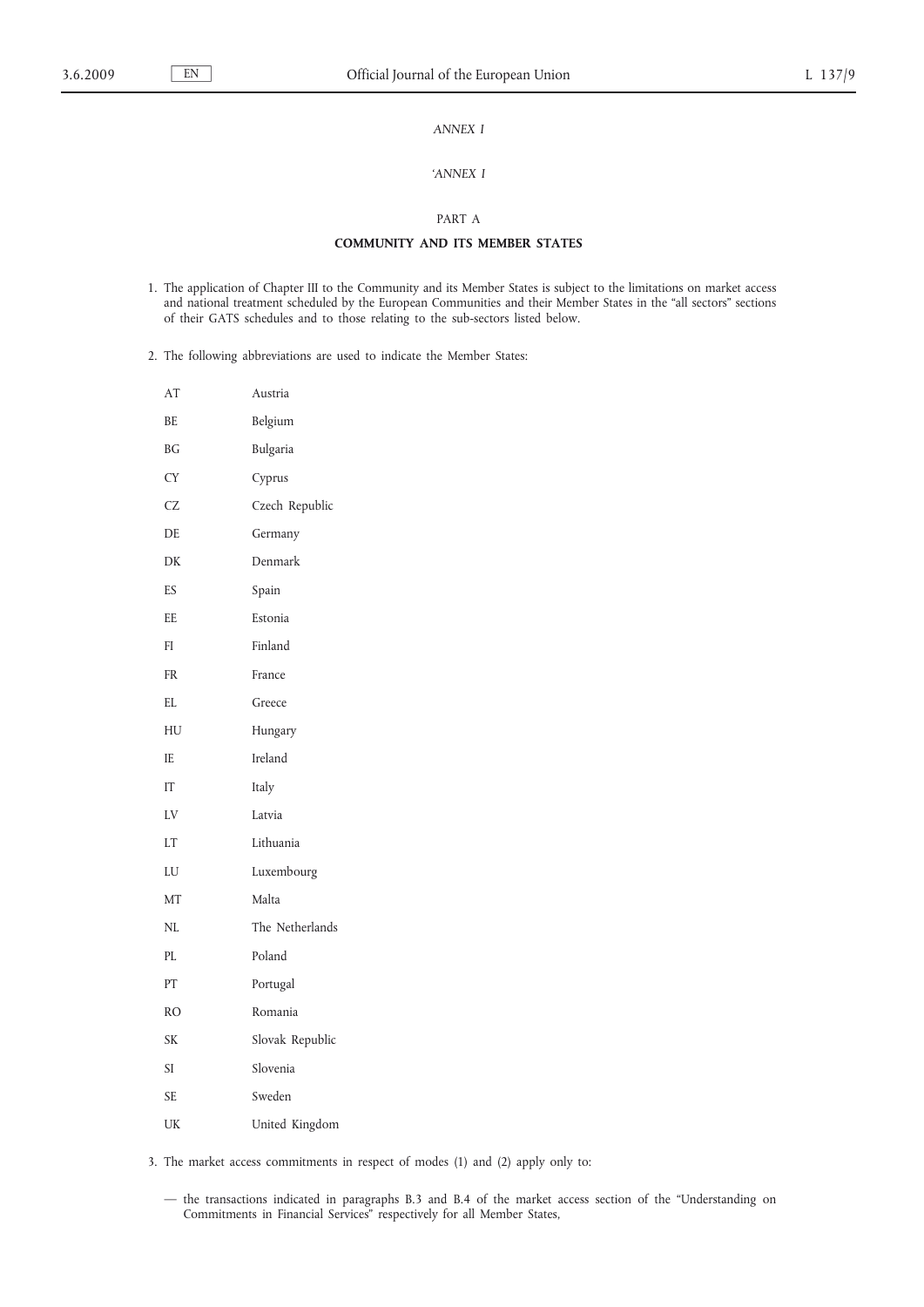— the transactions specified here below, with reference to the definitions of Article 11, for each Member State concerned:

BG: A.1.(a) (life insurance) and the remaining part of A.1.(b) (non-life non-MAT – marine, aviation, and other transport – insurance) in modes  $(1)$  and  $(2)$ ;

CY: A.1.(a) (life insurance) and the remaining part of A.1.(b) (non-life non-MAT – marine, aviation, and other transport – insurance) in mode (2), B.6.(e) (trading of transferable securities) in mode (1);

EE: A.1.(a) (life insurance), the remaining part of A.1.(b) (non-life non-MAT insurance) and the remaining part of A.3. (non-MAT insurance intermediation) in modes (1) and (2), B.1. to B.10. (acceptance of deposits, lending of all types, financial leasing, all payment and money transmission services, guarantees and commitments, trading of securities, participation in issues of all kinds of securities, money broking, asset management, and settlement and clearing services for financial assets) in mode (1);

LV: A.1.(a) (life insurance), the remaining part of A.1.(b) (non-life non-MAT insurance) and the remaining part of A.3. (non-MAT insurance intermediation) in mode (2), B.7. (participation in issues of all kinds of securities) in mode (1);

LT: A.1.(a) (life insurance), the remaining part of A.1.(b) (non-life non-MAT insurance) and the remaining part of A.3. (non-MAT insurance intermediation) in mode (2), B.1. to B.10. (acceptance of deposits, lending of all types, financial leasing, all payment and money transmission services, guarantees and commitments, trading of securities, participation in issues of all kinds of securities, money broking, asset management, and settlement and clearing services for financial assets) in mode (1);

MT: A.1.(a) (life insurance) and the remaining part of A.1.(b) (non-life non-MAT insurance) in mode (2), B.1. and B.2. (acceptance of deposits and lending of all types) in mode (1);

RO: B.1. (acceptance of deposits) B.2. (lending of all types), B.4 (all payment and money transmission services) B.5. (guarantees and commitments) and B.8 (money broking) in mode (1);

SI: B.1. to B.10. (acceptance of deposits, lending of all types, financial leasing, all payment and money transmission services, guarantees and commitments, trading of securities, participation in issues of all kinds of securities, money broking, asset management, and settlement and clearing services for financial assets) in mode (1).

- 4. Unlike foreign subsidiaries, branches established directly in a Member State by a Mexican financial institution are not, with certain limited exceptions, subject to prudential regulations harmonised at Community level which enable such subsidiaries to benefit from enhanced facilities to set up new establishments and to provide cross-border services throughout the Community. Therefore, such branches receive an authorisation to operate in the territory of a Member State under conditions equivalent to those applied to domestic financial institutions of that Member State, and may be required to satisfy a number of specific prudential requirements such as, in the case of banking and securities, separate capitalisation and other solvency requirements and reporting and publication of accounts requirements or, in the case of insurance, specific guarantee and deposit requirements, a separate capitalisation, and the localisation in the Member State concerned of the assets representing the technical reserves and at least one third of the solvency margin. Member States may apply the restrictions indicated in this schedule only with regard to the direct establishment from a Mexican of a commercial presence or to the provision of cross-border services from Mexico; consequently, a Member State may not apply these restrictions, including those concerning establishment, to Mexican subsidiaries established in other Member States of the Community, unless these restrictions can also be applied to companies or nationals of other Member States in conformity with Community Law.
- 5. BG: The admission to the market of new financial services or products may be subject to the existence of, and consistency with, a regulatory framework aimed at achieving the objectives indicated in Article 19 of Decision No 2/2001 of the EU-Mexico Joint Council.
- 6. BG: Insurance or banking activities, as well as securities trading and activities related thereto, are to be carried out separately by companies that are licensed for the supply of such services.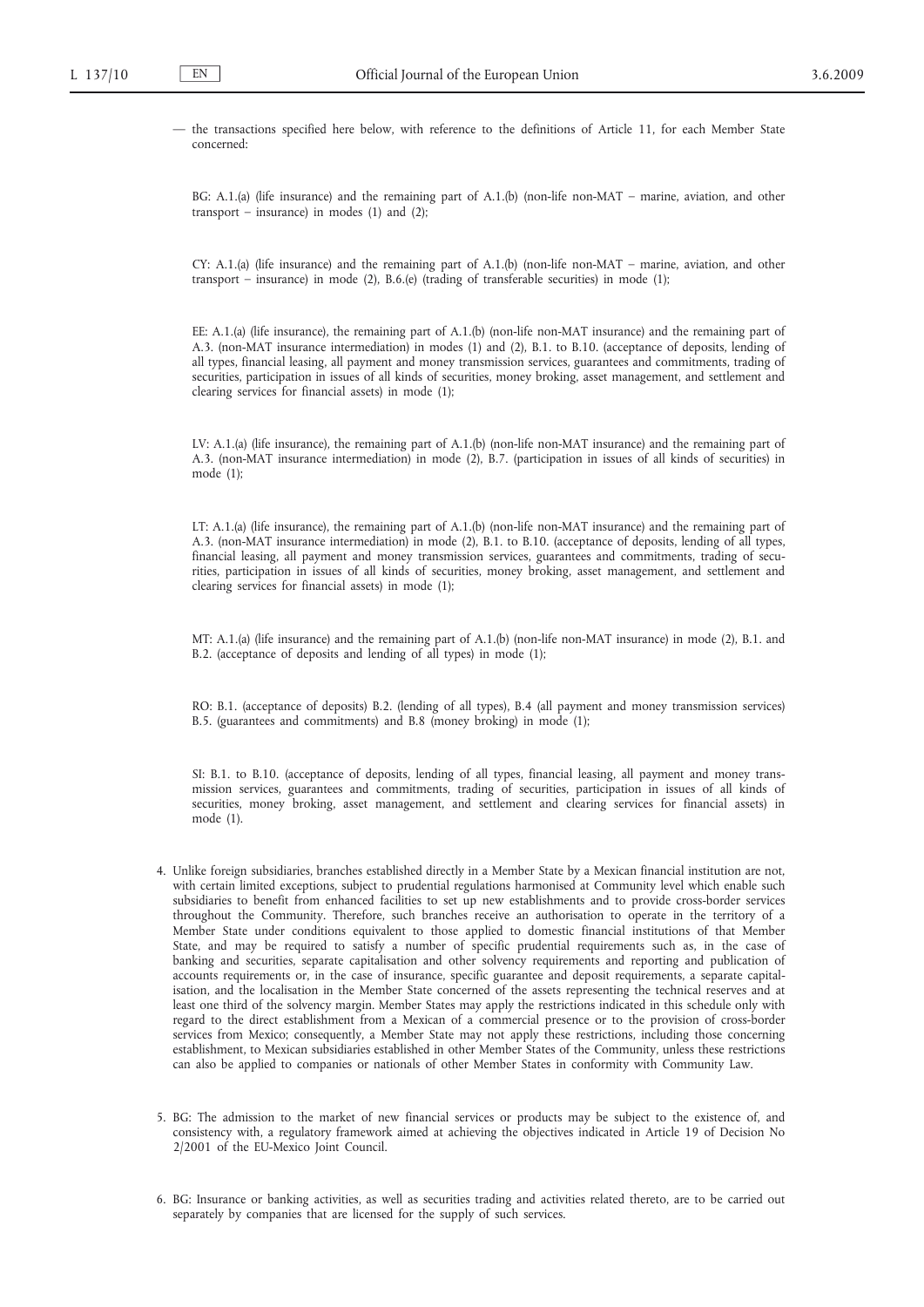- 7. BG: As a general rule and in a non-discriminatory manner, financial institutions that incorporate in the Republic of Bulgaria must adopt the legal form of joint-stock companies
- 8. CY: The following general conditions and qualifications would apply even where no limitations or conditions are stated in the schedule:
	- (i) consideration of national security and public policy objectives;
	- (ii) this schedule does not in any way pertain to services supplied in the exercise of government functions. Also, it does not affect measures pertaining to trade in goods which may constitute inputs to a scheduled service or other services. In addition, limitations on market access or national treatment in respect of services which may constitute inputs to or be used to supply a scheduled service, shall continue to apply.
- 9. CY: The laws and regulations mentioned in this schedule should not be construed as an exhaustive reference to all laws, and regulations governing the financial sector. The transfer, for example, of information containing personal data, bank secret or any business secret is not allowed. Such transfer is subject to domestic laws on protection of confidentiality of information of banks' customers. Furthermore, it is noted that non-discriminatory qualitative measures pertaining to technical standards, public health and environmental considerations, licensing, prudential consideration, professional qualifications and competency requirements have not been listed as conditions or limitations to market access and national treatment.
- 10. CY: Unregulated financial services and products and the admission to the market of new financial services or products, may be subject to the existence or the introduction of a regulatory framework aimed at achieving the objectives indicated in Article 19 of Decision No 2/2001 of the EU-Mexico Joint Council.
- 11. CY: Due to exchange controls operative in Cyprus:
	- residents are not permitted to purchase banking services which may involve transfer of funds abroad, while they are physically abroad,
	- loans to non-residents/foreigners or non-resident controlled companies require approval from the Central Bank,
	- acquisition of securities by non-residents also requires permission from the Central Bank,
	- dealings in foreign currency may be carried out only through banks which have been accorded "Authorised Dealer" status from the Central Bank.
- 12. CZ: The admission to the market of new financial services and instruments may be subject to the existence of, and consistency with the domestic regulatory framework aimed at achieving the objectives indicated in Article 19 of Decision No 2/2001 of the EU-Mexico Joint Council.
- 13. CZ: As a general rule and in a non-discriminatory manner, financial institutions incorporated in the Czech Republic must adopt a specific legal form.
- 14. CZ: Compulsory motor third party liability insurance is provided by an exclusive supplier. When monopoly rights concerning compulsory motor third party liability are removed, providing this service will be open on a nondiscriminatory basis to Czech established service providers. Compulsory health insurance is provided by licensed Czech owned suppliers only.
- 15. EE: Compulsory social security services are not committed.
- 16. HU: The admission to the market of new financial services or products may be subject to the existence of, and consistency with, a regulatory framework aimed at achieving the objectives indicated in Article 19 of Decision No 2/2001 of the EU-Mexico Joint Council.
- 17. HU: The transfer of information containing personal data, bank secret, securities secret and/or business secret is not allowed.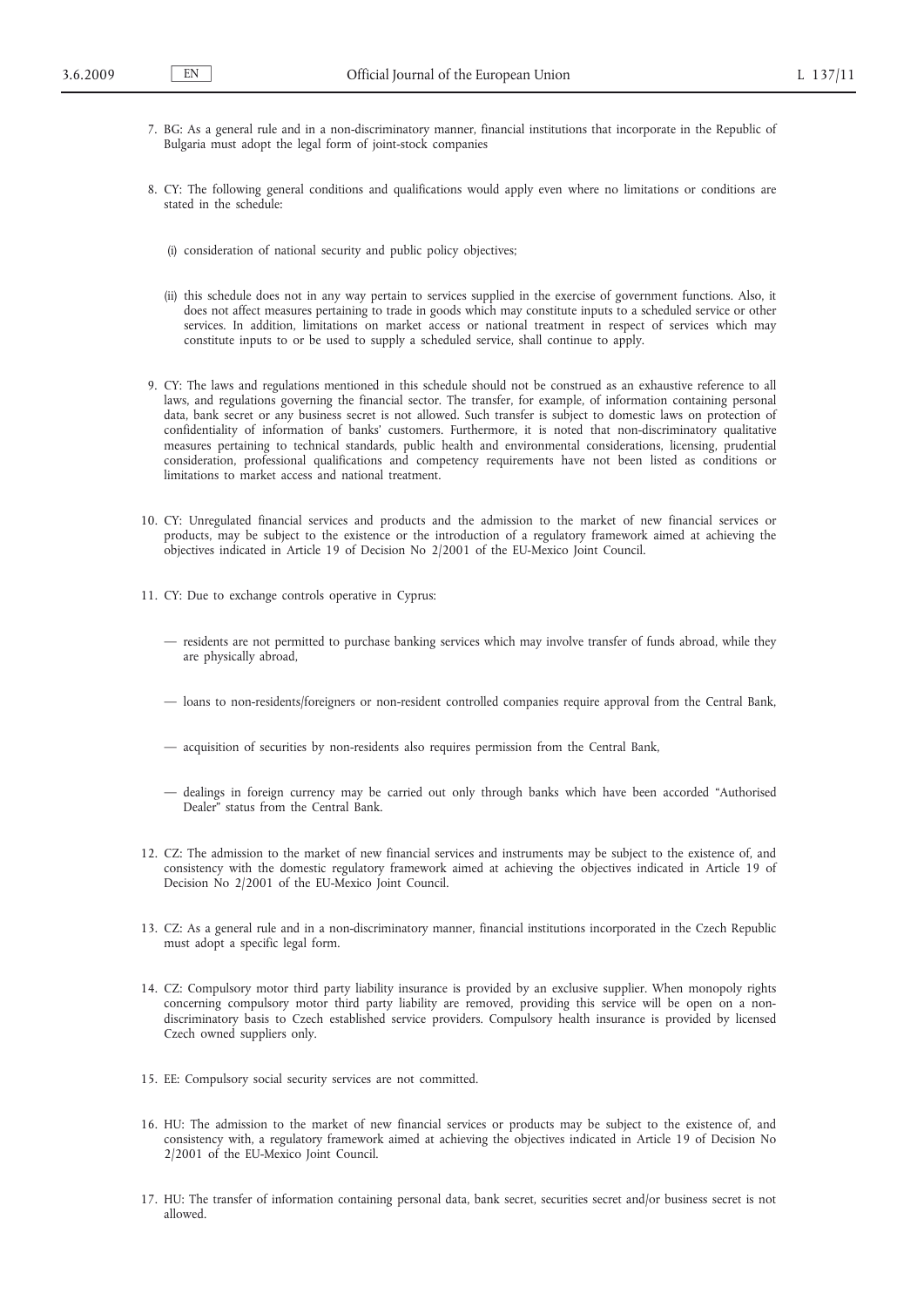- 18. HU: As a general rule and in a non-discriminatory manner, financial institutions incorporated in Hungary must adopt a specific legal form.
- 19. HU: Insurance, banking, securities and collective investment management services should be performed by legally separate and independently capitalised suppliers of financial services.
- 20. MT: For mode (3) commitments, under exchange control legislation non-residents wishing to supply any services through the registration of a local company may do so with the prior permission of the Central Bank of Malta. Companies with the participation of non-resident legal or natural persons require a minimum share capital of MTL (Maltese liri) 10 000 of which 50 % has to be paid up. The non-resident percentage share of the equity is to be paid for with funds emanating from abroad. Companies with non-resident participation must apply for a permit from the Ministry of Finance to acquire premises under the appropriate legislation.
- 21. MT: For mode (4) commitments, the requirements of Maltese legislation and regulations regarding entry, stay, acquisition of real property, work and social security measures shall continue to apply, including regulations concerning period of stay, minimum wages as well as collective wage agreements. Entry, work and residence permits are granted at the discretion of the Government of Malta.
- 22. MT: For modes (1) and (2) commitments, exchange control legislation allows a resident to transfer abroad annually for portfolio investment up to MTL 5 000. Amounts in excess of MTL 5 000 are subject to exchange control permission.
- 23. MT: Residents may borrow from overseas without the need to obtain exchange control approval if the borrowing is for a period exceeding three years. Such borrowings have however to be registered with the Central Bank.
- 24. PL: Prudential regulations in the financial sector are being elaborated in Poland. They may require alteration of the presently existing rules as well as preparation of the new laws.
- 25. RO: The establishment and the activity of insurance and reinsurance companies are subject to the authorisation from the Insurance and Reinsurance Activity surveillance body. The establishment and the activity of the banking companies are subject to the authorisation from the National Bank of Romania. The establishment and the activity of securities market related entities (natural or legal persons, as the case may be) are subject to an authorisation from the National Securities Commission of Romania (NSC). After the establishment of a commercial presence, the financial institutions have to carry out their transactions with residents only in the national currency of Romania.
- 26. SK: The admission to the market of new financial services and instruments may be subject to the existence of, and consistency with the domestic regulatory framework aimed at achieving the objectives indicated in Article 19 of Decision No 2/2001 of the EU-Mexico Joint Council.
- 27. SK: The following insurance services are provided by exclusive suppliers: compulsory motor third party liability insurance, compulsory air transport insurance, the liability insurance of employer against injury or occupational disease have to be effected through the Slovak Insurance Company. The basic health insurance is confined to the Slovak health insurance companies having a licence for provision of health insurance granted by the Ministry of Healthcare of the Slovak Republic according to the Act 273/1994 Coll. of Law. Fund pension insurance schemes and sickness insurance are confined to the Social Insurance Company.
- 28. SI: The admission to the market of new financial services or products may be subject to the existence of, and consistency with, a regulatory framework aimed at achieving the objectives indicated in Article 19 of Decision No 2/2001 of the EU-Mexico Joint Council.
- 29. SI: As a general rule and in a non-discriminatory manner, financial institutions incorporated in the Republic of Slovenia must adopt a specific legal form.
- 30. SI: Insurance and banking activities should be performed by legally separate suppliers of financial services.
- 31. SI: Investment services can be provided only through banks and investment firms.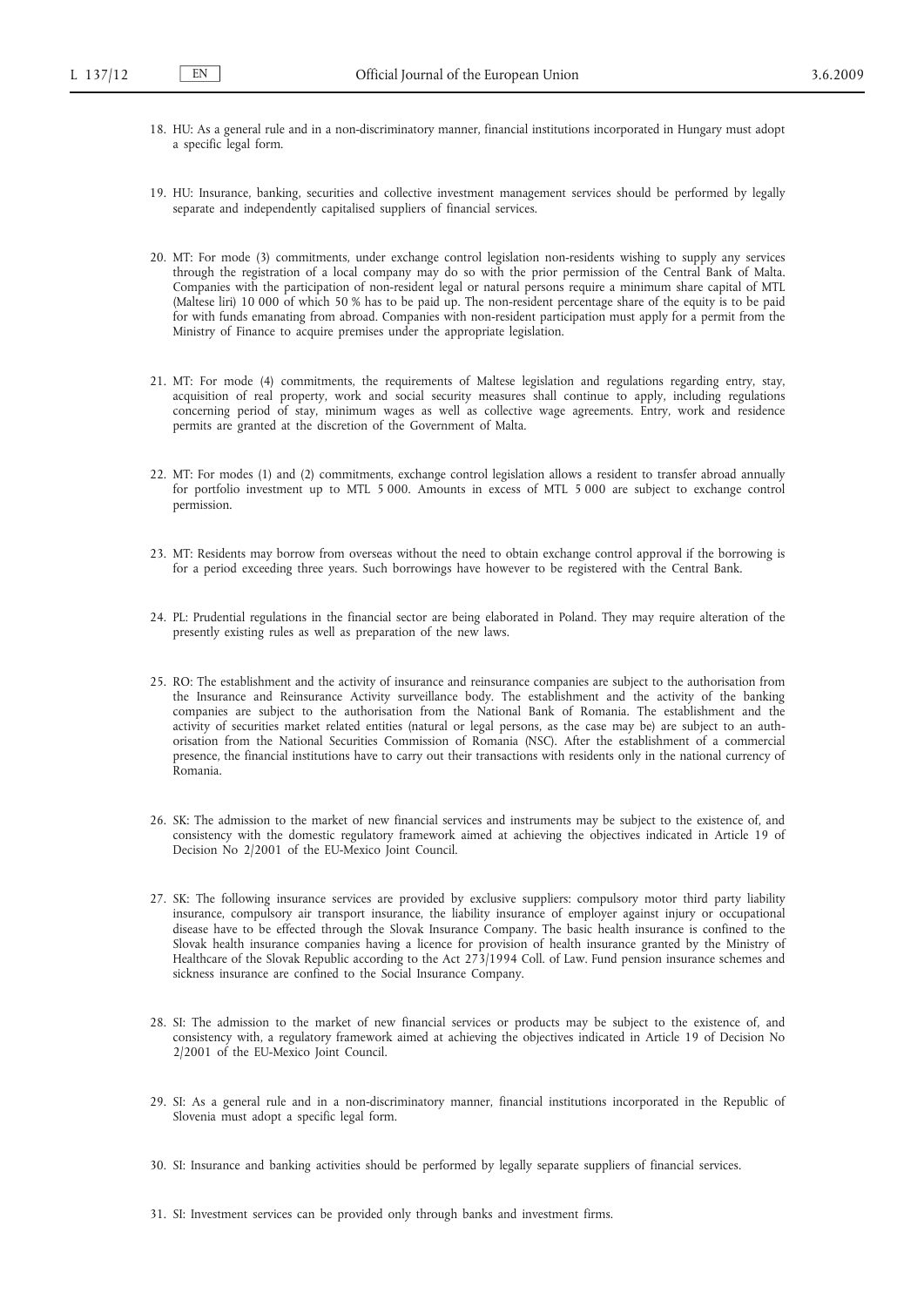| A. Insurance and<br><b>Insurance-Related</b><br><b>Services</b> | 1) Cross border<br>supply | AT: Promotional activity and intermediation on behalf of a subsidiary<br>not established in the Community or of a branch not established in<br>Austria (except for reinsurance and retrocession) are prohibited.                                                                                                                                                                                                                                                                                                                                                                                                                        |
|-----------------------------------------------------------------|---------------------------|-----------------------------------------------------------------------------------------------------------------------------------------------------------------------------------------------------------------------------------------------------------------------------------------------------------------------------------------------------------------------------------------------------------------------------------------------------------------------------------------------------------------------------------------------------------------------------------------------------------------------------------------|
|                                                                 |                           | AT: Compulsory air insurance can be underwritten only by a<br>subsidiary established in the Community or by a branch established<br>in Austria.                                                                                                                                                                                                                                                                                                                                                                                                                                                                                         |
|                                                                 |                           | AT: Higher premium tax is due for insurance contracts (except for<br>contracts on reinsurance and retrocession) which are written by a<br>subsidiary not established in the Community or by a branch not<br>established in Austria. Exception from the higher tax can be granted.                                                                                                                                                                                                                                                                                                                                                       |
|                                                                 |                           | BG: Subsector A.1. (direct insurance). Unbound, except for services<br>supplied by foreign suppliers to foreign persons in the territory of<br>the Republic of Bulgaria. Transport insurance, covering goods,<br>insurance of vehicles as such and liability insurance regarding risks<br>located in the Republic of Bulgaria may not be underwritten by<br>foreign insurance companies directly. A foreign insurance company<br>may conclude insurance contracts only through a branch. Unbound<br>for deposit insurance and similar compensations schemes, as well as<br>mandatory insurance schemes. Unbound for National Treatment. |
|                                                                 |                           | BG: Subsector A.2. (reinsurance and retrocession). Unbound for retro-<br>cession services                                                                                                                                                                                                                                                                                                                                                                                                                                                                                                                                               |
|                                                                 |                           | BG: Subsectors A.3. and A.4. (insurance intermediation and services<br>auxiliary to insurance): Unbound.                                                                                                                                                                                                                                                                                                                                                                                                                                                                                                                                |
|                                                                 |                           | CY: Any foreign reinsurer approved by the Superintendent of<br>Insurance (on prudential criteria) may offer reinsurance or retro-<br>cession services to insurance companies incorporated and licensed<br>in Cyprus.                                                                                                                                                                                                                                                                                                                                                                                                                    |
|                                                                 |                           | CY: Subsectors A.3. and A.4. (insurance intermediation and services<br><i>auxiliary</i> to <i>insurance</i> ): Unbound.                                                                                                                                                                                                                                                                                                                                                                                                                                                                                                                 |
|                                                                 |                           | CZ: None other than:                                                                                                                                                                                                                                                                                                                                                                                                                                                                                                                                                                                                                    |
|                                                                 |                           | Foreign financial services suppliers may establish an insurance<br>company with the seat in the Czech Republic in the form of a<br>joint stock company or may exercise insurance activity through<br>their branches with registered office in the Czech Republic under<br>the conditions established in the Insurance Industry Act.                                                                                                                                                                                                                                                                                                     |
|                                                                 |                           | Commercial presence and authorisation is required for the provider<br>of insurance services:                                                                                                                                                                                                                                                                                                                                                                                                                                                                                                                                            |
|                                                                 |                           | - to provide such services including reinsurance, and,                                                                                                                                                                                                                                                                                                                                                                                                                                                                                                                                                                                  |
|                                                                 |                           | - to conclude intermediation contract with an intermediary aimed<br>at the conclusion of insurance contract between the provider of<br>insurance services and third party.                                                                                                                                                                                                                                                                                                                                                                                                                                                              |
|                                                                 |                           | Authorisation is required for the intermediary in case of its interme-<br>diation activity to be exercised for a branch with registered office in<br>the Czech Republic.                                                                                                                                                                                                                                                                                                                                                                                                                                                                |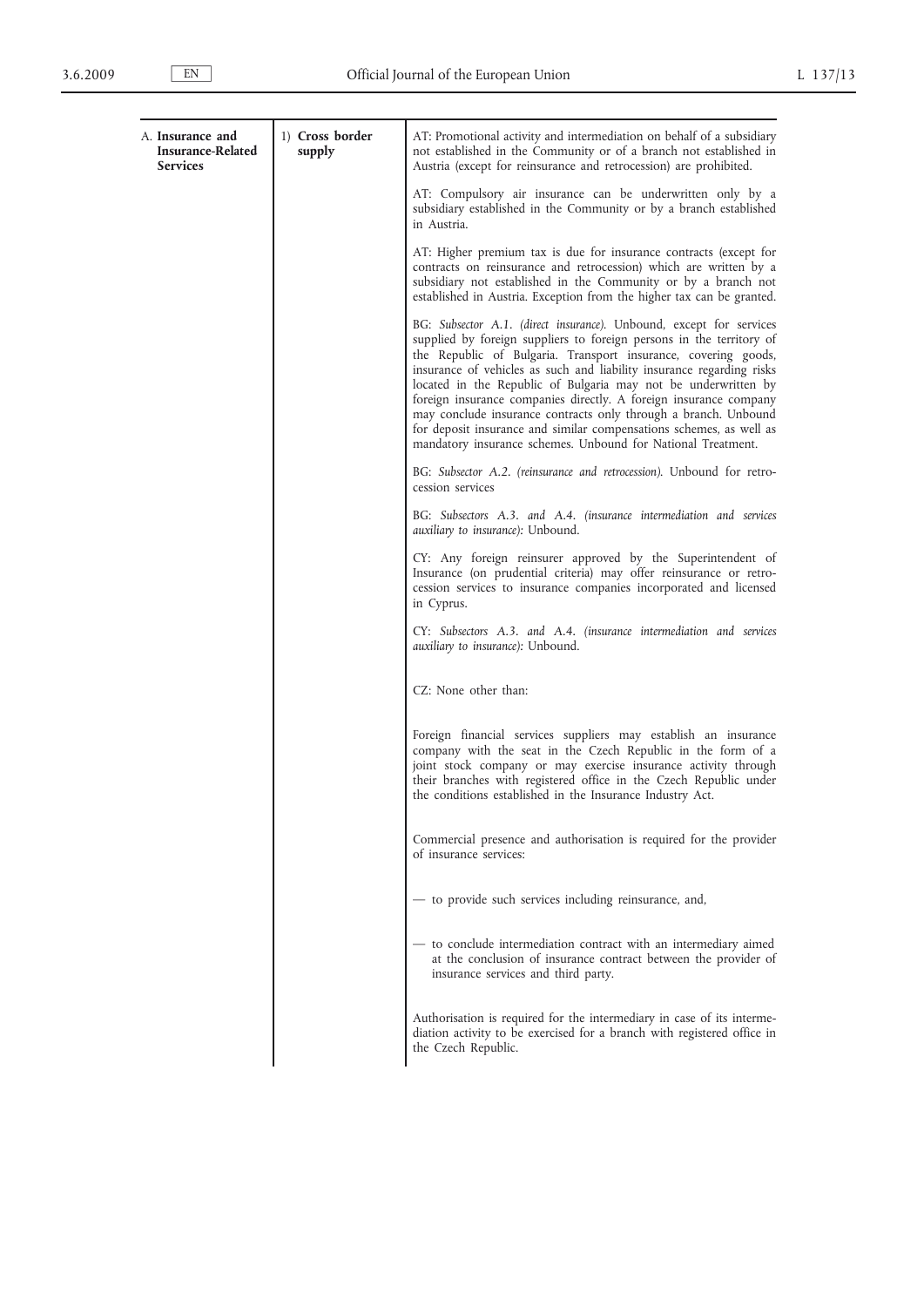|  | DK: Compulsory air transport insurance can be underwritten only by<br>firms established in the Community.                                                                                                                                                                                                                 |
|--|---------------------------------------------------------------------------------------------------------------------------------------------------------------------------------------------------------------------------------------------------------------------------------------------------------------------------|
|  | DK: No persons or companies (including insurance companies) may<br>for business purposes in Denmark assist in effecting direct insurance<br>for persons resident in Denmark, for Danish ships or for property in<br>Denmark, other than insurance companies licensed by Danish law or<br>by Danish competent authorities. |
|  | DE: Compulsory air insurance policies can be underwritten only by a<br>subsidiary established in the Community or by a branch established<br>in Germany).                                                                                                                                                                 |
|  | DE: If a foreign insurance company has established a branch in<br>Germany, it may conclude insurance contracts in Germany relating<br>to international transport only through the branch established in<br>Germany.                                                                                                       |
|  | FI: Only insurers having their head office in the European Economic<br>Area or having their branch in Finland may offer insurance services<br>as referred to in subparagraph 3(a) of the Understanding.                                                                                                                   |
|  | FI: The supply of insurance broker services is subject to a permanent<br>place of business in the European Economic Area.                                                                                                                                                                                                 |
|  | FR: Insurance of risks relating to ground transport may be carried out<br>only by insurance firms established in the Community.                                                                                                                                                                                           |
|  | HU: Subsector A.1. (direct insurance): Only entrepreneurs pursuing<br>international business activity specified in the legal rules on foreign<br>exchange are allowed to purchase services. Only insurance events<br>occurring abroad can be insured.                                                                     |
|  | IT: Unbound for the actuarial profession.                                                                                                                                                                                                                                                                                 |
|  | IT: Insurance of risks relating to c.i.f. exports by residents in Italy may<br>be underwritten only by insurance firms established in the<br>Community.                                                                                                                                                                   |
|  | IT: Transport insurance of goods, insurance of vehicles as such and<br>liability insurance regarding risks located in Italy may be underwritten<br>only by insurance companies established in the Community. This<br>reservation does not apply for international transport involving<br>imports into Italy.              |
|  | LV: Unbound for subparagraph B.3(a) of the Understanding.                                                                                                                                                                                                                                                                 |
|  | MT: Subsectors A.3. and A.4. (insurance intermediation and services<br><i>auxiliary to insurance</i> ): Unbound.                                                                                                                                                                                                          |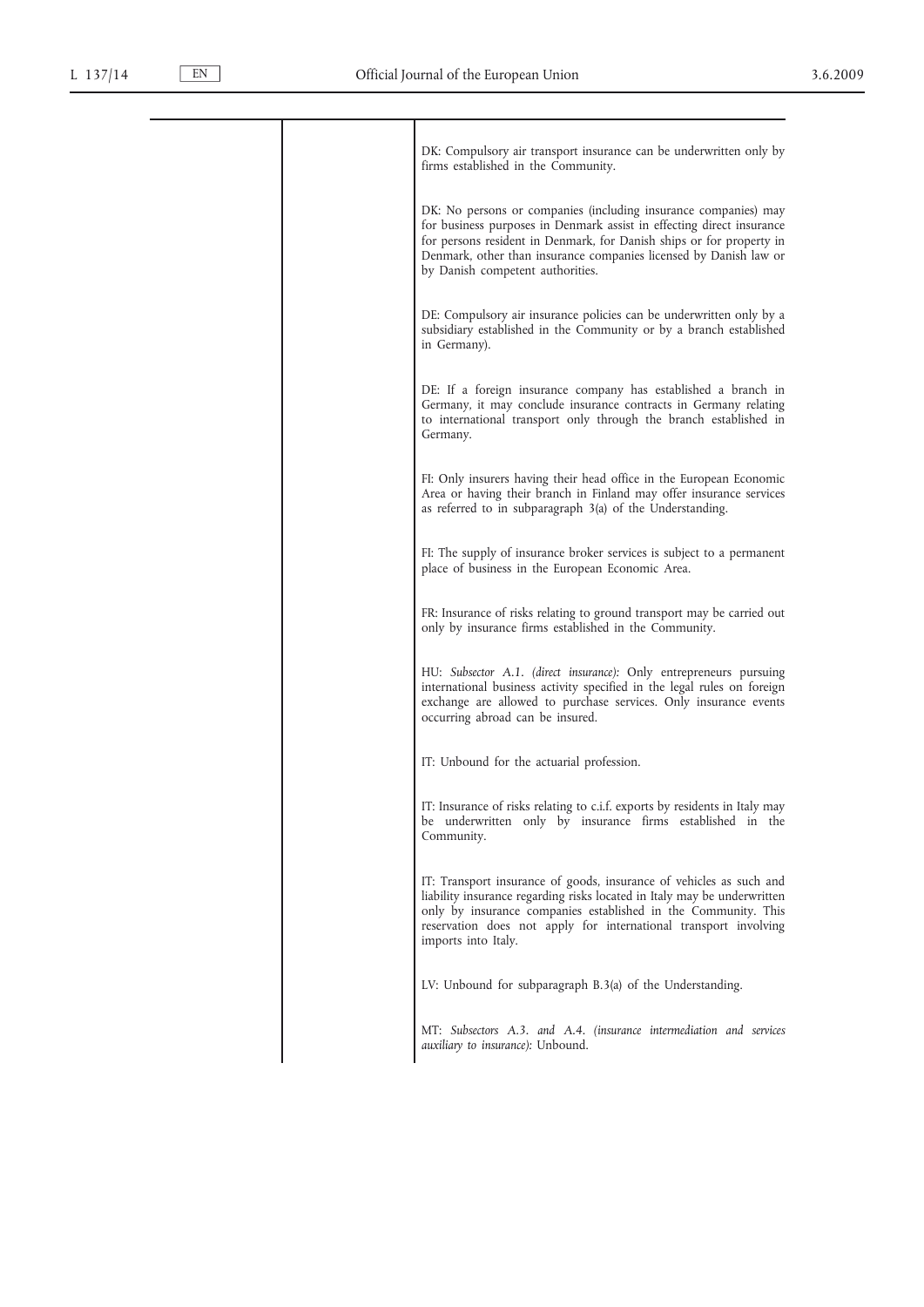|                          | PL: Unbound, except for reinsurance, retrocession and insurance of<br>goods in international trade.                                                                                                                                                                                               |  |
|--------------------------|---------------------------------------------------------------------------------------------------------------------------------------------------------------------------------------------------------------------------------------------------------------------------------------------------|--|
|                          | RO: Unbound for subparagraphs B.3(a) and (c) of the Understanding.<br>For subsector A.2 (reinsurance and retrocession): Reinsurance on<br>international market is allowed only if the reinsured risk cannot be<br>placed on domestic market                                                       |  |
|                          | PT: Air and maritime transport insurance, covering goods, aircraft,<br>hull and liability can be underwritten only by firms established in the<br>EC; only persons or companies established in the EC may act as<br>intermediaries for such insurance business in Portugal.                       |  |
|                          | SK: Commercial presence is required for supply of:                                                                                                                                                                                                                                                |  |
|                          | - the life insurance of persons with permanent residence in the<br>Slovak Republic,                                                                                                                                                                                                               |  |
|                          | — the insurance of property on the territory of the Slovak Republic,                                                                                                                                                                                                                              |  |
|                          | — the insurance of liability for loss or damage caused by the activity<br>of natural persons and juridical persons on the territory of the<br>Slovak Republic,                                                                                                                                    |  |
|                          | — air and maritime insurance, covering goods, aircraft, hull and<br>liability.                                                                                                                                                                                                                    |  |
|                          | SI: Marine, aviation and transport insurance: Insurance activities provided<br>by mutual insurance institutions are limited to incorporated<br>companies established in the Republic of Slovenia.                                                                                                 |  |
|                          | SI: Subsectors A.2., A.3. and A.4. (reinsurance and retrocession, insurance<br>intermediation and services auxiliary to insurance): Unbound.                                                                                                                                                      |  |
|                          | SE: The supply of direct insurance is allowed only through an<br>insurance service supplier authorised in Sweden, provided that the<br>foreign service supplier and the Swedish insurance company belong<br>to the same group of companies or have an agreement of cooper-<br>ation between them. |  |
| 2) Consumption<br>abroad | AT: Promotional activity and intermediation on behalf of a subsidiary<br>not established in the Community or of a branch not established in<br>Austria (except for reinsurance and retrocession) are prohibited.                                                                                  |  |
|                          | AT: Compulsory air insurance can be underwritten only by a<br>subsidiary established in the Community or by a branch established<br>in Austria).                                                                                                                                                  |  |
|                          | AT: Higher premium tax is due for insurance contracts (except for<br>contracts on reinsurance and retrocession) which are written by a<br>subsidiary not established in the Community or by a branch not<br>established in Austria. Exception from the higher tax can be granted.                 |  |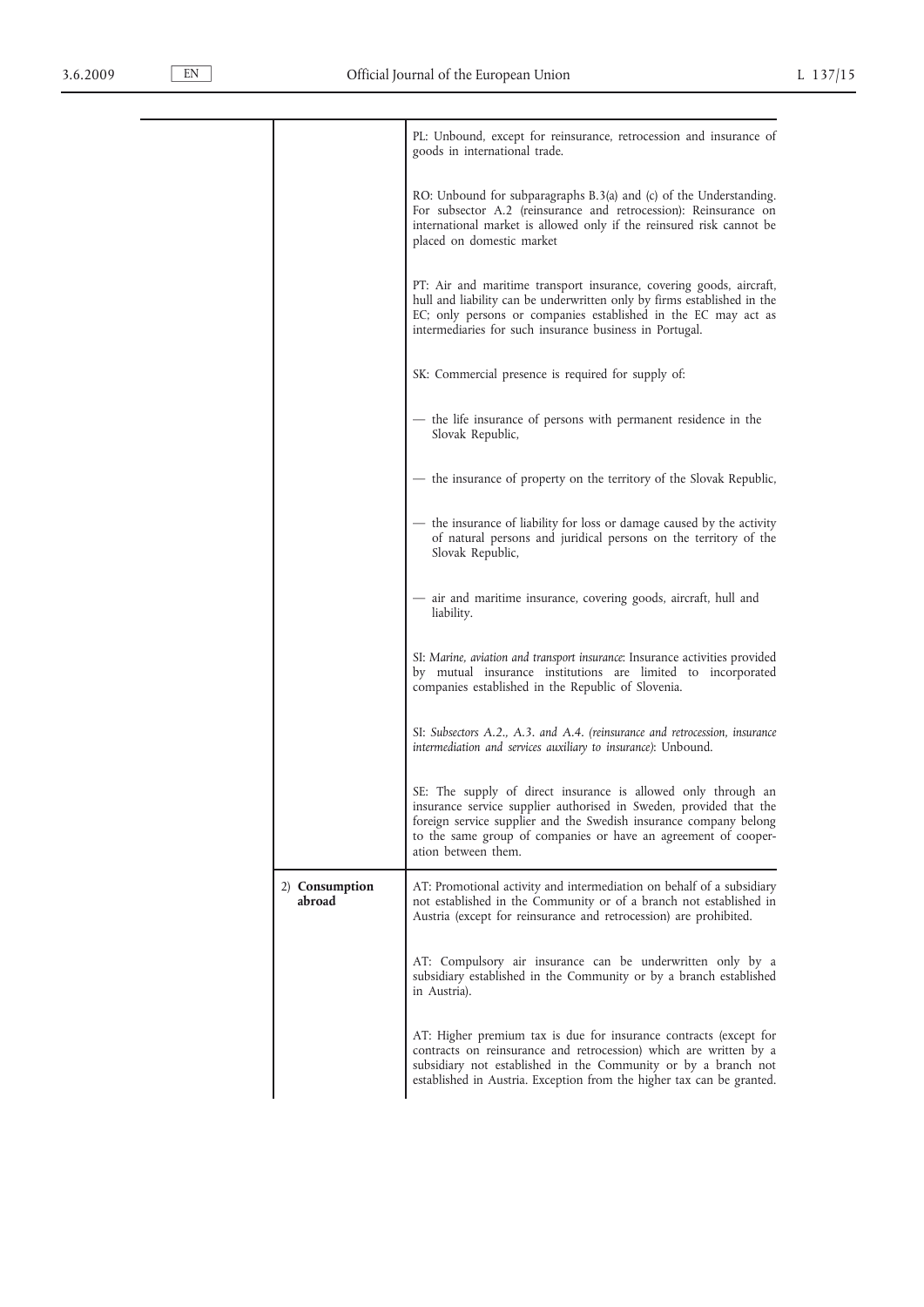| BG: Subsector A.1. (direct insurance) Bulgarian natural and juridical<br>persons, as well as foreign persons who conduct business activity<br>in the territory of the Republic of Bulgaria, can conclude insurance<br>contracts only with suppliers with respect to their activity in Bulgaria,<br>which are licensed to conduct insurance activity in Bulgaria.<br>Insurance compensation resulting from these contracts shall be<br>paid in Bulgaria. Unbound for deposit insurance and similar compen-<br>sations schemes, as well as mandatory insurance schemes. |
|-----------------------------------------------------------------------------------------------------------------------------------------------------------------------------------------------------------------------------------------------------------------------------------------------------------------------------------------------------------------------------------------------------------------------------------------------------------------------------------------------------------------------------------------------------------------------|
| BG: Subsectors A.2, A.3. and A.4. (reinsurance $\&$ retrocession, insurance<br>intermediation and services auxiliary to insurance): Unbound.                                                                                                                                                                                                                                                                                                                                                                                                                          |
| CY: Subsectors A.3. and A.4. (insurance intermediation and services<br>auxiliary to insurance): Unbound.                                                                                                                                                                                                                                                                                                                                                                                                                                                              |
| CZ: None other than:                                                                                                                                                                                                                                                                                                                                                                                                                                                                                                                                                  |
| Insurance services as defined below may not be purchased abroad:                                                                                                                                                                                                                                                                                                                                                                                                                                                                                                      |
| - the life insurance of persons with permanent residence in the<br>Czech Republic,                                                                                                                                                                                                                                                                                                                                                                                                                                                                                    |
| - the insurance of property on the territory of the Czech Republic,                                                                                                                                                                                                                                                                                                                                                                                                                                                                                                   |
| - the insurance of liability for loss or damage caused by the activity<br>of natural and legal persons on the territory of the Czech<br>Republic.                                                                                                                                                                                                                                                                                                                                                                                                                     |
| DK: Compulsory air transport insurance can be underwritten only by<br>firms established in the Community.                                                                                                                                                                                                                                                                                                                                                                                                                                                             |
| DK: No persons or companies (including insurance companies) may<br>for business purposes in Denmark assist in effecting direct insurance<br>for persons resident in Denmark, for Danish ships or for property in<br>Denmark, other than insurance companies licensed by Danish law or<br>by Danish competent authorities.                                                                                                                                                                                                                                             |
| DE: Compulsory air insurance policies can be underwritten only by a<br>subsidiary established in the Community or by a branch established<br>in Germany.                                                                                                                                                                                                                                                                                                                                                                                                              |
| DE: If a foreign insurance company has established a branch in<br>Germany, it may conclude insurance contracts in Germany relating<br>to international transport only through the branch established in<br>Germany.                                                                                                                                                                                                                                                                                                                                                   |
| FR: Insurance of risks relating to ground transport may be carried out<br>only by insurance firms established in the Community.                                                                                                                                                                                                                                                                                                                                                                                                                                       |
| HU: Subsector A.1. (direct insurance): Only entrepreneurs pursuing<br>international business activity specified in the legal rules on foreign<br>exchange are allowed to purchase services. Only insurance events<br>occurring abroad can be insured.                                                                                                                                                                                                                                                                                                                 |
| IT: Insurance of risks relating to c.i.f. exports by residents in Italy may<br>be underwritten only by insurance firms established in the<br>Community.                                                                                                                                                                                                                                                                                                                                                                                                               |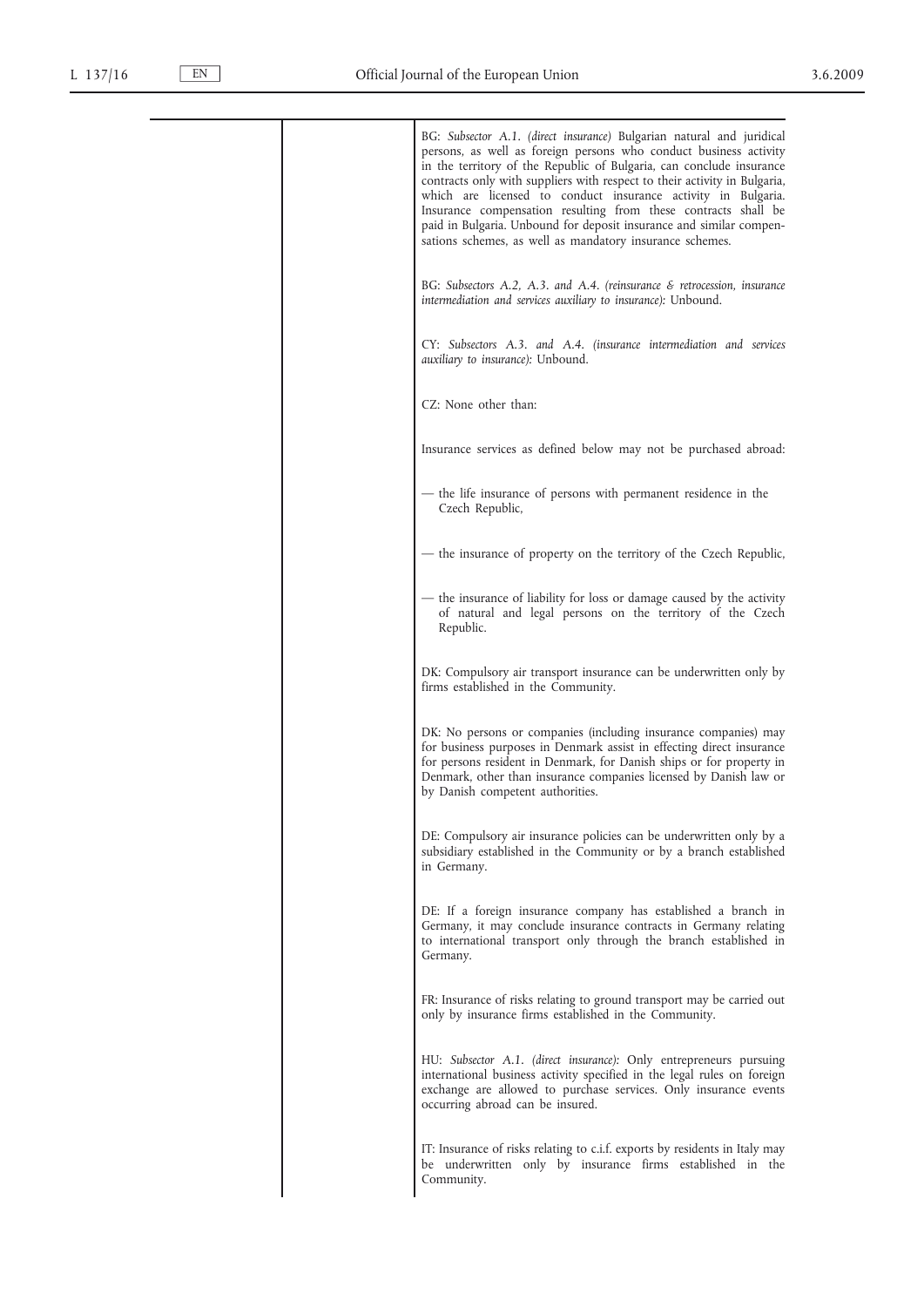|                           | IT: Transport insurance of goods, insurance of vehicles as such and<br>liability insurance regarding risks located in Italy may be underwritten<br>only by insurance companies established in the Community. This<br>reservation does not apply for international transport involving<br>imports into Italy.                                                                                                                                                                                                                                                                                                                                                                                                                                                                                                                                                                                                                                                                                                                            |
|---------------------------|-----------------------------------------------------------------------------------------------------------------------------------------------------------------------------------------------------------------------------------------------------------------------------------------------------------------------------------------------------------------------------------------------------------------------------------------------------------------------------------------------------------------------------------------------------------------------------------------------------------------------------------------------------------------------------------------------------------------------------------------------------------------------------------------------------------------------------------------------------------------------------------------------------------------------------------------------------------------------------------------------------------------------------------------|
|                           | MT: Subsectors A.3. and A.4. (insurance intermediation and services<br><i>auxiliary to insurance</i> ): Unbound.                                                                                                                                                                                                                                                                                                                                                                                                                                                                                                                                                                                                                                                                                                                                                                                                                                                                                                                        |
|                           | PL: Unbound, except for reinsurance, retrocession and insurance of<br>goods in international trade.                                                                                                                                                                                                                                                                                                                                                                                                                                                                                                                                                                                                                                                                                                                                                                                                                                                                                                                                     |
|                           | PT: Air and maritime transport insurance, covering goods, aircraft,<br>hull and liability can be underwritten only by firms established in the<br>EC; only persons or companies established in the EC may act as<br>intermediaries for such insurance business in Portugal.                                                                                                                                                                                                                                                                                                                                                                                                                                                                                                                                                                                                                                                                                                                                                             |
|                           | RO: Unbound for subparagraphs B.3(a) and (c) of the Understanding.<br>For subsector A.2 (reinsurance and retrocession): ceding in rein-<br>surance on international market can be made only if the reinsured<br>risk cannot be placed on domestic market.                                                                                                                                                                                                                                                                                                                                                                                                                                                                                                                                                                                                                                                                                                                                                                               |
|                           | SK: Insurance services covered by mode (1), except insurance of air<br>and maritime transport, covering goods, aircraft, hull and liability<br>above may not be purchased abroad.                                                                                                                                                                                                                                                                                                                                                                                                                                                                                                                                                                                                                                                                                                                                                                                                                                                       |
|                           | SI: Marine, aviation and transport insurance: Insurance activities provided<br>by mutual insurance institutions are limited to incorporated<br>companies established in the Republic of Slovenia.                                                                                                                                                                                                                                                                                                                                                                                                                                                                                                                                                                                                                                                                                                                                                                                                                                       |
|                           | SI: Reinsurance companies in the Republic of Slovenia have priority<br>in the collection of insurance premiums. In case that these companies<br>are not able to equalise all risks, these can be reinsured and                                                                                                                                                                                                                                                                                                                                                                                                                                                                                                                                                                                                                                                                                                                                                                                                                          |
|                           | retroceded abroad. (None upon the adoption of the new law on<br>Insurance Companies).                                                                                                                                                                                                                                                                                                                                                                                                                                                                                                                                                                                                                                                                                                                                                                                                                                                                                                                                                   |
| 3) Commercial<br>presence | AT: The licence for branch offices of foreign insurers has to be<br>denied if the insurer, in the home country, does not have a legal<br>form corresponding or comparable to a joint stock company or a<br>mutual insurance association.                                                                                                                                                                                                                                                                                                                                                                                                                                                                                                                                                                                                                                                                                                                                                                                                |
|                           | BE: Any public bid to acquire Belgian securities made by or on behalf<br>of a person, company or institution outside the jurisdiction of one of<br>the Member States of the European Community shall be submitted to<br>the authorisation of the Minister of Finance.                                                                                                                                                                                                                                                                                                                                                                                                                                                                                                                                                                                                                                                                                                                                                                   |
|                           | BG: Subsector A.1. (direct insurance):                                                                                                                                                                                                                                                                                                                                                                                                                                                                                                                                                                                                                                                                                                                                                                                                                                                                                                                                                                                                  |
|                           | Unbound for deposit insurance and similar compensations schemes,<br>as well as mandatory insurance schemes.                                                                                                                                                                                                                                                                                                                                                                                                                                                                                                                                                                                                                                                                                                                                                                                                                                                                                                                             |
|                           | The insurance service suppliers cannot be set up for the supply of<br>both life insurance and non-life insurance services. Foreign persons<br>can supply insurance services only through participation in Bulgarian<br>insurance companies with no limitation on equity participation, as<br>well as directly, through a branch, with registered office in the<br>Republic of Bulgaria. The establishment of branches of foreign<br>insurance companies is subject to licensing by the Financial Super-<br>vision Commission. For establishing a branch in Bulgaria to provide<br>certain classes of insurance, a foreign insurer must have been<br>authorised to operate in the same classes of insurance in its<br>country of origin for at least 5 years. The branches of foreign<br>insurance companies should satisfy the following requirements:<br>specific guarantee and deposit requirements, a separate capitalisation,<br>and localisation in the Republic of Bulgaria of the assets representing<br>the technical reserves. |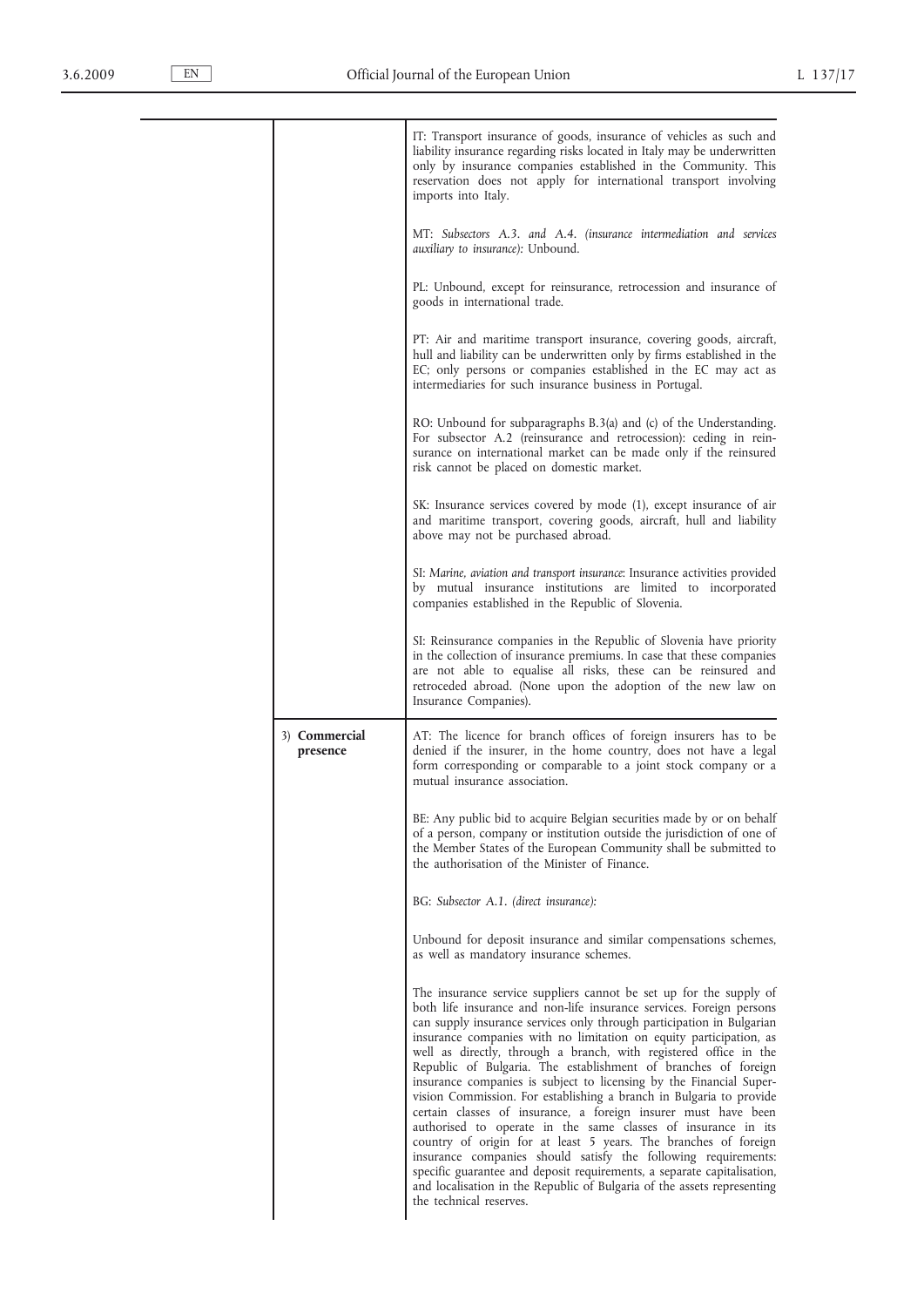| Transport insurance, covering goods, insurance of vehicles as such<br>and liability insurance regarding risks located in the Republic of<br>Bulgaria may not be underwritten by foreign insurance companies<br>directly. A foreign insurance company may conclude insurance<br>contracts only through a branch.                                                                                                                                        |
|--------------------------------------------------------------------------------------------------------------------------------------------------------------------------------------------------------------------------------------------------------------------------------------------------------------------------------------------------------------------------------------------------------------------------------------------------------|
| Insurance funds raised by virtue of insurance contracts, as well as<br>own capital, must be invested in the Republic of Bulgaria and may be<br>transferred abroad only subject to a permission of the Financial<br>Supervision Commission.                                                                                                                                                                                                             |
| Foreign suppliers cannot conclude insurance contracts with local<br>natural and juridical persons through brokers.                                                                                                                                                                                                                                                                                                                                     |
| BG: Subsector A.2. (reinsurance and retrocession):                                                                                                                                                                                                                                                                                                                                                                                                     |
| The reinsurance service suppliers cannot be set up for the supply of<br>both life and non-life reinsurance services.                                                                                                                                                                                                                                                                                                                                   |
| Foreign persons can supply insurance services only through partici-<br>pation in Bulgarian insurance companies with no limitation on equity<br>participation. Foreign reinsurance companies may supply directly<br>reinsurance services through a branch, with registered office in the<br>Republic of Bulgaria. The establishment of branches of foreign<br>insurance companies is subject to licensing by the Financial Super-<br>vision Commission. |
| Reinsurance funds raised by virtue of reinsurance contracts, as well as<br>own capital, must be invested in the Republic of Bulgaria and may be<br>transferred abroad only subject to permission of the Financial Super-<br>vision Commission.                                                                                                                                                                                                         |
| Foreign suppliers cannot conclude reinsurance contracts with local<br>natural and juridical persons through brokers.                                                                                                                                                                                                                                                                                                                                   |
| Unbound for retrocession services.                                                                                                                                                                                                                                                                                                                                                                                                                     |
| BG: Subsectors A.3. and A.4. (insurance intermediation and services<br><i>auxiliary</i> to <i>insurance</i> ):                                                                                                                                                                                                                                                                                                                                         |
| Only trade companies, registered in the Republic of Bulgaria under<br>the Trade Law, and licensed by the Financial Supervision Commission<br>may conduct intermediation activity.                                                                                                                                                                                                                                                                      |
| Services auxiliary to insurance have to relate to insurance.                                                                                                                                                                                                                                                                                                                                                                                           |
| Unbound for the actuarial services.                                                                                                                                                                                                                                                                                                                                                                                                                    |
| CY: Subsector A.1. (direct insurance):                                                                                                                                                                                                                                                                                                                                                                                                                 |
| No insurer can operate in or from within the Republic of Cyprus<br>unless so authorised by the Superintendent of Insurance, in<br>accordance with the Insurance Companies Laws.                                                                                                                                                                                                                                                                        |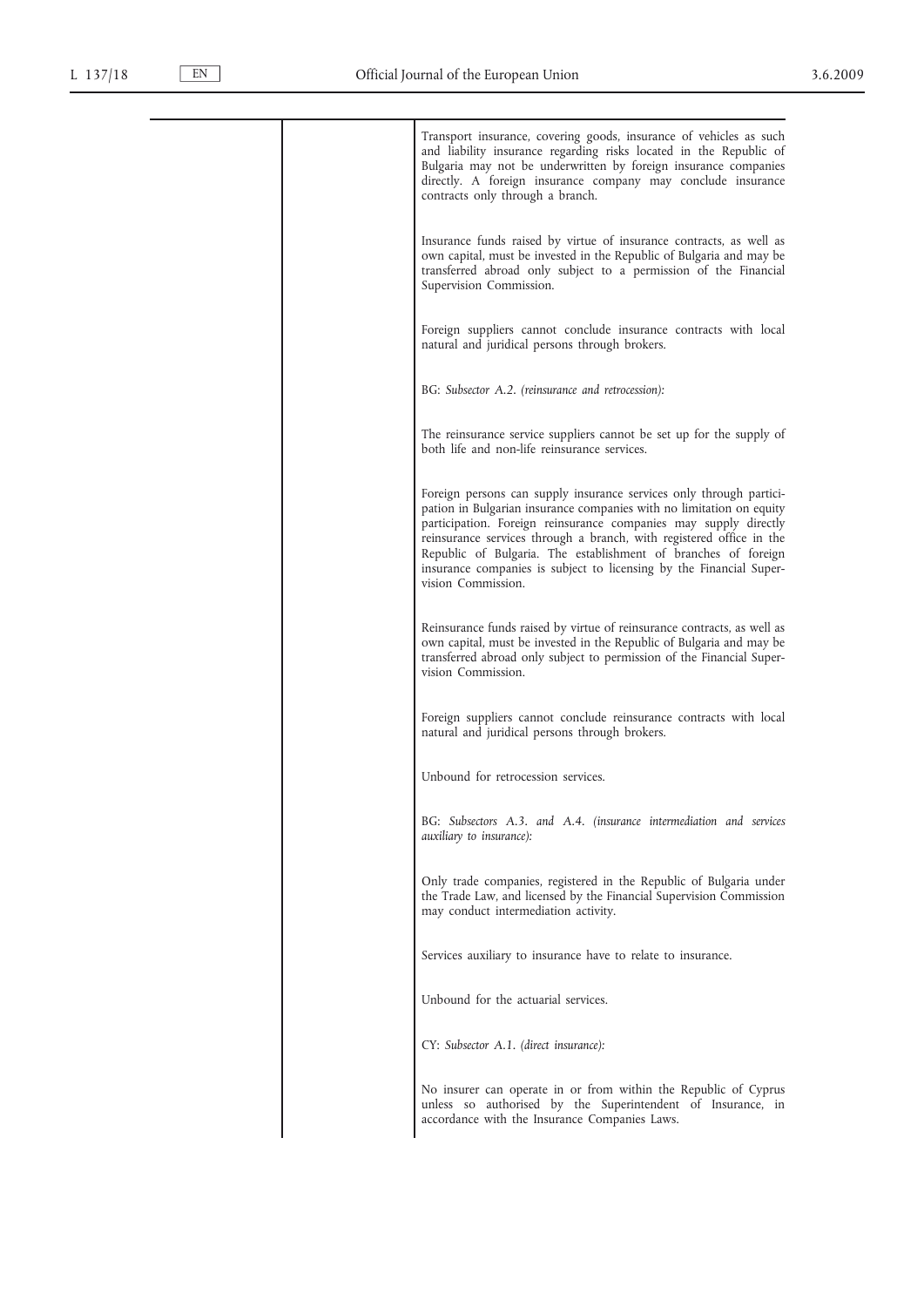| Foreign insurance companies can operate in the Republic of Cyprus<br>through the establishment of a branch or an agency. The foreign<br>insurer must have been authorised to operate in his country of<br>origin before authorised to establish a branch or agency.                                                                 |
|-------------------------------------------------------------------------------------------------------------------------------------------------------------------------------------------------------------------------------------------------------------------------------------------------------------------------------------|
| Participation of non-residents in insurance companies, incorporated<br>in the Republic of Cyprus, requires the prior approval of the Central<br>Bank. The extent of foreign participation is determined on a case by<br>case basis in accordance with economic needs.                                                               |
| CY: Subsector A.2. (reinsurance and retrocession):                                                                                                                                                                                                                                                                                  |
| No company can operate as a reinsurer within the Republic of<br>Cyprus unless so authorised by the Superintendent of Insurance.                                                                                                                                                                                                     |
| Investment by non-residents in reinsurance companies requires the<br>prior approval of the Central Bank. The share of foreign participation<br>in the capital of local reinsurance companies is determined on a case-<br>by-case basis. Currently there is no local reinsurance company.                                            |
| CY: Subsectors A.3. and A.4. (insurance intermediation and services<br>auxiliary to insurance): Unbound.                                                                                                                                                                                                                            |
| CZ: None other than:                                                                                                                                                                                                                                                                                                                |
| Foreign financial services suppliers may establish an insurance<br>company with the seat in the Czech Republic in the form of a<br>joint stock company or may exercise insurance activity through<br>their branches with registered office in the Czech Republic under<br>the conditions established in the Insurance Industry Act. |
| Commercial presence and authorisation is required for the provider<br>of insurance services:                                                                                                                                                                                                                                        |
| - to provide such services including reinsurance, and,                                                                                                                                                                                                                                                                              |
| - to conclude intermediation contract with an intermediary aimed<br>at the conclusion of insurance contract between the provider of<br>insurance services and third party.                                                                                                                                                          |
| Authorisation is required for the intermediary in case of its interme-<br>diation activity to be exercised for a branch with registered office in<br>the Czech Republic.                                                                                                                                                            |
| ES: Before establishing a branch or agency in Spain to provide certain<br>classes of insurance, a foreign insurer must have been authorised to<br>operate in the same classes of insurance in its country of origin for at<br>least five years.                                                                                     |
| ES, EL: The right of establishment does not cover the creation of<br>representative offices or other permanent presence of insurance<br>companies, except where such offices are established as agencies,<br>branches or head offices.                                                                                              |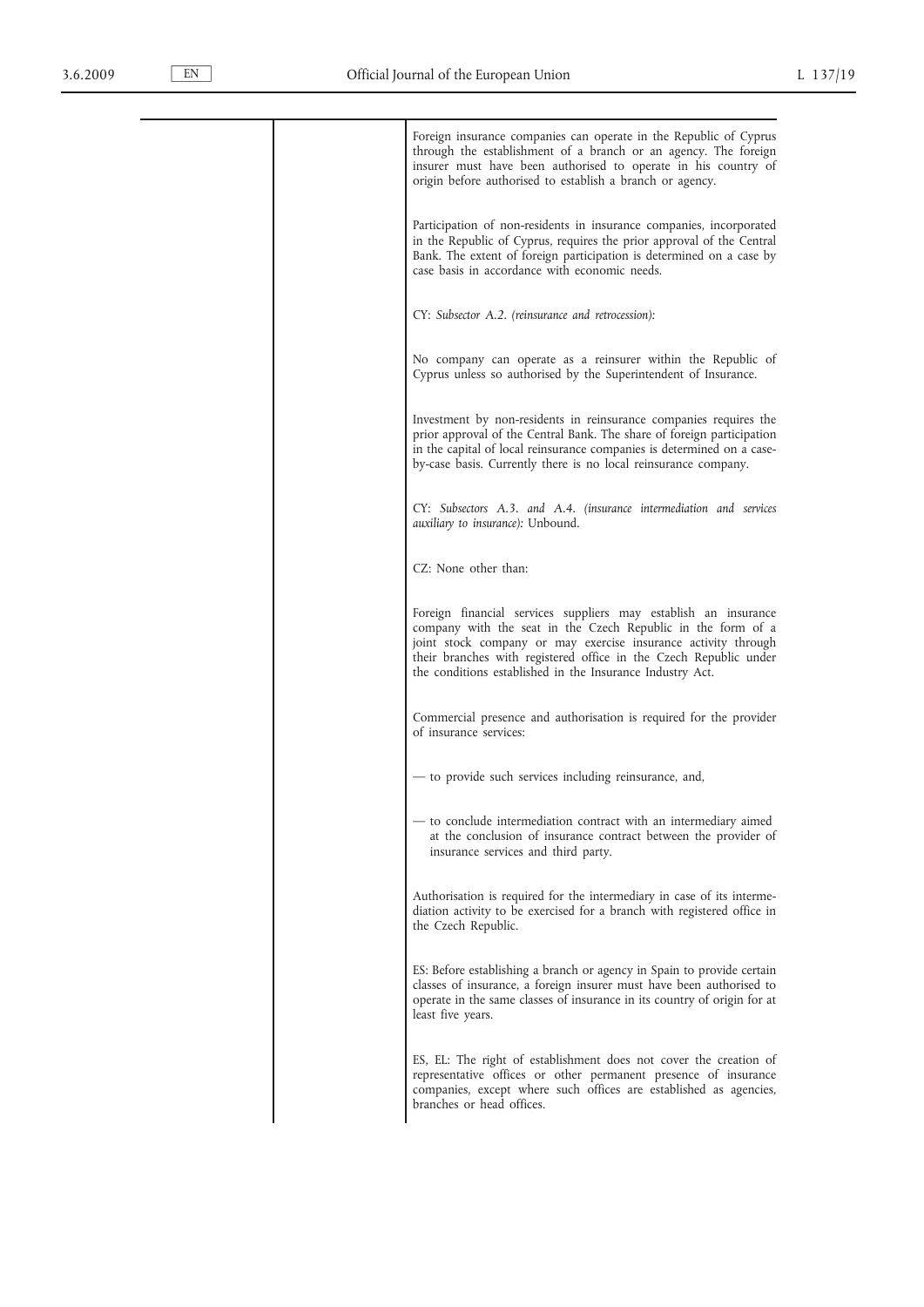| EE: Subsector A.1. (direct insurance): None, except the management<br>body of an insurance joint-stock company with foreign capital parti-<br>cipation may include citizens of foreign countries in proportion to<br>the foreign participation, but not more than half of the members of<br>the management group; the head of the management of a subsidiary<br>or an independent company must permanently reside in Estonia. |
|-------------------------------------------------------------------------------------------------------------------------------------------------------------------------------------------------------------------------------------------------------------------------------------------------------------------------------------------------------------------------------------------------------------------------------|
| FI: The managing director, at least one auditor and at least one half of<br>the promoters and members of the board of directors and the super-<br>visory board of an insurance company shall have their place of<br>residence in the European Economic Area, unless the Ministry of<br>Social Affairs and Health has granted an exemption.                                                                                    |
| FI: Foreign insurers cannot get a licence in Finland as a branch to<br>carry on statutory social insurances (statutory pension insurance,<br>statutory accident insurance).                                                                                                                                                                                                                                                   |
| FI: The general agent of the foreign insurance company shall have his<br>place of residence in Finland, unless the company has its head office<br>in the European Economic Area.                                                                                                                                                                                                                                              |
| FR: The establishment of branches is subject to a special authorisation<br>for the representative of the branch.                                                                                                                                                                                                                                                                                                              |
| HU: It is intended to bind direct branching once it is bound in the<br>GATS, and under the conditions set therein.                                                                                                                                                                                                                                                                                                            |
| HU: The board of a financial institution should include at least two<br>members, who are Hungarian citizens, residents in the meaning of<br>the relevant foreign exchange regulations and have permanent<br>residency in Hungary for at least one year.                                                                                                                                                                       |
| IE: The right of establishment does not cover the creation of rep-<br>resentative offices.                                                                                                                                                                                                                                                                                                                                    |
| IT: Access to actuarial profession through natural persons only.<br>Professional associations (no incorporation) among natural persons<br>permitted.                                                                                                                                                                                                                                                                          |
| IT: The authorisation of the establishment of branches is ultimately<br>subject to the evaluation of supervisory authorities.                                                                                                                                                                                                                                                                                                 |
| LV: Subsectors A.1. and A.2. (direct insurance, and reinsurance and retro-<br>cession): As a general rule and in non-discriminatory manner, foreign<br>insurance institutions must adopt a specific legal form.                                                                                                                                                                                                               |
| LV: Subsector A.3. (insurance intermediation): Intermediary can be only<br>natural person (no nationality requirement) and can provide service<br>on behalf of insurance company having the authorisation from<br>Insurance Supervisory Authority in Latvia.                                                                                                                                                                  |
| LT: Insurance companies are not allowed to provide both life and<br>non-life insurance. Separate incorporation is required for those two<br>types (a) and (b).                                                                                                                                                                                                                                                                |
| MT: May be made subject to economic needs test.                                                                                                                                                                                                                                                                                                                                                                               |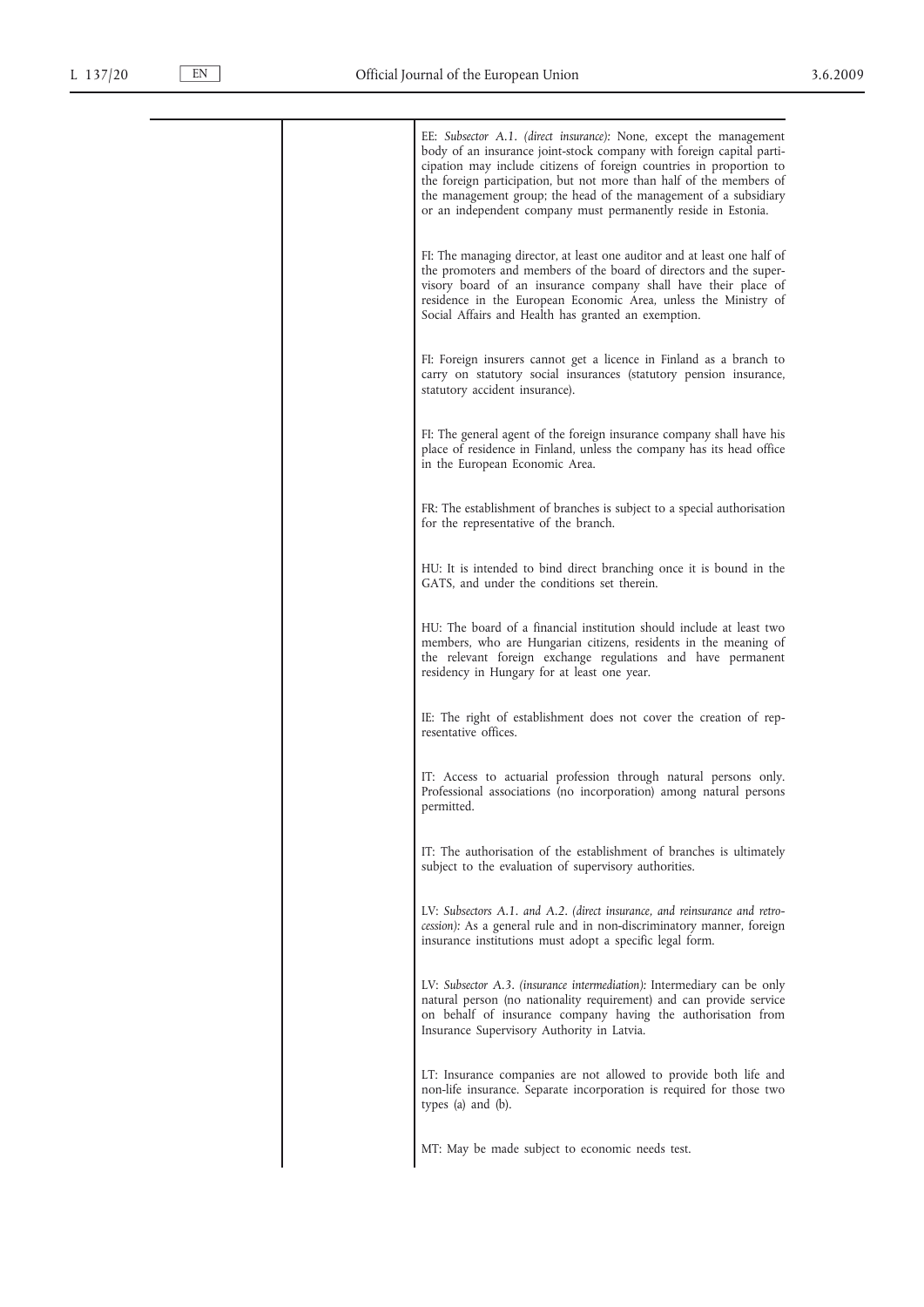| PL: Subsectors A.1. to A.3. (direct insurance, reinsurance and retrocession,<br>and insurance intermediation):<br>Establishment only in a form of joint stock company or a branch<br>after obtaining a licence. No more than 5% of insurance funds can<br>be invested abroad. A person executing activities of the insurance<br>intermediation must possess a licence. Local incorporation required<br>for insurance intermediaries.<br>PL: Subsector A.4. (services auxiliary to insurance): Unbound.<br>PT: Foreign companies may carry out insurance intermediation in<br>Portugal only through a company formed in accordance with the<br>law of a Community Member State.<br>PT: In order to establish a branch in Portugal, foreign companies<br>need to demonstrate prior operational experience of at least five<br>years.<br>RO: The establishment of companies and intermediation agencies<br>with foreign participation is allowed only in partnership with<br>Romanian legal or natural persons. The representatives of foreign<br>insurance companies and of the associations of foreign insurers<br>have the right to conclude only the following types of insurance<br>contracts: 1. insurance and reinsurance contracts with legal and<br>natural foreign persons or for their goods; 2. reinsurance contracts<br>with<br>Romanian<br>companies, Insurance-reinsurance<br>insurance<br>companies and reinsurance companies. Intermediation agencies are<br>not allowed to conclude insurance contracts for foreign insurance<br>companies with Romanian legal or natural persons or for their<br>goods.<br>SK: The majority of the management board of an insurance company<br>has to be domiciled in the Slovak Republic.<br>License is required for provision of insurance services. Foreign<br>national may establish an insurance company with the seat in the<br>Slovak Republic in the form of a joint stock company or may<br>conduct insurance business through their subsidiaries with registered<br>office in the Slovak Republic under the general conditions established<br>in the Law on Insurance. Insurance business means insurance activity<br>including brokerage and reinsurance activity.<br>Intermediation activity aimed at the conclusion of an insurance<br>contract between third party and the insurance company may be<br>provided by natural or juridical persons who are domiciled in the<br>Slovak Republic for the benefit of the insurance company having the<br>license of the Insurance Supervisory Authority.<br>Intermediation contract aimed at conclusion of an insurance contract<br>by third party with the insurance company may be concluded by<br>domestic or foreign insurance company only after a license had been<br>granted by the Insurance Supervisory Authority.<br>The financial resources of specific insurance funds of licensed<br>insurance operators derived from insuring or reinsuring policy<br>holders with residence or registered office in the Slovak Republic<br>must be deposited in a resident bank in the Slovak Republic and<br>may not be transferred abroad. |  |  |
|-----------------------------------------------------------------------------------------------------------------------------------------------------------------------------------------------------------------------------------------------------------------------------------------------------------------------------------------------------------------------------------------------------------------------------------------------------------------------------------------------------------------------------------------------------------------------------------------------------------------------------------------------------------------------------------------------------------------------------------------------------------------------------------------------------------------------------------------------------------------------------------------------------------------------------------------------------------------------------------------------------------------------------------------------------------------------------------------------------------------------------------------------------------------------------------------------------------------------------------------------------------------------------------------------------------------------------------------------------------------------------------------------------------------------------------------------------------------------------------------------------------------------------------------------------------------------------------------------------------------------------------------------------------------------------------------------------------------------------------------------------------------------------------------------------------------------------------------------------------------------------------------------------------------------------------------------------------------------------------------------------------------------------------------------------------------------------------------------------------------------------------------------------------------------------------------------------------------------------------------------------------------------------------------------------------------------------------------------------------------------------------------------------------------------------------------------------------------------------------------------------------------------------------------------------------------------------------------------------------------------------------------------------------------------------------------------------------------------------------------------------------------------------------------------------------------------------------------------------------------------------------------------------------------------------------------------------------------------------------------------------------------------------------------------------------------------------------------------------------------------------------------------------|--|--|
|                                                                                                                                                                                                                                                                                                                                                                                                                                                                                                                                                                                                                                                                                                                                                                                                                                                                                                                                                                                                                                                                                                                                                                                                                                                                                                                                                                                                                                                                                                                                                                                                                                                                                                                                                                                                                                                                                                                                                                                                                                                                                                                                                                                                                                                                                                                                                                                                                                                                                                                                                                                                                                                                                                                                                                                                                                                                                                                                                                                                                                                                                                                                                     |  |  |
|                                                                                                                                                                                                                                                                                                                                                                                                                                                                                                                                                                                                                                                                                                                                                                                                                                                                                                                                                                                                                                                                                                                                                                                                                                                                                                                                                                                                                                                                                                                                                                                                                                                                                                                                                                                                                                                                                                                                                                                                                                                                                                                                                                                                                                                                                                                                                                                                                                                                                                                                                                                                                                                                                                                                                                                                                                                                                                                                                                                                                                                                                                                                                     |  |  |
|                                                                                                                                                                                                                                                                                                                                                                                                                                                                                                                                                                                                                                                                                                                                                                                                                                                                                                                                                                                                                                                                                                                                                                                                                                                                                                                                                                                                                                                                                                                                                                                                                                                                                                                                                                                                                                                                                                                                                                                                                                                                                                                                                                                                                                                                                                                                                                                                                                                                                                                                                                                                                                                                                                                                                                                                                                                                                                                                                                                                                                                                                                                                                     |  |  |
|                                                                                                                                                                                                                                                                                                                                                                                                                                                                                                                                                                                                                                                                                                                                                                                                                                                                                                                                                                                                                                                                                                                                                                                                                                                                                                                                                                                                                                                                                                                                                                                                                                                                                                                                                                                                                                                                                                                                                                                                                                                                                                                                                                                                                                                                                                                                                                                                                                                                                                                                                                                                                                                                                                                                                                                                                                                                                                                                                                                                                                                                                                                                                     |  |  |
|                                                                                                                                                                                                                                                                                                                                                                                                                                                                                                                                                                                                                                                                                                                                                                                                                                                                                                                                                                                                                                                                                                                                                                                                                                                                                                                                                                                                                                                                                                                                                                                                                                                                                                                                                                                                                                                                                                                                                                                                                                                                                                                                                                                                                                                                                                                                                                                                                                                                                                                                                                                                                                                                                                                                                                                                                                                                                                                                                                                                                                                                                                                                                     |  |  |
|                                                                                                                                                                                                                                                                                                                                                                                                                                                                                                                                                                                                                                                                                                                                                                                                                                                                                                                                                                                                                                                                                                                                                                                                                                                                                                                                                                                                                                                                                                                                                                                                                                                                                                                                                                                                                                                                                                                                                                                                                                                                                                                                                                                                                                                                                                                                                                                                                                                                                                                                                                                                                                                                                                                                                                                                                                                                                                                                                                                                                                                                                                                                                     |  |  |
|                                                                                                                                                                                                                                                                                                                                                                                                                                                                                                                                                                                                                                                                                                                                                                                                                                                                                                                                                                                                                                                                                                                                                                                                                                                                                                                                                                                                                                                                                                                                                                                                                                                                                                                                                                                                                                                                                                                                                                                                                                                                                                                                                                                                                                                                                                                                                                                                                                                                                                                                                                                                                                                                                                                                                                                                                                                                                                                                                                                                                                                                                                                                                     |  |  |
|                                                                                                                                                                                                                                                                                                                                                                                                                                                                                                                                                                                                                                                                                                                                                                                                                                                                                                                                                                                                                                                                                                                                                                                                                                                                                                                                                                                                                                                                                                                                                                                                                                                                                                                                                                                                                                                                                                                                                                                                                                                                                                                                                                                                                                                                                                                                                                                                                                                                                                                                                                                                                                                                                                                                                                                                                                                                                                                                                                                                                                                                                                                                                     |  |  |
|                                                                                                                                                                                                                                                                                                                                                                                                                                                                                                                                                                                                                                                                                                                                                                                                                                                                                                                                                                                                                                                                                                                                                                                                                                                                                                                                                                                                                                                                                                                                                                                                                                                                                                                                                                                                                                                                                                                                                                                                                                                                                                                                                                                                                                                                                                                                                                                                                                                                                                                                                                                                                                                                                                                                                                                                                                                                                                                                                                                                                                                                                                                                                     |  |  |
|                                                                                                                                                                                                                                                                                                                                                                                                                                                                                                                                                                                                                                                                                                                                                                                                                                                                                                                                                                                                                                                                                                                                                                                                                                                                                                                                                                                                                                                                                                                                                                                                                                                                                                                                                                                                                                                                                                                                                                                                                                                                                                                                                                                                                                                                                                                                                                                                                                                                                                                                                                                                                                                                                                                                                                                                                                                                                                                                                                                                                                                                                                                                                     |  |  |
|                                                                                                                                                                                                                                                                                                                                                                                                                                                                                                                                                                                                                                                                                                                                                                                                                                                                                                                                                                                                                                                                                                                                                                                                                                                                                                                                                                                                                                                                                                                                                                                                                                                                                                                                                                                                                                                                                                                                                                                                                                                                                                                                                                                                                                                                                                                                                                                                                                                                                                                                                                                                                                                                                                                                                                                                                                                                                                                                                                                                                                                                                                                                                     |  |  |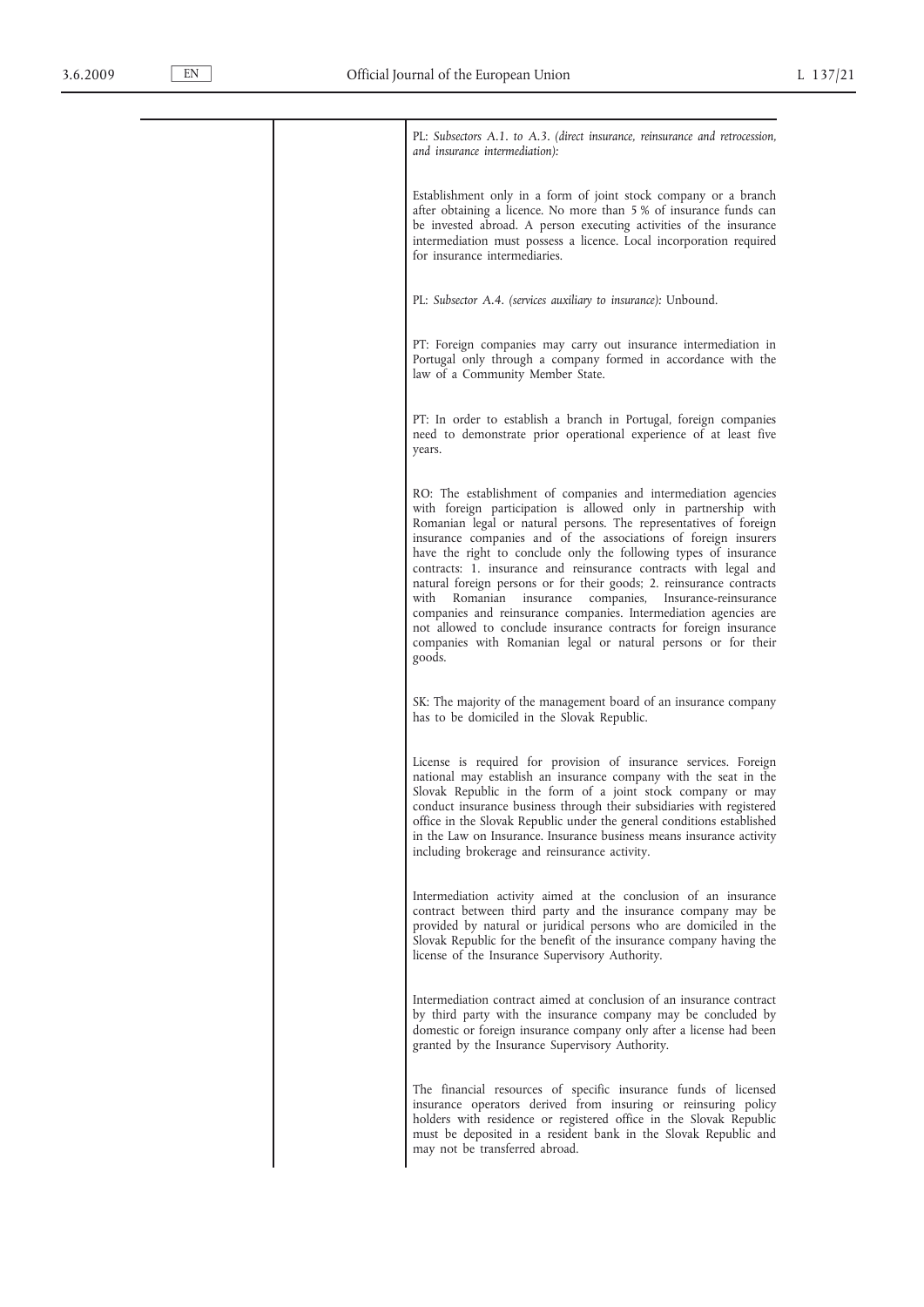| SI: Subsector A.1. (direct insurance):                                                                                                                                                                                                              |
|-----------------------------------------------------------------------------------------------------------------------------------------------------------------------------------------------------------------------------------------------------|
| Establishment is subject to a licence issued by the Ministry of Finance.<br>Foreign persons can establish an insurance company only as a joint<br>venture with domestic person, where participation of foreign persons<br>is limited up to 99 %.    |
| The limitation on the maximum foreign ownership shall be abolished<br>with the adoption of the new Law on Insurance Companies.                                                                                                                      |
| A foreign person may acquire or increase shares in a domestic<br>insurance company subject to a prior approval of the Ministry of<br>Finance.                                                                                                       |
| Ministry of Finance, when issuing a licence or approval of acquiring<br>shares in a domestic insurance company, takes into account the<br>following criteria:                                                                                       |
| - the dispersion of ownership of shares and the existence of<br>shareholders from different countries,                                                                                                                                              |
| - the supply of new insurance products and the transfer of related<br>know how, if the foreign investor is an insurance company.                                                                                                                    |
| Unbound for foreign participation in insurance company under<br>privatisation.                                                                                                                                                                      |
| Membership of the mutual insurance institution is limited to<br>companies established in the Republic of Slovenia and domestic<br>natural persons.                                                                                                  |
| SI: Subsector A.2. (reinsurance and retrocession): Foreign participation in<br>reinsurance company is limited up to a controlling share of the<br>capital. (None, except for branches, upon the adoption of the new<br>law on Insurance Companies). |
| SI: Subsectors A.3. and A.4. (insurance intermediation and services auxiliary<br>to <i>insurance</i> ):                                                                                                                                             |
| For providing consultancy and claim settlement services, incor-<br>poration is required as a legal entity by consent of the Bureau of<br>Insurance.                                                                                                 |
| For actuaries and risks assessment activities, provision of services<br>through professional establishment only.                                                                                                                                    |
| Operation is limited to direct insurance and reinsurance.                                                                                                                                                                                           |
| For sole proprietors, a residence in the Republic of Slovenia is<br>required.                                                                                                                                                                       |
| SE: Insurance broking undertakings not incorporated in Sweden may<br>establish a commercial presence only through a branch.                                                                                                                         |
| SE: Non-life insurance undertakings not incorporated in Sweden<br>conducting business in Sweden are - instead of being taxed<br>according to the net result - subject to taxation based on the<br>premium income from direct insurance operations.  |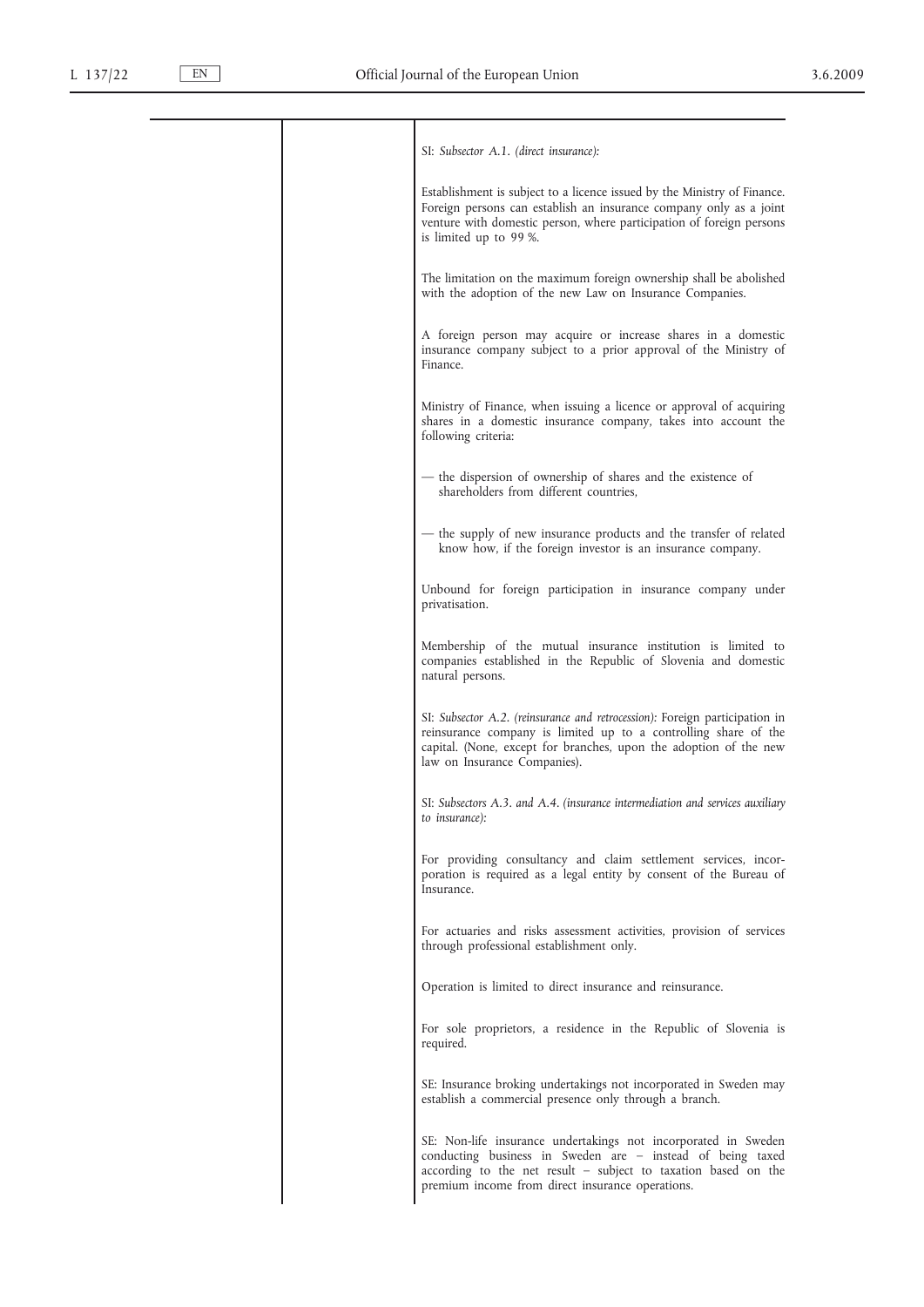|                                                                        |                                   | SE: A founder of an insurance company shall be a natural person<br>resident in the European Economic Area or a legal entity incor-<br>porated in the European Economic Area.                                                                                                                                                                               |
|------------------------------------------------------------------------|-----------------------------------|------------------------------------------------------------------------------------------------------------------------------------------------------------------------------------------------------------------------------------------------------------------------------------------------------------------------------------------------------------|
|                                                                        | 4) Presence of<br>natural persons | CY: Unbound.                                                                                                                                                                                                                                                                                                                                               |
|                                                                        |                                   | PL: Subsectors A.1. to A.3. (direct insurance, reinsurance and retrocession,<br>and insurance intermediation): Unbound except as indicated in the hori-<br>zontal section, and subject to the following limitation: Residency<br>requirement for insurance intermediaries.                                                                                 |
|                                                                        |                                   | Subsector A.4. (services auxiliary to insurance): Unbound.                                                                                                                                                                                                                                                                                                 |
|                                                                        |                                   | AT, BE, BG, CZ, DE, DK, ES, EE, FR, FI, EL, HU, IT, IE, LU, LT, LV,<br>MT, NL, PT, RO, SE, SI, SK, UK: Unbound except as indicated in the<br>respective horizontal sections and subject to the following specific<br>limitations:                                                                                                                          |
|                                                                        |                                   | AT: The management of a branch office must consist of two natural<br>persons resident in Austria.                                                                                                                                                                                                                                                          |
|                                                                        |                                   | BG: Unbound for deposit insurance and similar compensations<br>schemes, as well as mandatory insurance schemes. Unbound for<br>retrocession services. Unbound for subsectors A.3. and A.4.<br>(insurance intermediation and services auxiliary to insurance).                                                                                              |
|                                                                        |                                   | DK: The general agent of an insurance branch will need to have<br>resided in Denmark for the last two years unless being a national<br>of one of the Member States of the Community. The Minister of<br>Business and Industry may grant exemption.                                                                                                         |
|                                                                        |                                   | DK: Residency requirement for managers and the members of the<br>board of directors of a company. However, the Minister of Business<br>and Industry may grant exemption from this requirement. Exemption<br>is granted on a non-discriminatory basis.                                                                                                      |
|                                                                        |                                   | ES, IT: Residence requirement for actuarial profession.                                                                                                                                                                                                                                                                                                    |
|                                                                        |                                   | EL: A majority of the members of the board of directors of a<br>company established in Greece shall be nationals of one of the<br>Member States of the Community.                                                                                                                                                                                          |
|                                                                        |                                   | SI: For actuarial and risk assessment, residence is required in addition<br>to a qualifying examination, membership in the Actuarial Association<br>of the Republic of Slovenia and proficiency in the Slovene language.                                                                                                                                   |
| <b>B.</b> Banking and Other<br><b>Financial Services</b><br>(excluding | 1) Cross Border<br>supply         | BE: Establishment in Belgium is required for the provision of<br>investment advisory services.                                                                                                                                                                                                                                                             |
| insurance)                                                             |                                   | BG: Subsectors B.11. and B.12. (provision and transfer of financial infor-<br>mation, and advisory services): Requirement to use the public telecom-<br>munication network, or the network of other authorised operator, in<br>the case of cross-border provision of these services. Unbound for<br>intermediation and other auxiliary financial services. |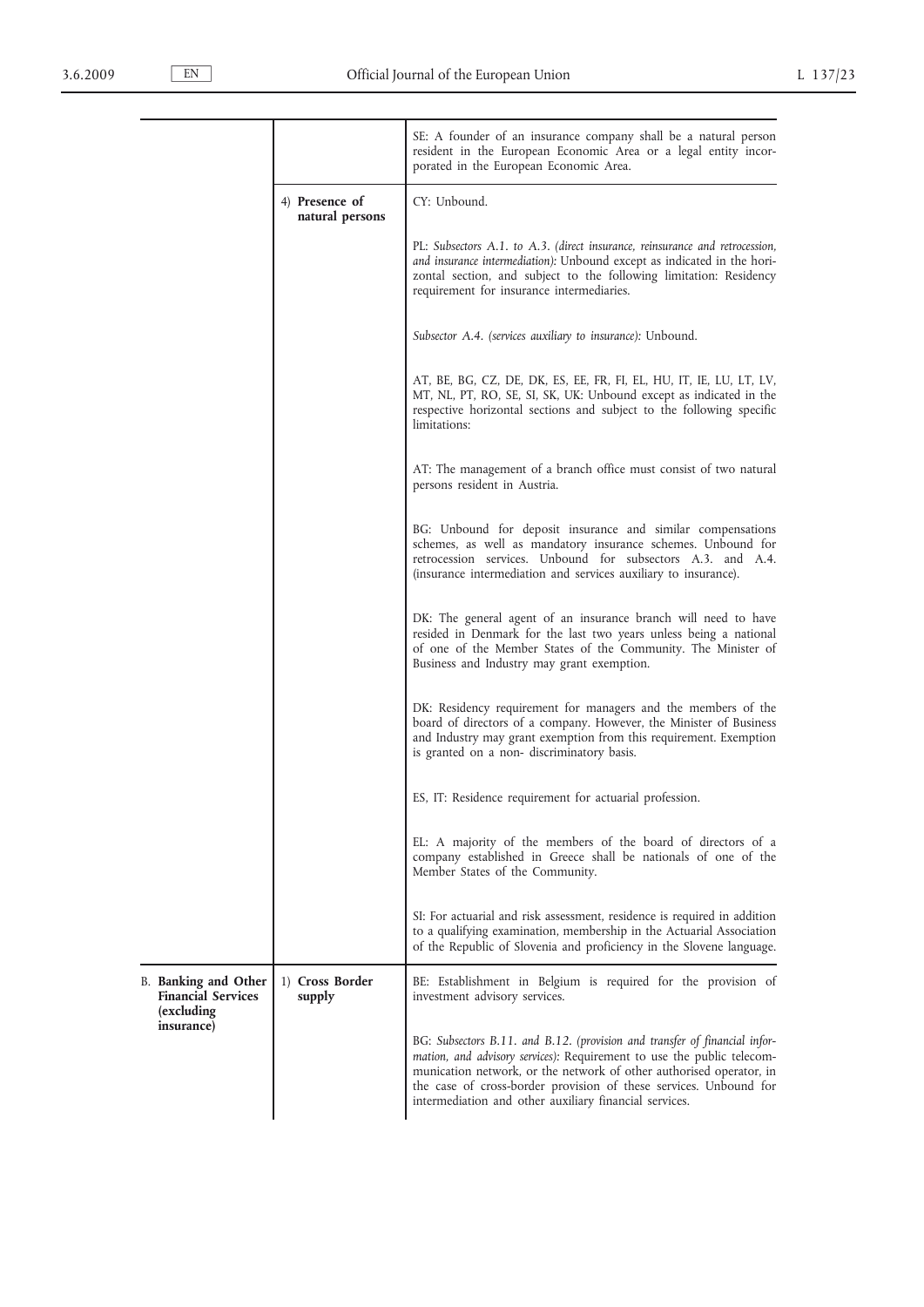| CY: Unbound.                                                                                                                                                                                                                                                                                                                                                                                                                                                                                                                                                                                |
|---------------------------------------------------------------------------------------------------------------------------------------------------------------------------------------------------------------------------------------------------------------------------------------------------------------------------------------------------------------------------------------------------------------------------------------------------------------------------------------------------------------------------------------------------------------------------------------------|
| CZ: Non-central bank currency issue services, trading of derivative products,<br>of transferable securities and of other negotiable instruments and financial<br>assets, participation in issues of all kinds of securities, money broking, asset<br>management, settlement and clearing services for financial assets, advisory,<br>intermediation and other auxiliary financial services relating to these<br><i>activities</i> : Unbound.                                                                                                                                                |
| CZ: None other than:                                                                                                                                                                                                                                                                                                                                                                                                                                                                                                                                                                        |
| Only Czech established banks and branches of foreign banks having a<br>corresponding licence may:                                                                                                                                                                                                                                                                                                                                                                                                                                                                                           |
| - provide deposit services,                                                                                                                                                                                                                                                                                                                                                                                                                                                                                                                                                                 |
| - trade in foreign exchange assets,                                                                                                                                                                                                                                                                                                                                                                                                                                                                                                                                                         |
| - effect non-cash cross-border payments.                                                                                                                                                                                                                                                                                                                                                                                                                                                                                                                                                    |
| Foreign exchange permit issued by the Czech National Bank or<br>Ministry of Finance is required in case of Czech non-bank residents<br>for:                                                                                                                                                                                                                                                                                                                                                                                                                                                 |
| (a) opening and funding of an account abroad by Czech residents;                                                                                                                                                                                                                                                                                                                                                                                                                                                                                                                            |
| (b) capital payments abroad (except FDI);                                                                                                                                                                                                                                                                                                                                                                                                                                                                                                                                                   |
| (c) granting financial credits and guarantees;                                                                                                                                                                                                                                                                                                                                                                                                                                                                                                                                              |
| (d) operations in financial derivates;                                                                                                                                                                                                                                                                                                                                                                                                                                                                                                                                                      |
| (e) purchase of foreign securities except for the cases as described by<br>the Foreign Exchange Act;                                                                                                                                                                                                                                                                                                                                                                                                                                                                                        |
| (f) issue of foreign securities for public and non-public trade in the<br>Czech Republic or their introduction on the domestic market.                                                                                                                                                                                                                                                                                                                                                                                                                                                      |
| EE: Subsector B.1. (acceptance of deposits): Requirement of authorisation<br>by Eesti Pank and registration under Estonian Law as a joint-stock<br>company, a subsidiary or a branch.                                                                                                                                                                                                                                                                                                                                                                                                       |
| EE, LT: The establishment of a specialised management company is<br>required to perform the activities of management of unit trusts and<br>investment companies, and only firms having their registered office in<br>the Community can act as depositories of the assets of investment<br>funds.                                                                                                                                                                                                                                                                                            |
| HU: Unbound.                                                                                                                                                                                                                                                                                                                                                                                                                                                                                                                                                                                |
| IE: The provision of investment services or investment advice requires<br>either 1. authorisation in Ireland, which normally requires that the<br>entity be incorporated or be a partnership or a sole trader, in each<br>case with a head/registered office in Ireland (authorisation may not be<br>required in certain cases, e.g. where a third country service provider<br>has no commercial presence in Ireland and the service is not<br>provided to private individuals), or 2. authorisation in another<br>Member State in accordance with the EC Investment Services<br>Directive. |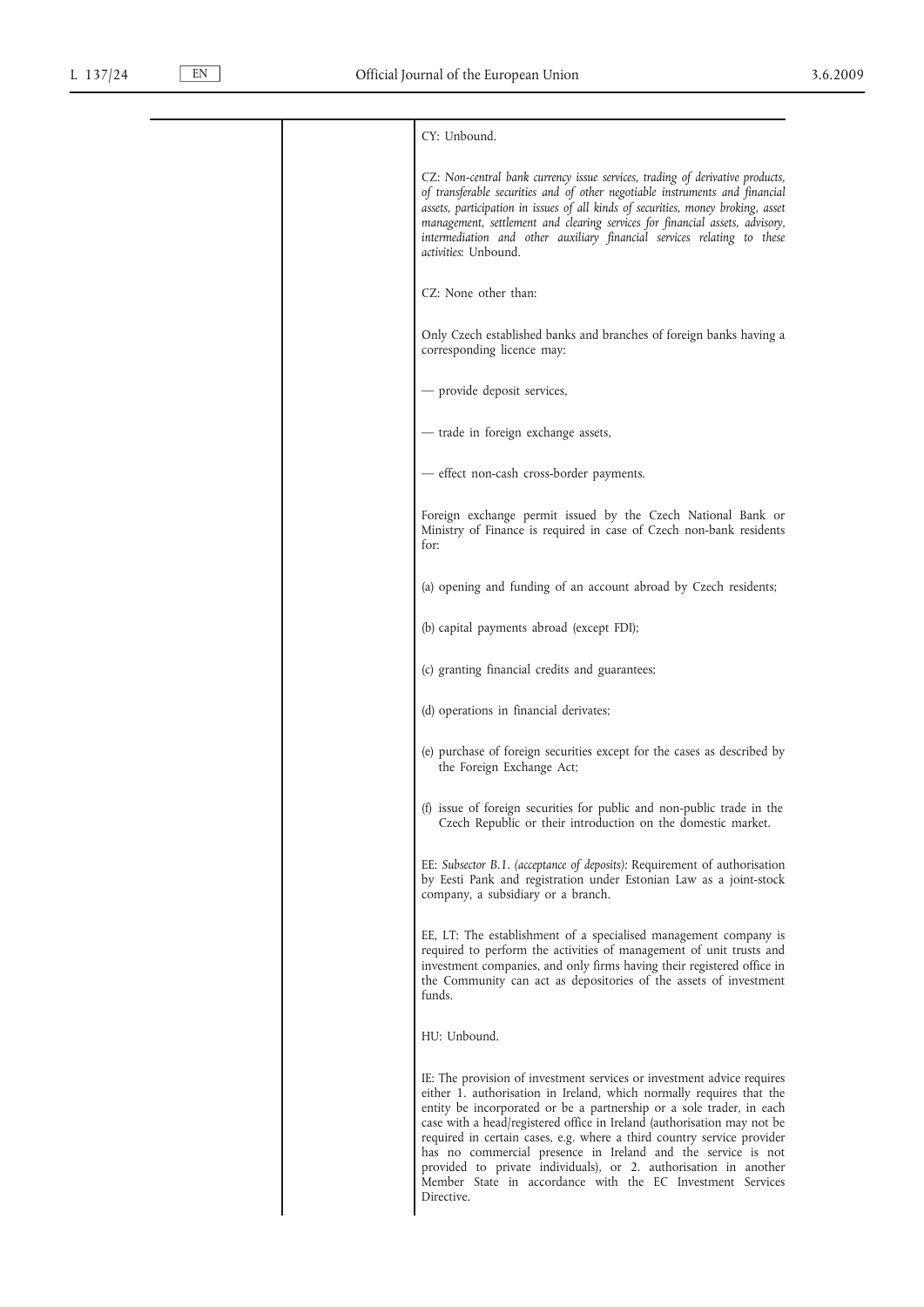|  | IT: Unbound for "promotori di servizi finanziari" (financial salesmen).                                                                                                                                                                                                                                                                                                                       |
|--|-----------------------------------------------------------------------------------------------------------------------------------------------------------------------------------------------------------------------------------------------------------------------------------------------------------------------------------------------------------------------------------------------|
|  | LT: Pension fund management: Commercial presence is required.                                                                                                                                                                                                                                                                                                                                 |
|  | MT: Subsectors B.1. and B.2. (acceptance of deposits and lending of all<br>types): None.                                                                                                                                                                                                                                                                                                      |
|  | Subsector B.11. (provision and transfer of financial information): Unbound,<br>except for the provision of financial information by international<br>providers.                                                                                                                                                                                                                               |
|  | Subsector B.12. (advisory and other auxiliary financial services): Unbound.                                                                                                                                                                                                                                                                                                                   |
|  | PL: Subsector B.11. (provision and transfer of financial information):<br>Requirement to use the public telecommunication network, or the<br>network of other authorised operator, in the case of cross-border<br>provision of these services.                                                                                                                                                |
|  | Subsector B.12. (advisory and other auxiliary financial services): Unbound.                                                                                                                                                                                                                                                                                                                   |
|  | RO: Subsector B.4 (all payment and money transmission services): Allowed<br>only through a resident bank.                                                                                                                                                                                                                                                                                     |
|  | SK: Trading of derivative products, of transferable securities and of other<br>negotiable instruments and financial assets, participation in issues of all<br>kinds of securities, money broking, asset management, and settlement and<br>clearing services for financial assets: Unbound.                                                                                                    |
|  | SK:                                                                                                                                                                                                                                                                                                                                                                                           |
|  | (i) Deposit services are confined to the domestic banks and<br>branches of foreign banks in the Slovak Republic.                                                                                                                                                                                                                                                                              |
|  | (ii) Only authorised domestic banks, branches of foreign banks in<br>the Slovak Republic and persons possessing a foreign exchange<br>license may trade in foreign exchange assets. Only stock<br>exchange members can trade on the Bratislava Stock<br>Exchange. Residents can trade on the RM-System Slovakia<br>without any limitation and non-residents only through security<br>dealers. |
|  | (iii) Non-cash cross-border payments may be effected only by<br>authorised domestic banks and branches of foreign banks in<br>the Slovak Republic.                                                                                                                                                                                                                                            |
|  | (iv) Foreign exchange licence issued by the National Bank of<br>Slovakia is required for:                                                                                                                                                                                                                                                                                                     |
|  | (a) opening an account abroad by a Slovak non-bank resident,<br>except for the natural persons during their stay abroad;                                                                                                                                                                                                                                                                      |
|  | (b) capital payments abroad;                                                                                                                                                                                                                                                                                                                                                                  |
|  | (c) obtaining financial credit from a foreign exchange non-<br>resident; except credits from abroad accepted by residents<br>with a repayment period of more than 3 years and loans<br>granted between natural persons for non-business activities.                                                                                                                                           |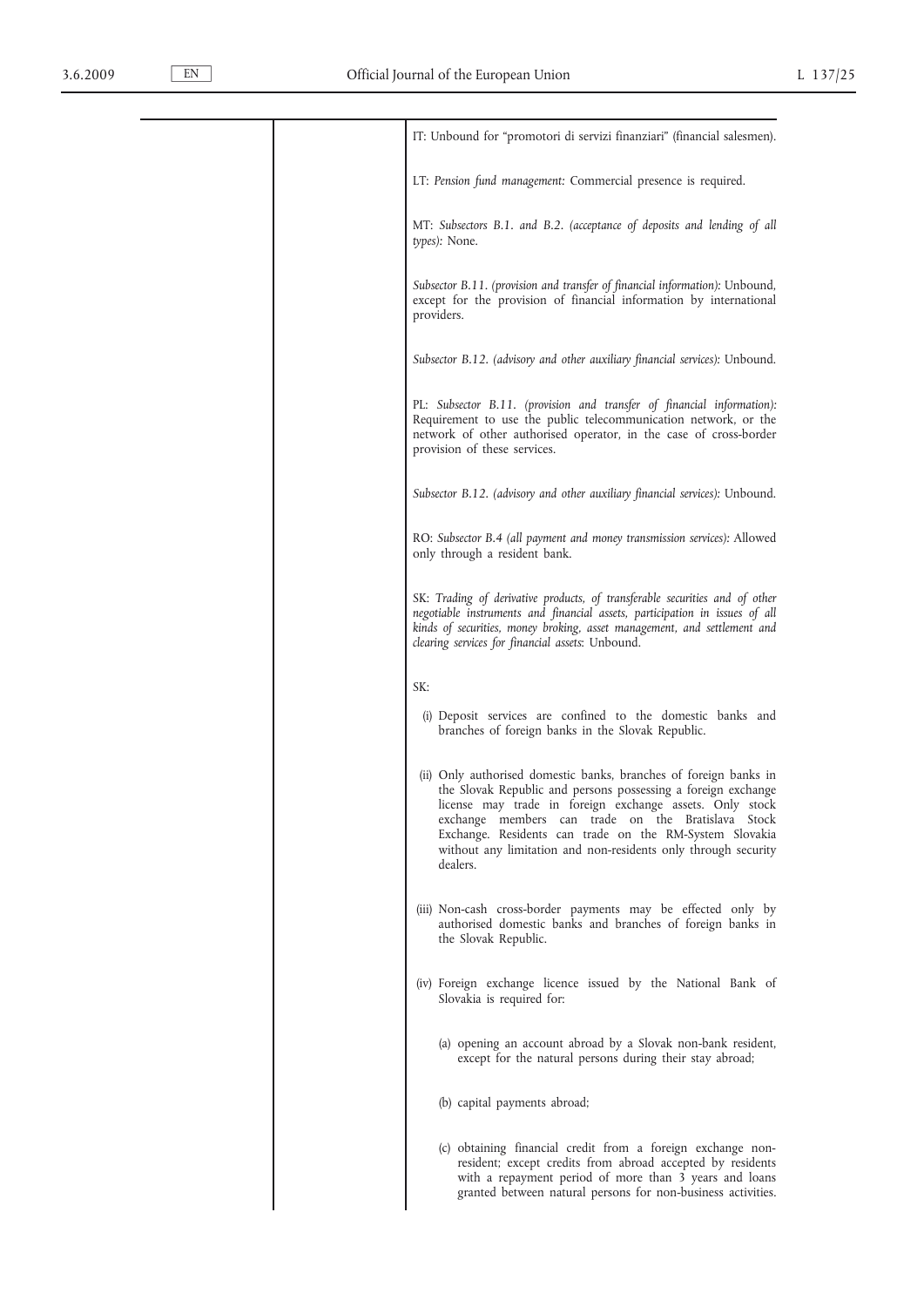|                          | (v) Export and import of the Slovak currency and foreign exchange<br>in cash exceeding value of SKK 150 000 and bullion, is subject<br>to reporting requirement.                                                                                                                                                                                                     |
|--------------------------|----------------------------------------------------------------------------------------------------------------------------------------------------------------------------------------------------------------------------------------------------------------------------------------------------------------------------------------------------------------------|
|                          | (vi) Foreign exchange permission or licence granted by foreign<br>exchange authorities is required for a deposit of financial<br>assets by resident abroad.                                                                                                                                                                                                          |
|                          | (vii) Only foreign exchange entities established in the Slovak<br>Republic can grant and obtain guarantees and liabilities<br>according to determined limit and provisions of the National<br>Bank of Slovakia.                                                                                                                                                      |
|                          | SI: Participation in issues of Treasury bonds, pension fund<br>management and related advisory and other auxiliary financial<br>services: Unbound.                                                                                                                                                                                                                   |
|                          | Subsectors B.11. and B.12. (provision and transfer of financial information,<br>and advisory and other auxiliary financial services, except those related to<br>participation in issues of Treasury bonds and to pension fund management):<br>None.                                                                                                                  |
|                          | All other subsectors:                                                                                                                                                                                                                                                                                                                                                |
|                          | Unbound except accepting credits (borrowing of all types), and<br>accepting guarantees and commitments from foreign credit insti-<br>tutions by domestic legal entities and sole proprietors. (Remark<br>consumer credits shall be free upon the adoption of the new<br>Foreign Exchange Law).                                                                       |
|                          | All abovementioned credit arrangements must be registered with the<br>Bank of Slovenia. (Remark this provision shall be abolished upon the<br>adoption of the new Law on Banking.)                                                                                                                                                                                   |
|                          | Foreign persons can only offer foreign securities through domestic<br>banks and stock broking company. Members of the Slovenian Stock<br>Exchange must be incorporated in the Republic of Slovenia.                                                                                                                                                                  |
| 2) Consumption<br>abroad | BG: Subsectors B.1. to B.10. (acceptance of deposits, lending of all types,<br>financial leasing, all payment and money transmission services, guarantees<br>and commitments, trading of securities, participation in issues of all kinds of<br>securities, money broking, asset management, and settlement and clearing<br>services for financial assets): Unbound. |
|                          | Subsectors B.11. and B.12. (provision and transfer of financial information,<br>and advisory services): Requirement to use the public telecommuni-<br>cation network, or the network of other authorised operator, in<br>the case of consumption abroad of these services. Unbound for<br>intermediation and other auxiliary financial services.                     |
|                          | CY: Unbound, except for subsector B.6.(e) (trading of transferable<br>securities): None.                                                                                                                                                                                                                                                                             |
|                          | CZ: Non-central bank currency issue services, trading of derivative<br>products and of bullion, money broking, asset management,<br>settlement and clearing services for derivative products, and<br>advisory, intermediation and other auxiliary financial services<br>relating to these activities: Unbound.                                                       |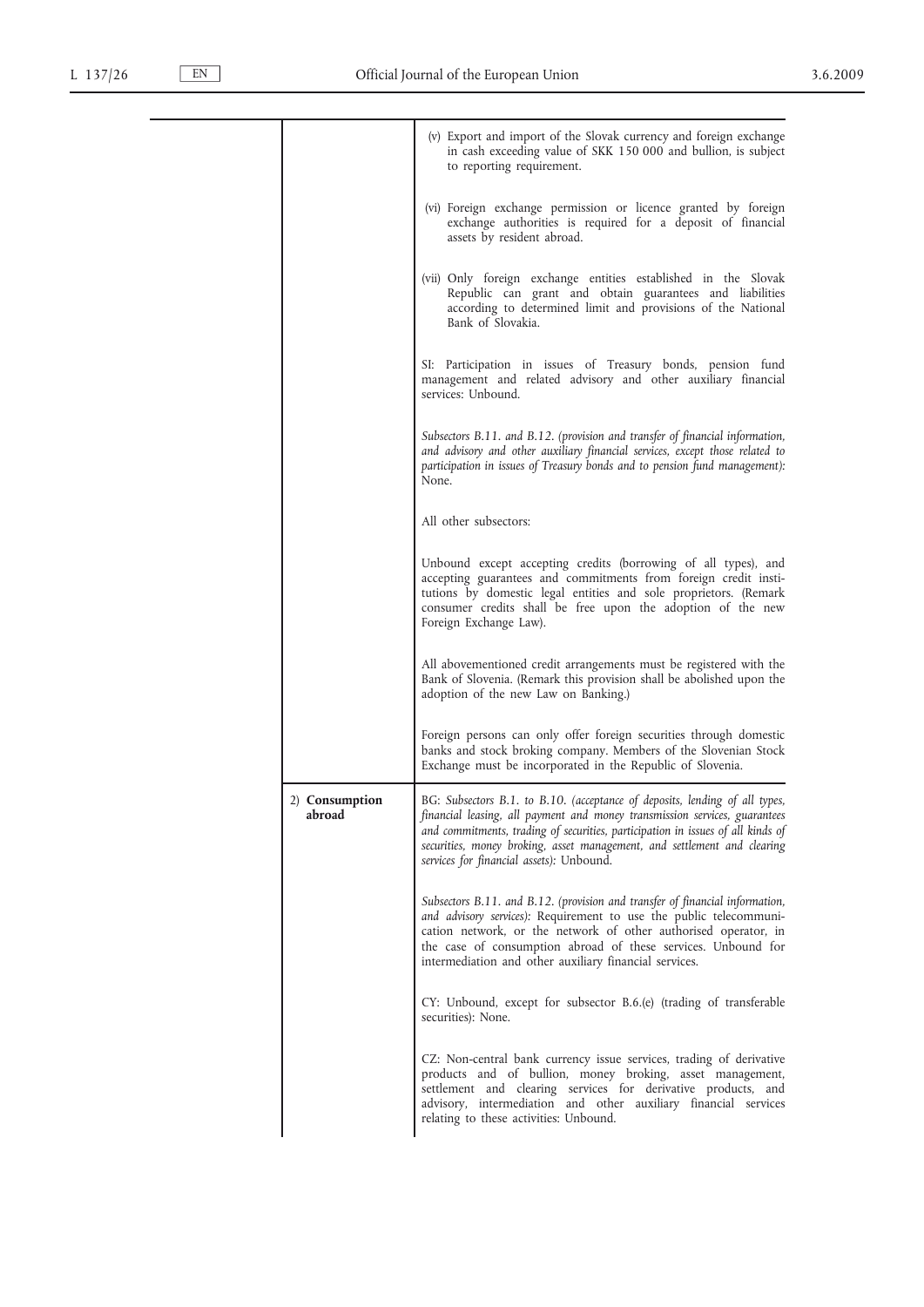| CZ: None other than:                                                                                                                                                                                                                                                |
|---------------------------------------------------------------------------------------------------------------------------------------------------------------------------------------------------------------------------------------------------------------------|
| Only Czech established banks and branches of foreign banks having a<br>corresponding licence may:                                                                                                                                                                   |
| - provide deposit services,                                                                                                                                                                                                                                         |
| - trade in foreign exchange assets,                                                                                                                                                                                                                                 |
| - effect non-cash cross-border payments.                                                                                                                                                                                                                            |
| Foreign exchange permit issued by the Czech National Bank or<br>Ministry of Finance is required in case of Czech non-bank residents<br>for:                                                                                                                         |
| (a) opening and funding of an account abroad by Czech residents;                                                                                                                                                                                                    |
| (b) capital payments abroad (except FDI);                                                                                                                                                                                                                           |
| (c) granting financial credits and guarantees;                                                                                                                                                                                                                      |
| (d) operations in financial derivates;                                                                                                                                                                                                                              |
| (e) purchase of foreign securities except for the cases as described by<br>the Foreign Exchange Act;                                                                                                                                                                |
| (f) issue of foreign securities for public and non-public trade in the<br>Czech Republic or their introduction on the domestic market.                                                                                                                              |
| DE: Issues of securities denominated in Deutschmarks can be lead<br>managed only by a credit institution, subsidiary or branch, estab-<br>lished in Germany.                                                                                                        |
| FI: Payments from governmental entities (expenses) shall be trans-<br>mitted through the Finnish Postal Giro System, which is maintained<br>by the Postipankki Ltd. Exemption from this requirement may be<br>granted on special reason by the Ministry of Finance. |
| EL: Establishment is required for the provision of custodial and<br>depository services involving the administration of interest and<br>principal payments due on securities issued in Greece.                                                                      |
| HU: Unbound.                                                                                                                                                                                                                                                        |
| MT: Subsectors B.1. and B.2. (acceptance of deposits and lending of all<br>types): None.                                                                                                                                                                            |
| Subsector B.11. (provision and transfer of financial information): Unbound,<br>except for the provision of financial information by international<br>providers.                                                                                                     |
| Subsectors B.3. to B.10. and B.12.: Unbound.                                                                                                                                                                                                                        |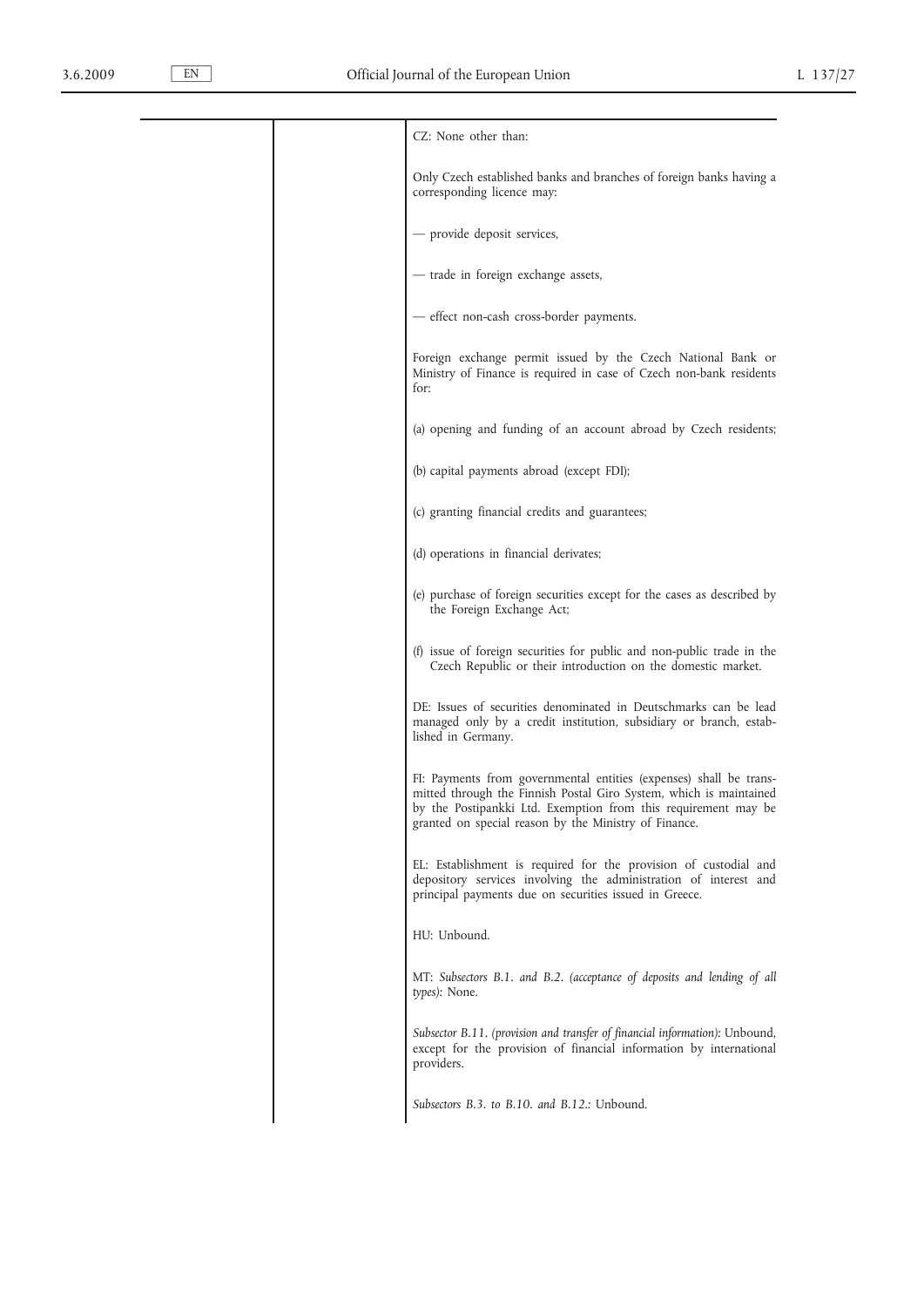| PL: Subsector B.11. (provision and transfer of financial information):<br>Requirement to use the public telecommunication network, or the<br>network of other authorised operator, in the case of consumption<br>abroad of these services.                                                                                                                                                                        |
|-------------------------------------------------------------------------------------------------------------------------------------------------------------------------------------------------------------------------------------------------------------------------------------------------------------------------------------------------------------------------------------------------------------------|
| Subsectors B.1. to B.10. and B.12.: Unbound.                                                                                                                                                                                                                                                                                                                                                                      |
| RO: The opening of accounts and utilisation of foreign currency<br>resources abroad by natural and legal Romanian persons is allowed<br>only with prior permission from the National Bank of Romania.<br>Unbound for subsectors B:3 (financial leasing), B.7 (participation in<br>issues of all kinds of securities), B.9 (asset management) and B.10<br>(settlement and clearing services for financial assets). |
| SK: Trading of derivative products and of bullion, money broking, asset<br>management, and intermediation: Unbound.                                                                                                                                                                                                                                                                                               |
| SK:                                                                                                                                                                                                                                                                                                                                                                                                               |
| (i) Deposit services are confined to the domestic banks and<br>branches of foreign banks in the Slovak Republic.                                                                                                                                                                                                                                                                                                  |
| (ii) Only authorised domestic banks, branches of foreign banks in<br>the Slovak Republic and persons possessing a foreign exchange<br>license may trade in foreign exchange assets. Only stock<br>exchange members can trade on the Bratislava Stock<br>Exchange. Residents can trade on the RM-System Slovakia<br>without any limitation and non-residents only through security<br>dealers.                     |
| (iii) Non-cash cross-border payments may be effected only by<br>authorised domestic banks and branches of foreign banks in<br>the Slovak Republic.                                                                                                                                                                                                                                                                |
| (iv) Foreign exchange licence issued by the National Bank of<br>Slovakia is required for:                                                                                                                                                                                                                                                                                                                         |
| (a) opening an account abroad by a Slovak non-bank resident,<br>except for the natural persons during their stay abroad;                                                                                                                                                                                                                                                                                          |
| (b) capital payments abroad;                                                                                                                                                                                                                                                                                                                                                                                      |
| (c) obtaining financial credit from a foreign exchange non-<br>resident; except credits from abroad accepted by residents<br>with a repayment period of more than 3 years and loans<br>granted between natural persons for non-business activities.                                                                                                                                                               |
| (v) Export and import of the Slovak currency and foreign exchange<br>in cash exceeding value of SKK 150 000 and bullion, is subject<br>to reporting requirement.                                                                                                                                                                                                                                                  |
| (vi) Foreign exchange permission or licence granted by foreign<br>exchange authorities is required for a deposit of financial<br>assets by resident abroad.                                                                                                                                                                                                                                                       |
| (vii) Only foreign exchange entities established in the Slovak<br>Republic can grant and obtain guarantees and liabilities<br>according to determined limit and provisions of the National<br>Bank of Slovakia.                                                                                                                                                                                                   |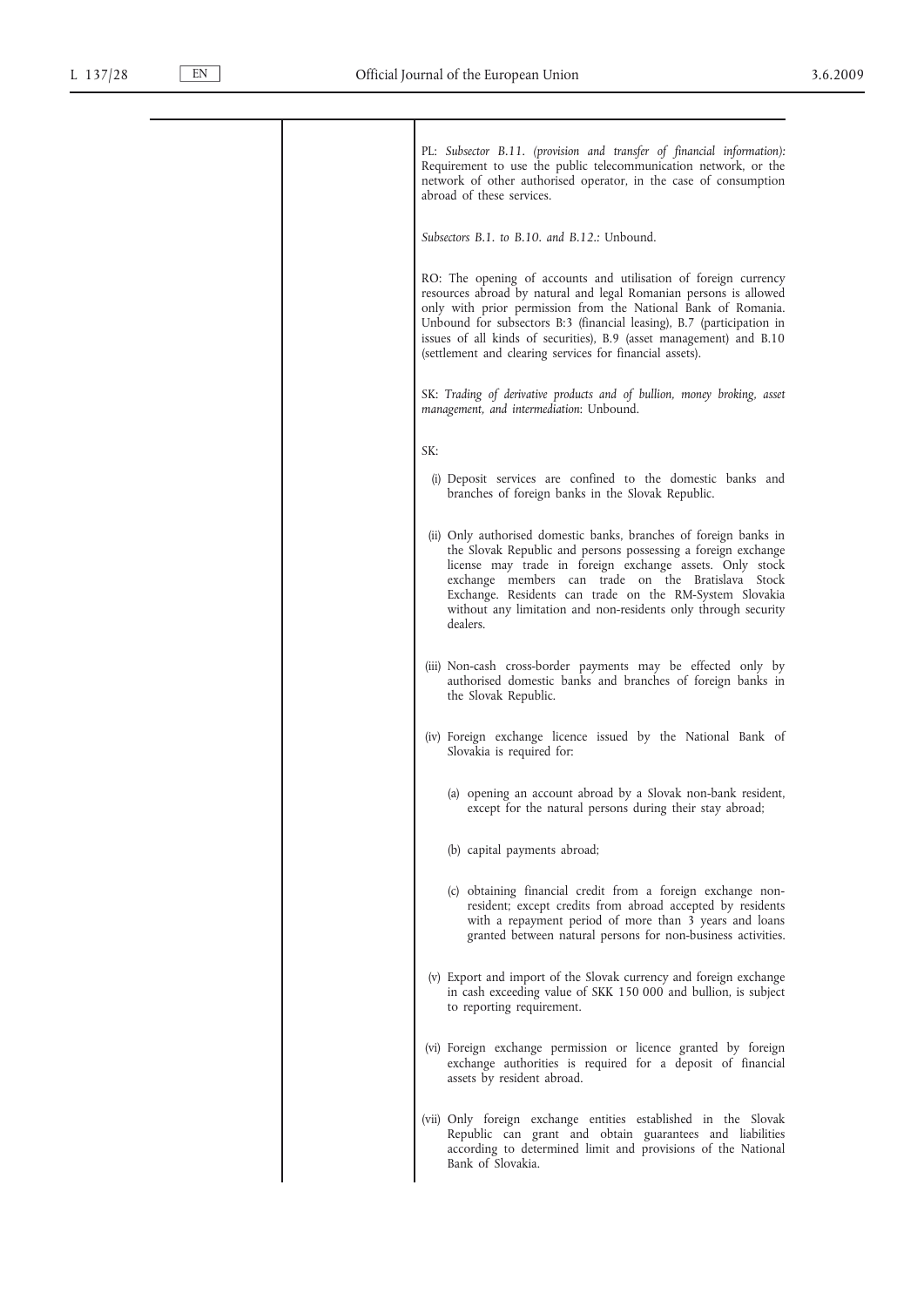|               | SI: Participation in issues of Treasury bonds, pension fund management and<br>related advisory and other auxiliary financial services: Unbound.                                                                                                                                                 |
|---------------|-------------------------------------------------------------------------------------------------------------------------------------------------------------------------------------------------------------------------------------------------------------------------------------------------|
|               | Subsectors B.11. and B.12. (provision and transfer of financial information,<br>and advisory and other auxiliary financial services, except those related to<br>participation in issues of Treasury bonds and to pension fund management):<br>None.                                             |
|               | All other subsectors:                                                                                                                                                                                                                                                                           |
|               | Unbound except accepting credits (borrowing of all types), and<br>accepting guarantees and commitments from foreign credit insti-<br>tutions by domestic legal entities and sole proprietors. (Remark:<br>consumer credits shall be free upon the adoption of the new<br>Foreign Exchange Law). |
|               | All abovementioned credit arrangements must be registered with the<br>Bank of Slovenia. (Remark: this provision shall be abolished upon the<br>adoption of the new Law on Banking.)                                                                                                             |
|               | Legal entities established in the Republic of Slovenia can be deposi-<br>tories of the assets of Investments Funds.                                                                                                                                                                             |
|               | UK: Sterling issues, including privately led issues, can be lead<br>managed only by a firm established in the European Economic Area.                                                                                                                                                           |
| 3) Commercial | All Member States:                                                                                                                                                                                                                                                                              |
| presence      | — the establishment of a specialised management company is<br>required to perform the activities of management of unit trusts<br>and investment companies (Articles 6 and 13 of UCITS Directive,<br>85/611/EEC),                                                                                |
|               | — only firms having their registered office in the Community can<br>act as depositories of the assets of investment funds (Articles 8.1)<br>and 15.1 of the UCITS Directive, $85/611/EEC$ ).                                                                                                    |
|               | AT: Only members of the Austrian Stock Exchange may engage in<br>securities trading at the Stock Exchange.                                                                                                                                                                                      |
|               | AT: For trading in foreign exchange and foreign currency authoris-<br>ation of the Austrian National Bank is required.                                                                                                                                                                          |
|               | AT: Mortgage bonds and municipal bonds may be issued by banks<br>specialised and authorised for this activity.                                                                                                                                                                                  |
|               | AT: For carrying out services of pension fund management a<br>specialised company only for this activity and incorporated as a<br>stock company in Austria is required.                                                                                                                         |
|               | BE: Any public bid to acquire Belgian securities made by or on behalf<br>of a person, company or institution outside the jurisdiction of one of<br>the Member States of the European Community shall be submitted to<br>the authorisation of the Minister of Finance.                           |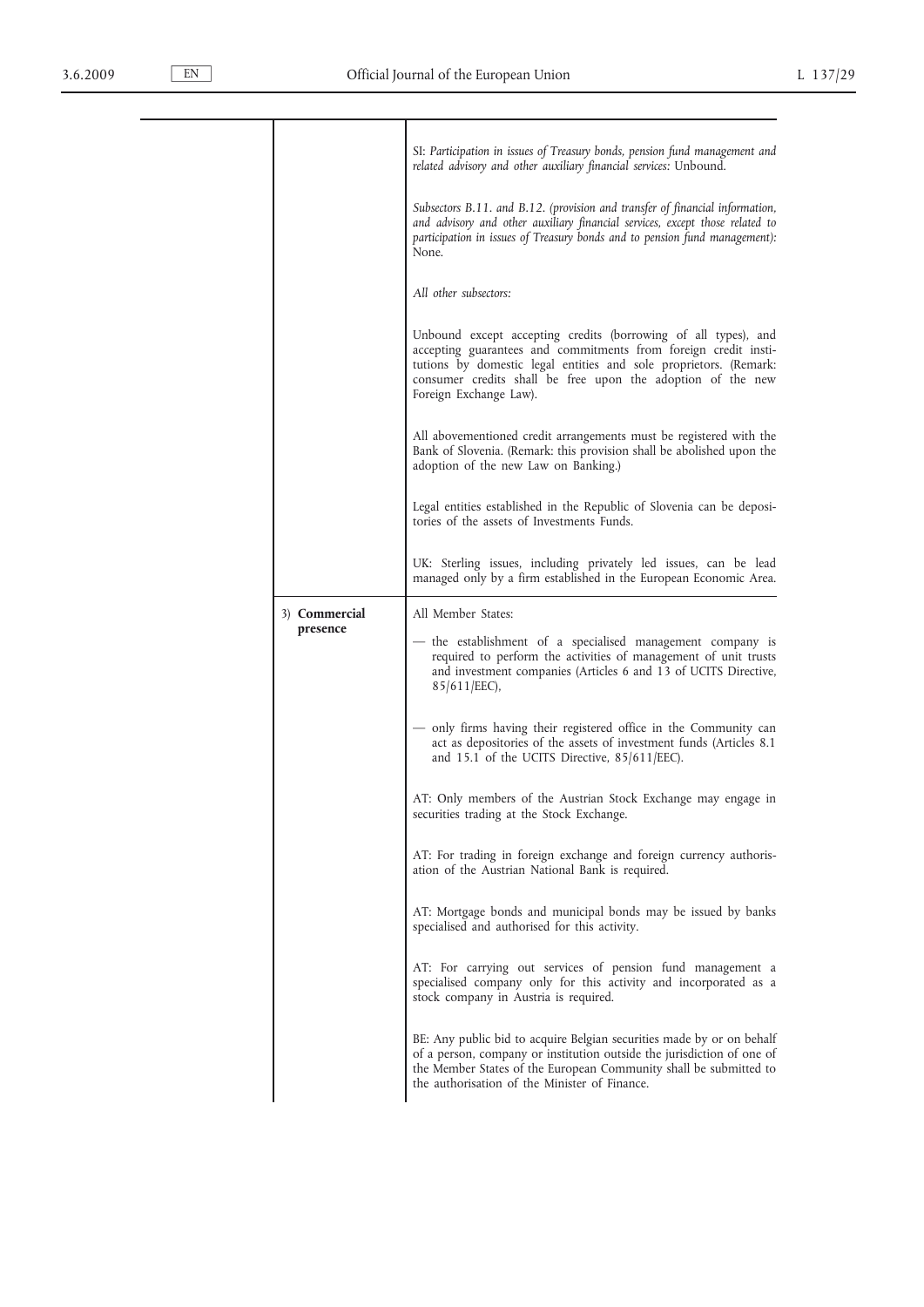| BG: Sub-sectors B.1. to B.5. (acceptance of deposits, lending of all types,<br>financial leasing, all payment and money transmission services, guarantees<br>and commitments)                                                                                                                                                                       |
|-----------------------------------------------------------------------------------------------------------------------------------------------------------------------------------------------------------------------------------------------------------------------------------------------------------------------------------------------------|
| Foreign banks that are to establish in the Republic of Bulgaria must<br>be duly authorised under their national law and must not be<br>prohibited from performing banking activities in their country of<br>origin and in the countries where they operate. Unbound for<br>caisses populaires.                                                      |
| Acquisition, directly or indirectly, of shares representing 5 % or<br>higher of the voting rights of an established bank is subject to an<br>authorisation by the Bulgarian National Bank. Criteria for authoris-<br>ation are prudential and are consistent with the obligations of<br>Articles XVI and XVII of the GATS.                          |
| The direct or indirect acquisition of participation in a company that<br>is not a bank by a bank of more than 10% of the capital of this<br>enterprise is subject to the authorisation of the Bulgarian National<br>Bank.                                                                                                                           |
| Exclusive service suppliers status may be granted as to deposit and<br>money transmission services provided to budgetarily financed public<br>institutions.                                                                                                                                                                                         |
| Condition for permanent residence with respect to executive directors<br>of the managing body who act on behalf and for the account of a<br>bank.                                                                                                                                                                                                   |
| Unbound for guarantees of the State Treasury.                                                                                                                                                                                                                                                                                                       |
| Subsectors B.6., B.7. and B.9. (trading of securities, participation in issues<br>of all kinds of securities, asset management):                                                                                                                                                                                                                    |
| Bound for investment intermediaries, investment companies and<br>stock exchanges established as joint stock companies licensed by<br>the Financial Supervision Commission (FSC). The grant of the<br>relevant licence is related to the management and technical<br>requirements as well as requirements related to the protection of<br>investors. |
| Stock exchange JSC: Conditions of minimum capital (BGN 100 000.);<br>not less than 2/3 of the capital distributed among financial insti-<br>tutions (insurance companies, financial houses, investment interme-<br>diaries); a 5 % ceiling of the capital of the Stock Exchange for direct<br>or indirect participation by a shareholder.           |
| Investment intermediaries: None for investment intermediary<br>activities effected on the territory of the Republic of Bulgaria,<br>unless otherwise permitted by FSC.                                                                                                                                                                              |
| Condition for membership at the stock exchange for trading with<br>securities at a stock exchange. The membership of an investment<br>intermediary is limited to one stock exchange only in Bulgaria.                                                                                                                                               |
| Investment companies: The activities of a bank, insurance company<br>or of an investment intermediary are not to be conducted by an<br>investment company.                                                                                                                                                                                          |
| Unbound for trading for own or customers account of negotiable<br>instruments and financial assets other than transferable securities.<br>Unbound for participation in issuance of treasury bonds. Unbound<br>for pension fund management.                                                                                                          |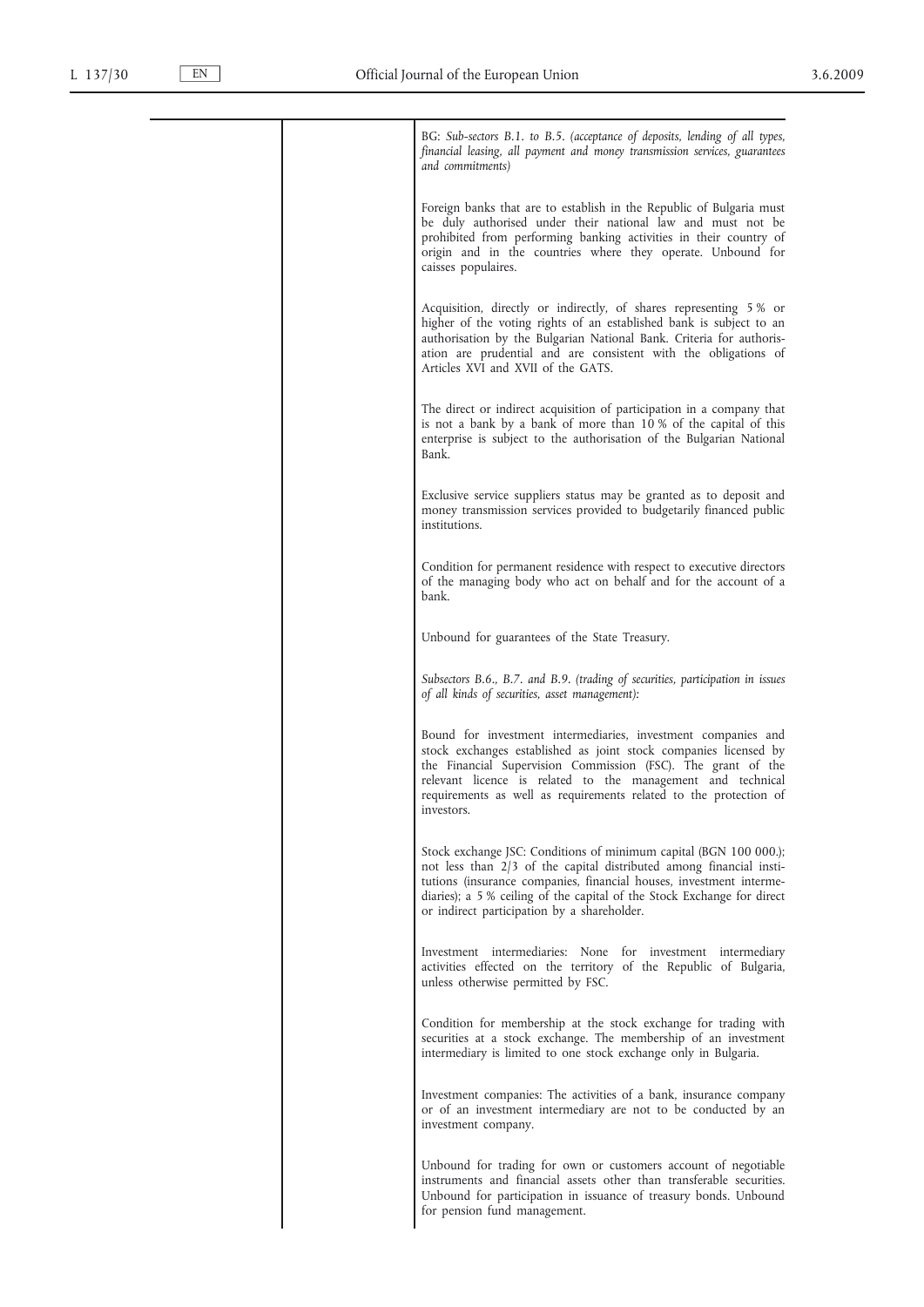|  | Subsectors B.8. and B.10 (money broking., settlement and clearing services<br>for financial assets): Unbound.                                                                                                                                                                                                    |
|--|------------------------------------------------------------------------------------------------------------------------------------------------------------------------------------------------------------------------------------------------------------------------------------------------------------------|
|  | Subsectors B.11. and B.12. (provision and transfer of financial information,<br>and advisory services): Requirement to use the public telecommuni-<br>cation network, or the network of other authorised operator.<br>Unbound for intermediation and other auxiliary financial services.                         |
|  | CY: It is a statutory requirement and it is applied on a non-discrimi-<br>natory manner that banks offering services in the Republic of Cyprus<br>must be legal entities. Legal entities include branches of foreign<br>banks/financial institutions which are registered in Cyprus.                             |
|  | CY: Direct or indirect ownership or voting rights in a bank by a<br>person and his/her associates may not exceed 10 % unless with the<br>prior written approval of the Central Bank.                                                                                                                             |
|  | CY: Further to the above, in the three existing local banks listed in<br>the stock exchange, direct or indirect shareholding or acquisition of<br>stake in their capital by foreign persons is restricted to 0,5 % per<br>individual or organisation and 6,0 % collectively.                                     |
|  | $CY: Subsectors B.1. to B.5. and B.6.(b) (acceptance of deposits, lending of$<br>all types, financial leasing, all payment and money transmission services,<br>guarantees and commitments, and trading of foreign exchange):                                                                                     |
|  | For new banks the following requirements apply:                                                                                                                                                                                                                                                                  |
|  | (a) A licence is required from the Central Bank for the carrying out<br>of banking business. The Central Bank in granting a licence may<br>apply an economic needs test.                                                                                                                                         |
|  | (b) Branches of foreign banks must be registered in Cyprus under the<br>Companies Law and licensed under the Banking Law.                                                                                                                                                                                        |
|  | Subsector B.6.(e) (trading of transferable securities):                                                                                                                                                                                                                                                          |
|  | Only members (brokers) of the Cyprus Stock Exchange can undertake<br>business pertaining to securities brokerage in Cyprus. Firms acting as<br>brokers must only employ individuals who can act as brokers<br>provided that they are appropriately licensed. Banks and Insurance<br>companies may not undertake. |
|  | A brokerage firm may only be registered as a member of the Cyprus<br>Stock Exchange if it has been established and registered in accordance<br>with the Companies Law of Cyprus.                                                                                                                                 |
|  | Subsectors B.6.(a), (c), (d) and (f), and B.7. to B.12.: Unbound.                                                                                                                                                                                                                                                |
|  | CZ: Non-central bank currency issue services, trading of derivative products<br>and of bullion, money broking, settlement and clearing services for derivative<br>products, and advisory, intermediation and other auxiliary financial services<br>relating to these activities: Unbound.                        |
|  | CZ: None other than:                                                                                                                                                                                                                                                                                             |
|  | Banking services may be provided only by Czech established banks or<br>branches of foreign banks having a licence granted by the Czech<br>National Bank in agreement with the Ministry of Finance.                                                                                                               |
|  |                                                                                                                                                                                                                                                                                                                  |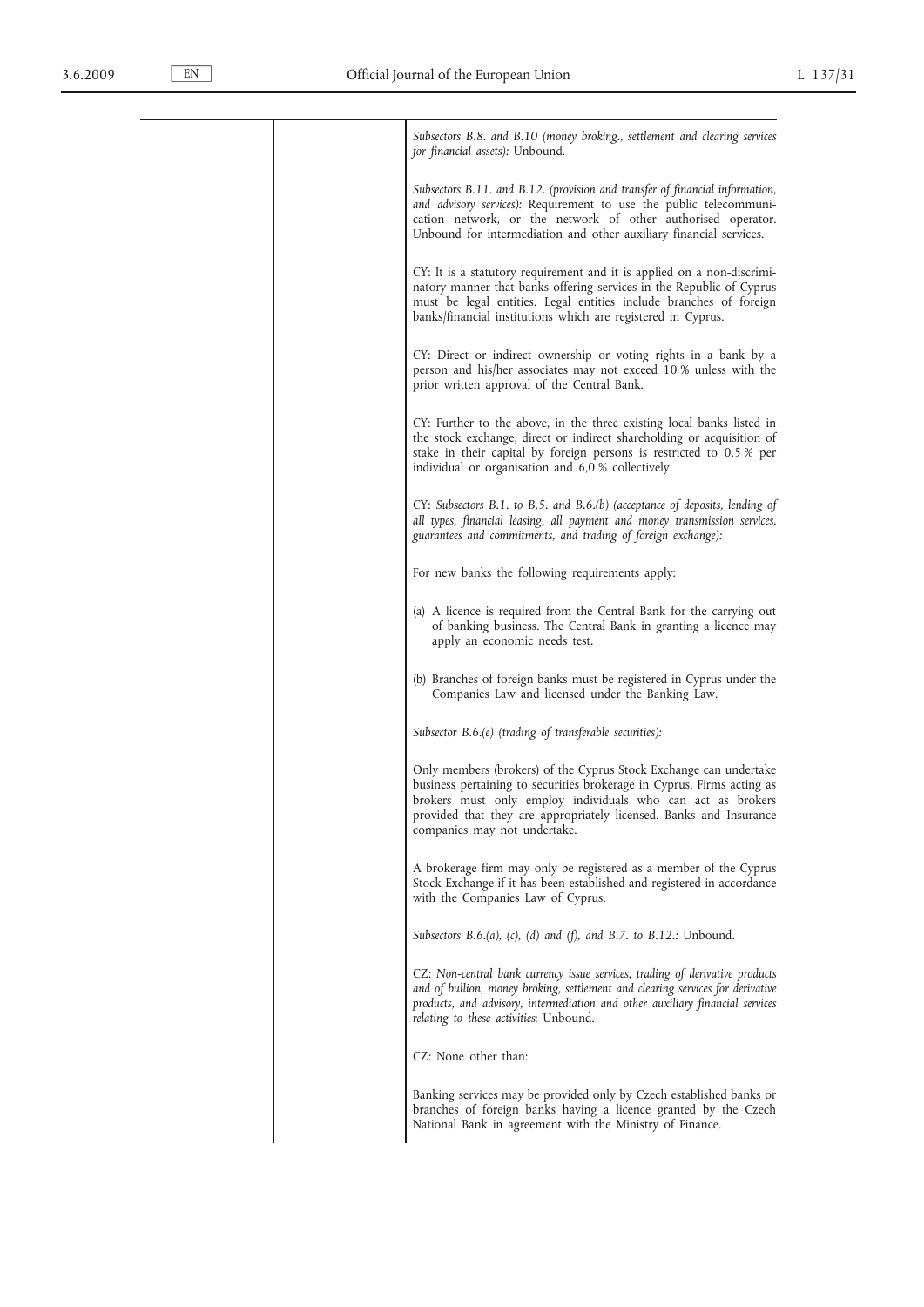| The granting of the licence is based on the consideration of criteria<br>which are applied consistently with GATS. Mortgage loan services<br>may be provided only by Czech established banks.                                                                                                                                                                                                                                                                                                                                  |
|--------------------------------------------------------------------------------------------------------------------------------------------------------------------------------------------------------------------------------------------------------------------------------------------------------------------------------------------------------------------------------------------------------------------------------------------------------------------------------------------------------------------------------|
| Banks may be established as joint stock companies only. The<br>purchase of shares of existing banks is subject to prior approval of<br>the Czech National Bank.                                                                                                                                                                                                                                                                                                                                                                |
| Securities may be traded publicly only if relevant authorisation has<br>been granted and prospectus covering the security has been<br>approved.                                                                                                                                                                                                                                                                                                                                                                                |
| The authorisation shall not be granted if public trading in securities is<br>in conflict with the interests of investors, is inconsistent with the<br>government financial policy or if it does not conform with the<br>financial market requirements. $(1)$                                                                                                                                                                                                                                                                   |
| The establishment and activities of securities dealers, stockbrokers, of<br>the Stock Exchange or organisers of an over-the-counter market,<br>investment companies and investment funds are subject to authoris-<br>ation granting of which is related to qualifications, personal integrity,<br>management and material requirements.                                                                                                                                                                                        |
| Settlement and clearing services for all kinds of payments are<br>monitored and reviewed by the Czech National Bank to ensure<br>their smooth and economical operation.                                                                                                                                                                                                                                                                                                                                                        |
| DK: Financial institutions may engage in securities trading on the<br>Copenhagen Stock Exchange only through subsidiaries incorporated<br>in Denmark.                                                                                                                                                                                                                                                                                                                                                                          |
| FI: At least one half of the founders, the members of the board of<br>directors, the supervisory board and the delegates, the managing<br>director, the holder of the procuration and the person entitled to<br>sign in the name of the credit institution shall have their place of<br>residence in the European Economic Area, unless the Ministry of<br>Finance grants an exemption. At least one auditor shall have his<br>place of residence in the European Economic Area.                                               |
| FI: The broker (individual person) on derivative exchange shall have<br>his place of residence in the European Economic Area. Exemption<br>from this requirement may be granted under the conditions set by<br>the Ministry of Finance.                                                                                                                                                                                                                                                                                        |
| FI: Payments from governmental entities (expenses) shall be trans-<br>mitted through the Finnish Postal Giro System, which is maintained<br>by the Postipankki Ltd. Exemption from this requirement may be<br>granted on special reason by the Ministry of Finance.                                                                                                                                                                                                                                                            |
| FR: In addition to French credit institutions, issues denominated in<br>French francs may be lead managed only by French subsidiaries<br>(under French law) of non-French banks which are authorised,<br>based on sufficient means and commitments in Paris of the<br>candidate French subsidiary of a non-French bank. These conditions<br>apply to lead banks running the books. A non-French bank may be,<br>without restrictions or requirement to establish, jointly-lead or co-<br>lead manager of Eurofranc bond issue. |
| $(1)$ CZ: Legislation covering the abolition of the criterion of financial market<br>requirements is now being discussed in the Parliament.                                                                                                                                                                                                                                                                                                                                                                                    |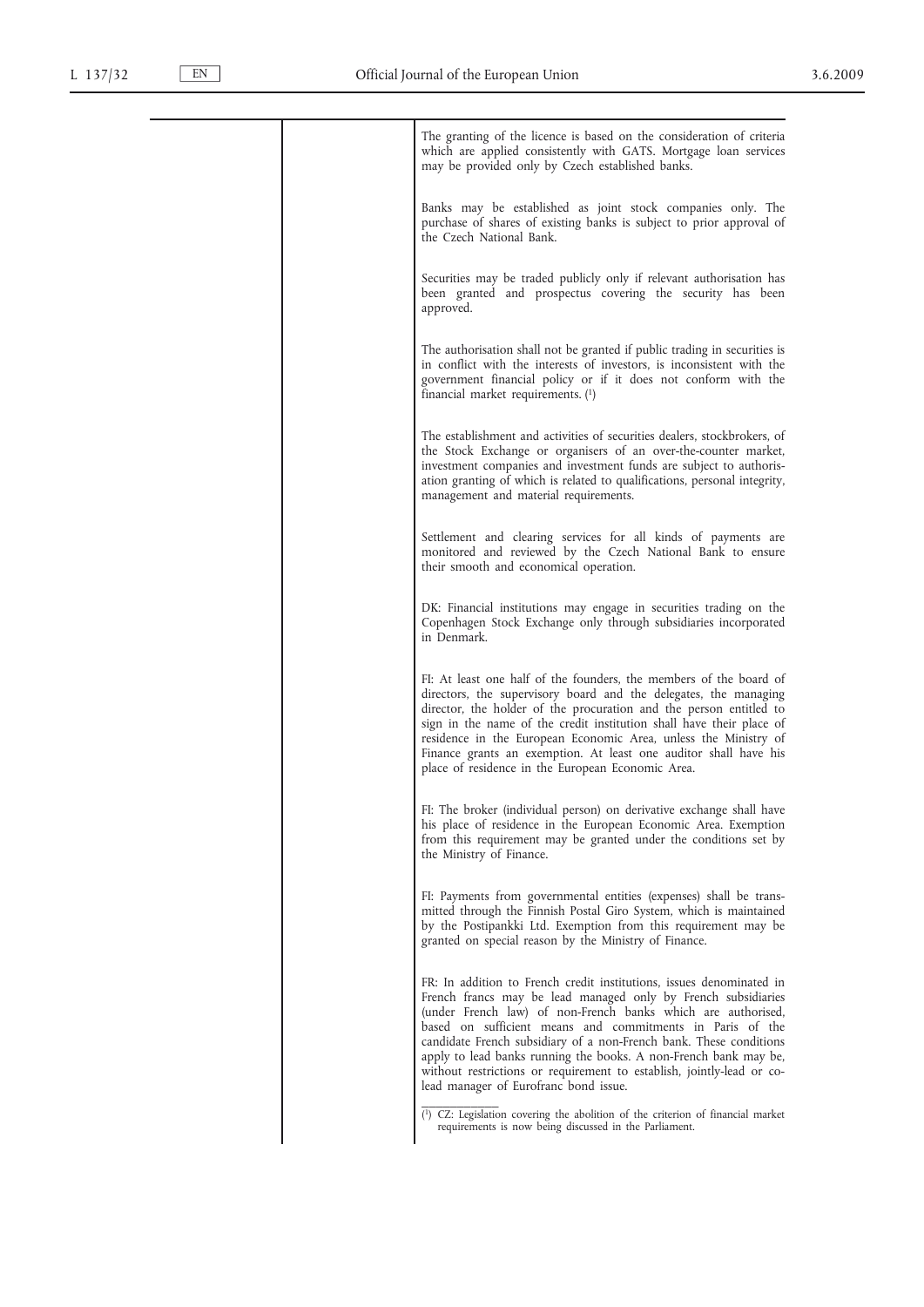| EL: Financial institutions may engage in the trading of securities listed<br>on the Athens Stock Exchange only through stock exchange firms<br>incorporated in Greece.                                                                                                                                                                                                                                                                                                     |
|----------------------------------------------------------------------------------------------------------------------------------------------------------------------------------------------------------------------------------------------------------------------------------------------------------------------------------------------------------------------------------------------------------------------------------------------------------------------------|
| EL: For the establishment and operations of branches a minimum<br>amount of foreign exchange must be imported, converted into<br>drachmas and kept in Greece as long as a foreign bank continues<br>to operate in Greece:                                                                                                                                                                                                                                                  |
| — Up to four branches this minimum is currently equal to half of<br>the minimum amount of share capital required for a credit insti-<br>tution to be incorporated in Greece.                                                                                                                                                                                                                                                                                               |
| — For the operation of additional branches the minimum amount of<br>capital must be equal to the minimum share capital required for a<br>credit institution to be incorporated in Greece.                                                                                                                                                                                                                                                                                  |
| HU: It is intended to bind direct branching once it is bound in the<br>GATS, and under the conditions set therein.                                                                                                                                                                                                                                                                                                                                                         |
| HU: Direct or indirect ownership or voting rights in a credit insti-<br>tution of a single shareholder other than credit institution, insurance<br>company or investment firm cannot exceed 15 %.                                                                                                                                                                                                                                                                          |
| HU: The board of a financial institution should include at least two<br>members, who are Hungarian citizens, residents in the meaning of<br>the relevant foreign exchange regulations and have permanent<br>residency in Hungary for at least one year.                                                                                                                                                                                                                    |
| HU: Long-term State ownership will be kept at a minimum of 25 %<br>+ 1 vote in Országos Takarékpénztár és Kereskedelmi Bank Rt.                                                                                                                                                                                                                                                                                                                                            |
| IE: In the case of collective investment schemes constituted as unit<br>trusts and variable capital companies (other than undertakings for<br>collective investment in transferable securities, UCITS), the trustee<br>depository and management company is required to be incorporated<br>in Ireland or in another Member State of the Community. In the case<br>of an investment limited partnership, at least one general partner<br>must be incorporated in Ireland.   |
| IE: To become a member of a stock exchange in Ireland, an entity<br>must either 1. be authorised in Ireland, which requires that it be<br>incorporated or be a partnership, with a head/registered office in<br>Ireland, or 2, be authorised in another Member State in accordance<br>with the EC Investment Services Directive.                                                                                                                                           |
| IE: The provision of investment services or investment advice requires<br>either 1. authorisation in Ireland, which normally requires that the<br>entity be incorporated or be a partnership or a sole trader, in each<br>case with a head/registered office in Ireland (the supervisory authority<br>may also authorise branches of third country entities), or 2. author-<br>isation in another Member State in accordance with the EC<br>Investment Services Directive. |
| IT: The public offer of securities (as provided for under Article 18 of<br>Law 216/74) other than shares, debt securities (including convertible<br>debt securities) can only be made by Italian limited companies,<br>foreign companies duly authorised, public bodies or companies<br>belonging to local authorities whose assigned capital is not below<br>ITL 2 billion.                                                                                               |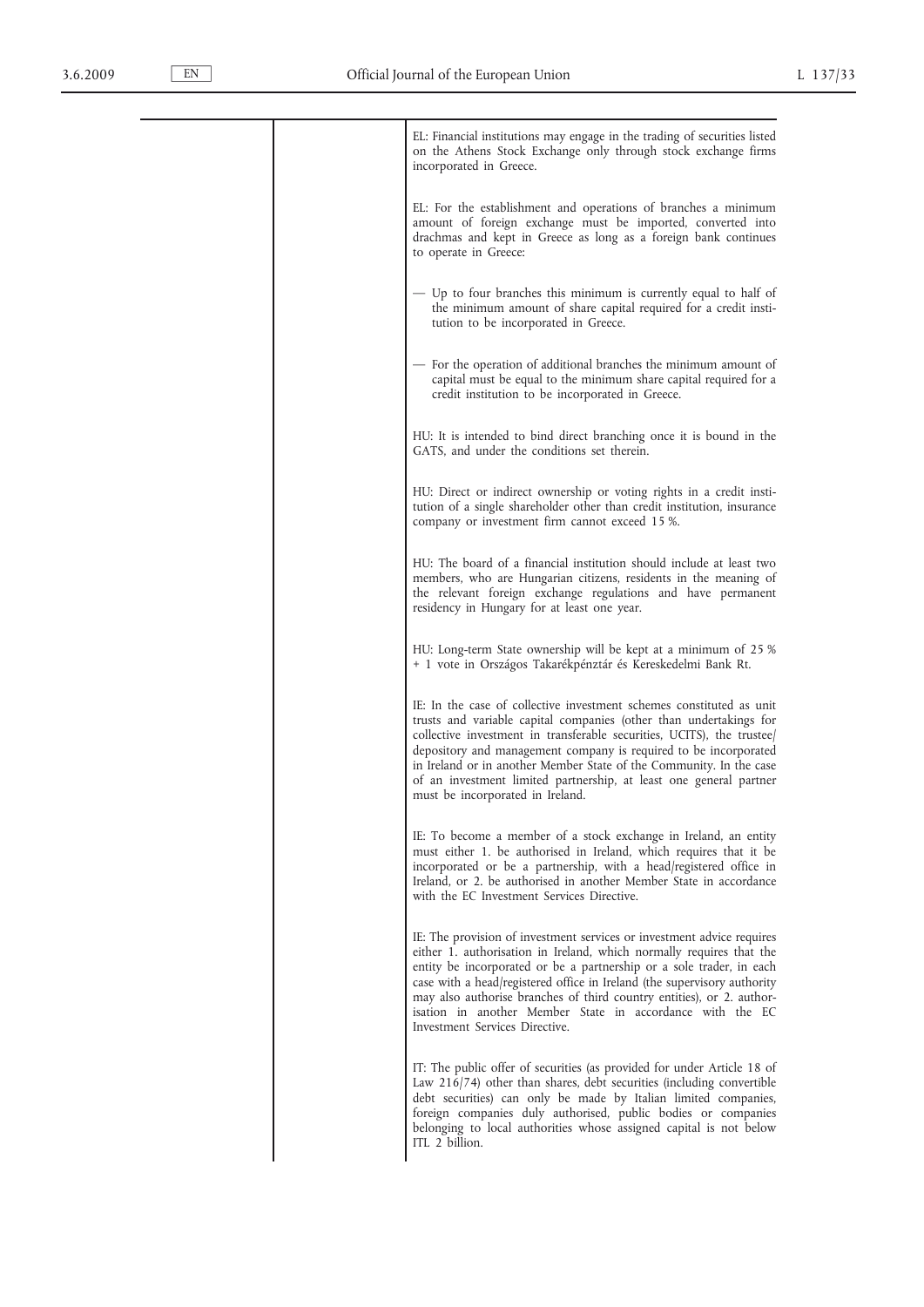| IT: Centralised deposit, custody and administration services can be<br>provided only by the Bank of Italy for Government securities, or by<br>Monte Titoli SpA for shares, securities of a participating nature and<br>other bonds traded in a regulated market.                                                                                                                                                                                                                                                                                                                                              |
|---------------------------------------------------------------------------------------------------------------------------------------------------------------------------------------------------------------------------------------------------------------------------------------------------------------------------------------------------------------------------------------------------------------------------------------------------------------------------------------------------------------------------------------------------------------------------------------------------------------|
| IT: In the case of collective investment schemes other than<br>harmonised UCITS under the Directive 85/611/EEC, the trustee/<br>depository is required to be incorporated in Italy or in another<br>Member State of the European Community, being established<br>through a branch in Italy. Only banks, insurance companies, securit-<br>ies investment companies having their legal head office in the<br>European Community may carry out activity of pension fund<br>resources management. Management companies (closed-end funds<br>and real estate funds) are also required to be incorporated in Italy. |
| IT: In providing the activity of door-to-door selling, intermediaries<br>must utilise authorised financial salesmen resident within the territory<br>of a Member State of the European Communities.                                                                                                                                                                                                                                                                                                                                                                                                           |
| IT: Clearing and settlement of securities may be conducted only by<br>the official clearing system. A company authorised by the Bank of<br>Italy in agreement with Consob could be entrusted with the activity<br>of clearing, up to the final settlement of securities.                                                                                                                                                                                                                                                                                                                                      |
| IT: Representative offices of foreign intermediaries cannot carry out<br>activities aimed at providing investment services.                                                                                                                                                                                                                                                                                                                                                                                                                                                                                   |
| LV: Subsector B.7. (participation in issues of all kinds of securities): The<br>Bank of Latvia (Central Bank) is a financial agent of the government<br>in the T-bills market.                                                                                                                                                                                                                                                                                                                                                                                                                                |
| Subsector B.9. (asset management): Pension fund management is<br>provided by State monopoly.                                                                                                                                                                                                                                                                                                                                                                                                                                                                                                                  |
| LT: Subsectors B.1. to B.12.: At least one manager must be Lithuanian<br>citizen.                                                                                                                                                                                                                                                                                                                                                                                                                                                                                                                             |
| Subsector B.3. (financial leasing): Financial leasing can be reserved for<br>special financial institutions (such as banks and insurance companies).<br>None as of 1 January 2001, except as indicated in horizontal part of<br>section "Banking and Other Financial Services".                                                                                                                                                                                                                                                                                                                               |
| Subsector B.9. (asset management): Establishment only as Public Stock<br>Corporations (AB) and Close Corporations (UAB) which should be<br>founded in closed manner (when all initially issued stock are acquired<br>by incorporators). For the purpose of asset management, the estab-<br>lishment of a specialised management company is required. Only<br>firms having their registered office in Lithuania can act as the deposi-<br>tories of the assets.                                                                                                                                                |
| MT: Subsectors B.1. and B.2. (acceptance of deposits and lending of all<br>types): Foreign-owned credit and other financial institutions may<br>operate either in the form of a branch or a local subsidiary. Auth-<br>orisation may be made subject to economic needs test.                                                                                                                                                                                                                                                                                                                                  |
| Subsectors B.3. to B.12.: Unbound.                                                                                                                                                                                                                                                                                                                                                                                                                                                                                                                                                                            |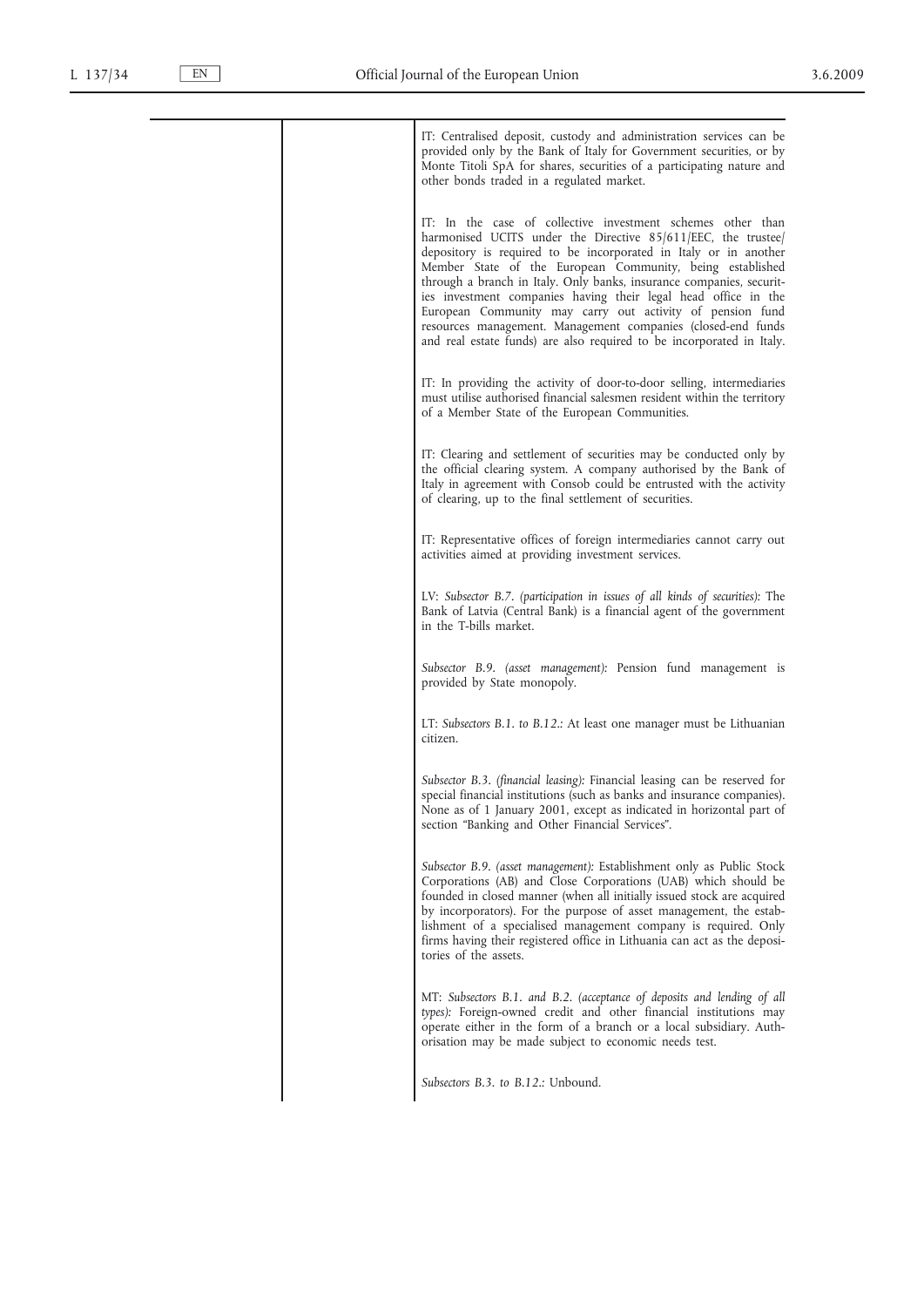|  | PL: Subsectors B.1., B.2., B.4. and B.5. (excluding guarantees and<br>commitments of the State Treasury): Establishment of a bank only in<br>a form of joint-stock company or a licensed branch. System of<br>permits in relation to establishment of all banks based on prudential<br>grounds. Nationality requirement for some $-$ at least one $-$ of the<br>bank executives.                                                                                                                                                                                                                                                                                                                                                                                         |
|--|--------------------------------------------------------------------------------------------------------------------------------------------------------------------------------------------------------------------------------------------------------------------------------------------------------------------------------------------------------------------------------------------------------------------------------------------------------------------------------------------------------------------------------------------------------------------------------------------------------------------------------------------------------------------------------------------------------------------------------------------------------------------------|
|  | Subsectors $B.6.(e)$ , $B.7.$ (excluding participation in issues of Treasury papers),<br>B.9. (only portfolio management services) and B.12. (advisory and other<br>auxiliary financial services only in relation to the activities committed for<br>Poland.): Establishment, after obtaining a licence, only in a form of<br>joint-stock company or a branch of foreign legal entity providing<br>securities services.                                                                                                                                                                                                                                                                                                                                                  |
|  | Subsector B.11.: Requirement to use the public telecommunication<br>network, or the network of other authorised operator, in the case<br>of cross-border provision and/or consumption abroad of these<br>services.                                                                                                                                                                                                                                                                                                                                                                                                                                                                                                                                                       |
|  | All other subsectors: Unbound.                                                                                                                                                                                                                                                                                                                                                                                                                                                                                                                                                                                                                                                                                                                                           |
|  | PT: The establishment of non-EC banks is subject to an authorisation<br>issued, on a case-by-case basis, by the Minister of Finance. The estab-<br>lishment has to contribute to increase the national banking system's<br>efficiency or has to produce significant effects on the internationali-<br>sation of the Portuguese economy.                                                                                                                                                                                                                                                                                                                                                                                                                                  |
|  | PT: The services of venture capital may not be provided by branches<br>of venture capital companies having their head office in a non-EC<br>country. Broker-dealer services on the Lisbon Stock Exchange may be<br>provided by broker and dealer companies incorporated in Portugal or<br>by branches of investment firms authorised in another EC country<br>and authorised in their home country to provide those services.<br>Broker and dealer services in the Oporto Derivatives Exchange and<br>in the OTC market may not be provided by branches of non-EC<br>broker/dealer companies.                                                                                                                                                                            |
|  | Pension fund management may be provided only by companies<br>incorporated in Portugal and by insurance companies established in<br>Portugal and authorised to take up the life insurance business.                                                                                                                                                                                                                                                                                                                                                                                                                                                                                                                                                                       |
|  | RO: The securities (brokerage) company must be a Romanian legal<br>entity set up as a joint-stock company under the Romanian law, and<br>having as exclusive business objective the intermediation of securities.<br>Any public offer of securities shall require, previous to the publi-<br>cation of its prospectus, the authorisation of the National Securities<br>Commission of Romania. Companies performing asset management<br>must be established as joint-stock companies under the Romanian<br>law; the open-ended investment funds must be established under civil<br>Romanian law. Unbound for financial leasing. Unbound for trading<br>for own or customers account of negotiable instruments and<br>financial assets other than transferable securities. |
|  | SK: Trading of derivative products and of bullion, money broking, and<br>intermediation: Unbound.                                                                                                                                                                                                                                                                                                                                                                                                                                                                                                                                                                                                                                                                        |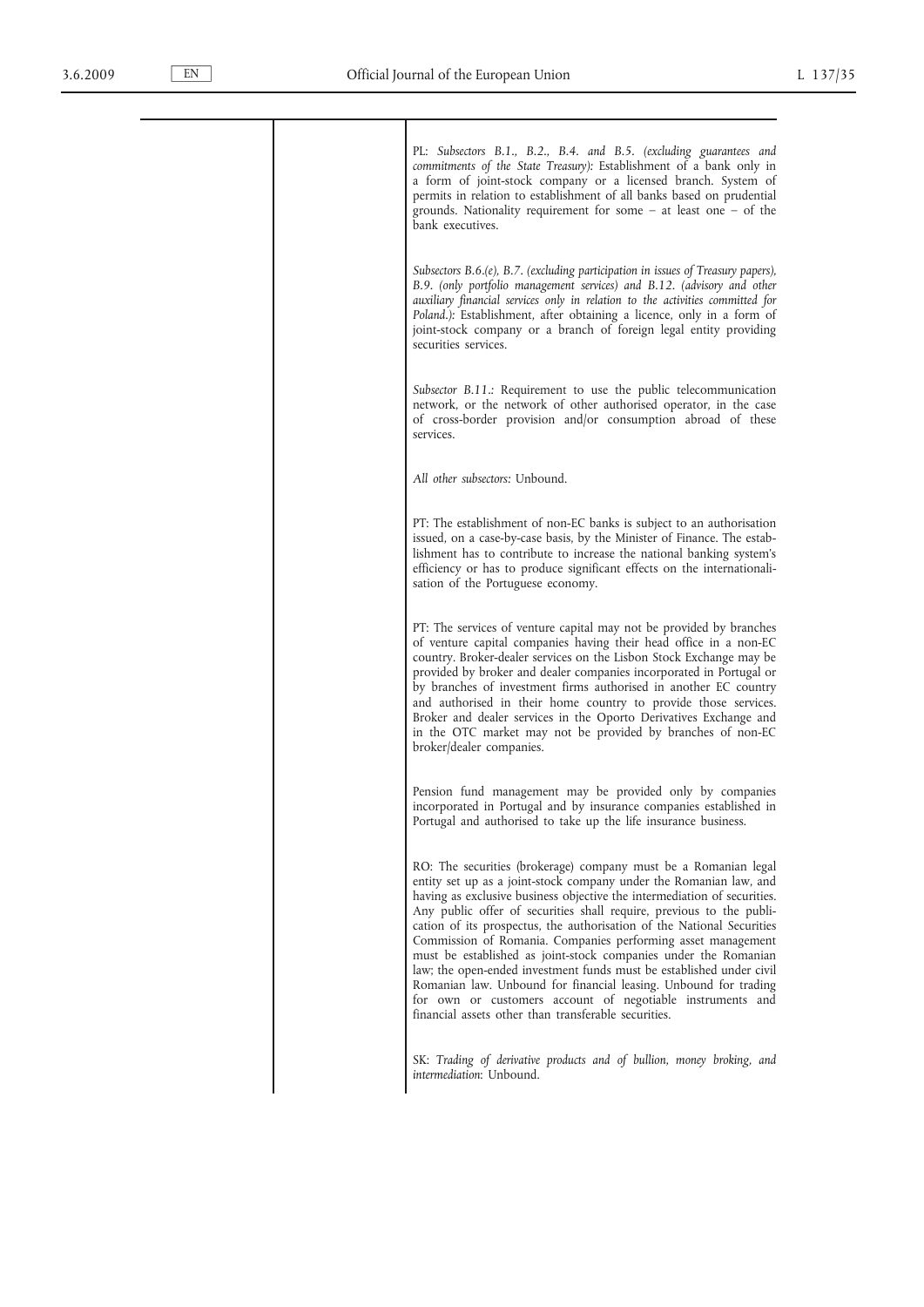| SK: Banking services may be provided only by domestic banks or<br>branches of foreign banks authorised by the National Bank of<br>Slovakia upon the agreement with the Ministry of Finance. The<br>granting of authorisation is based on the consideration of criteria<br>relating, in particular, to capital endowment (financial strength)<br>professional qualifications, integrity and competence of the<br>management of the projected bank activities. Banks are legal<br>entities incorporated in the Slovak Republic, established as joint-<br>stock companies or public (State-owned) financial institutions.                                                                                                                                                                                |
|-------------------------------------------------------------------------------------------------------------------------------------------------------------------------------------------------------------------------------------------------------------------------------------------------------------------------------------------------------------------------------------------------------------------------------------------------------------------------------------------------------------------------------------------------------------------------------------------------------------------------------------------------------------------------------------------------------------------------------------------------------------------------------------------------------|
| The purchase of shares expressing interest in the equity capital of<br>existing commercial bank from the determined limit is subject to<br>prior approval of the National Bank of Slovakia. Investment<br>services in the Slovak Republic can be provided by banks, investment<br>companies, investment funds and security dealers which have legal<br>form of joint-stock company with equity capital according to the law.<br>Foreign investment company or investment fund must obtain an<br>authorisation from Ministry of Finance for selling its securities or<br>investment certificate units on the territory of the Slovak Republic<br>according to the Law. For issue of debt securities the permission of<br>the Ministry of Finance is required either for the issue inland or<br>abroad. |
| Securities may be issued and traded only after a permission by the<br>Ministry of Finance has been granted for public trading according to<br>the Securities Act. The business of security dealer, stockbroker or<br>organiser of an over-the counter market is subject to authorisation<br>of the Ministry of Finance. Settlement and clearing services for all<br>kinds of payments are regulated by National Bank of Slovakia.                                                                                                                                                                                                                                                                                                                                                                     |
| Settlement and clearing services relating to change of physical<br>property of securities are recorded in Centre of Securities (Clearing<br>and Settlement House for Securities). Centre of Securities may<br>provide only transfers on the property accounts of security owners.<br>Cash part clearing and settlement goes through Banking Clearing and<br>Settlement House – (where the National Bank of Slovakia is major<br>shareholder) for Bratislava Stock Exchange, joint-stock company or<br>through Jumbo account for RM-System Slovakia.                                                                                                                                                                                                                                                   |
| SI: Participation in issues of Treasury bonds, pension fund management and<br>related advisory and other auxiliary financial services: Unbound.                                                                                                                                                                                                                                                                                                                                                                                                                                                                                                                                                                                                                                                       |
| Subsectors B.11. and B.12. (provision and transfer of financial information,<br>and advisory and other auxiliary financial services, except those related to<br>participation in issues of Treasury bonds and to pension fund management):<br>None.                                                                                                                                                                                                                                                                                                                                                                                                                                                                                                                                                   |
| All other subsectors:                                                                                                                                                                                                                                                                                                                                                                                                                                                                                                                                                                                                                                                                                                                                                                                 |
| Establishment of all types of banks are subject to a licence of the<br>Bank of Slovenia.                                                                                                                                                                                                                                                                                                                                                                                                                                                                                                                                                                                                                                                                                                              |
| Foreign persons may become shareholders of banks or acquire ad-<br>ditional shares of banks only subject to prior approval of the Bank of<br>Slovenia.                                                                                                                                                                                                                                                                                                                                                                                                                                                                                                                                                                                                                                                |
| (Remark: this provision shall be abolished upon the adoption of the<br>new Law on Banking.)                                                                                                                                                                                                                                                                                                                                                                                                                                                                                                                                                                                                                                                                                                           |
|                                                                                                                                                                                                                                                                                                                                                                                                                                                                                                                                                                                                                                                                                                                                                                                                       |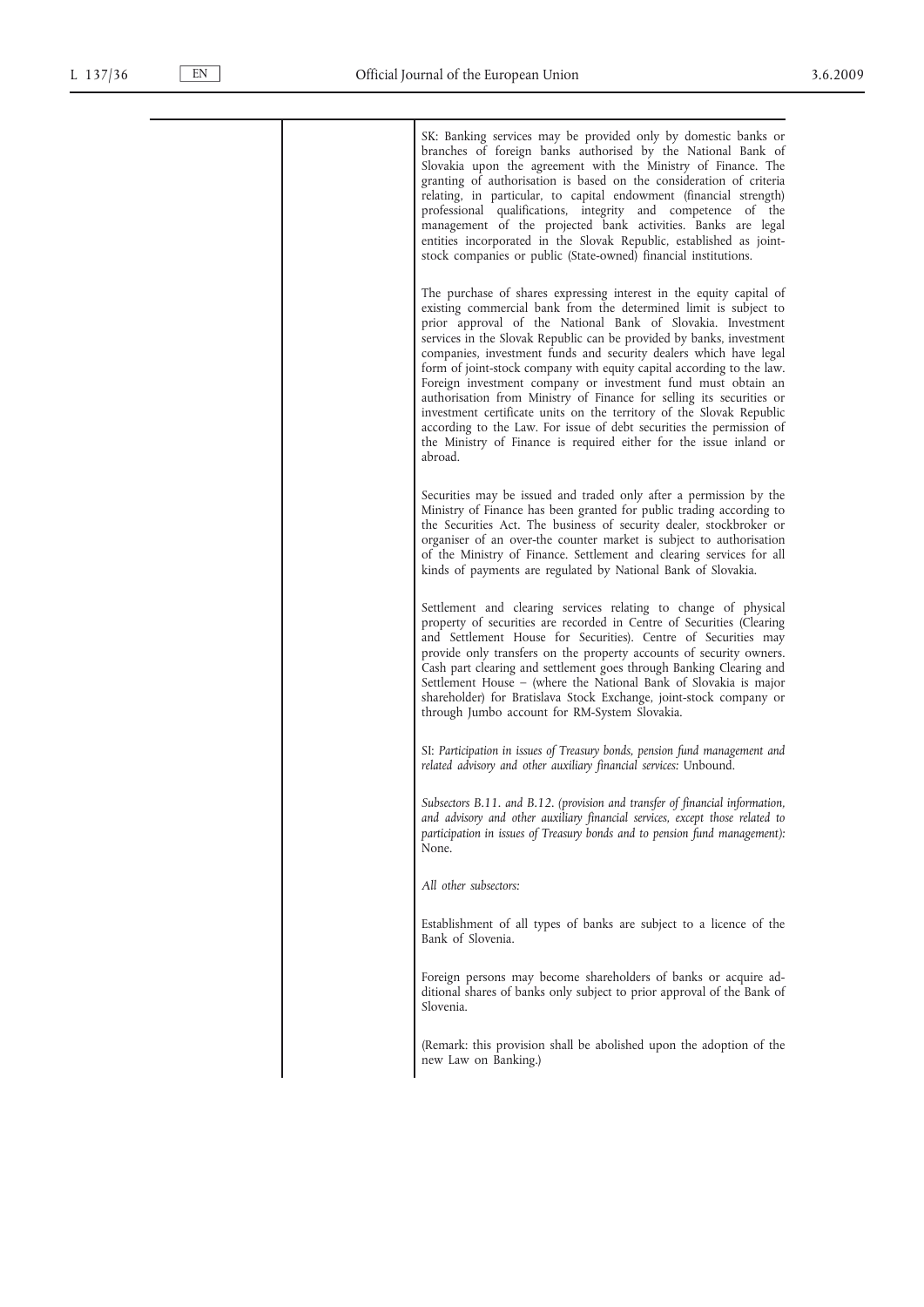| Under license of the Bank of Slovenia, banks, subsidiaries and<br>branches of foreign banks can be permitted to provide all or<br>limited banking services, depending on the amount of the capital.                                                                                                                                                                                                                                                                                                                                                                                                   |
|-------------------------------------------------------------------------------------------------------------------------------------------------------------------------------------------------------------------------------------------------------------------------------------------------------------------------------------------------------------------------------------------------------------------------------------------------------------------------------------------------------------------------------------------------------------------------------------------------------|
| When considering issuing a licence to a bank to set up as a wholly-<br>owned or with a majority of foreign investors or approval of<br>acquiring additional shares of banks; the Bank of Slovenia shall<br>take into account the following guidelines $(2)$ :                                                                                                                                                                                                                                                                                                                                         |
| - the existence of investors from different countries,                                                                                                                                                                                                                                                                                                                                                                                                                                                                                                                                                |
| — the opinion of the foreign institution in change of banking super-<br>vision,                                                                                                                                                                                                                                                                                                                                                                                                                                                                                                                       |
| (Remark: this provision shall be abolished on the adoption of the<br>new Law on Banking).                                                                                                                                                                                                                                                                                                                                                                                                                                                                                                             |
| Unbound in relation to foreign participation in banks under privati-<br>sation.                                                                                                                                                                                                                                                                                                                                                                                                                                                                                                                       |
| Branches of foreign banks must be incorporated in the Republic of<br>Slovenia and have legal personality.                                                                                                                                                                                                                                                                                                                                                                                                                                                                                             |
| (Remark: this provision shall be abolished upon the adoption of the<br>new Law on Banking.) Unbound with respect to all types of mortgage<br>banks, savings and loans institutions.                                                                                                                                                                                                                                                                                                                                                                                                                   |
| Unbound with respect to establishment of private pension funds<br>(non-compulsory pension funds).                                                                                                                                                                                                                                                                                                                                                                                                                                                                                                     |
| Management Companies are commercial companies established solely<br>for the purpose of managing investment funds.                                                                                                                                                                                                                                                                                                                                                                                                                                                                                     |
| Foreign persons may directly or indirectly acquire a maximum up to<br>20 % of shares or voting rights of management companies; for a<br>larger percentage an approval of the Securities Market Agency is<br>required.                                                                                                                                                                                                                                                                                                                                                                                 |
| An Authorised (privatisation) Investment Company is an investment<br>company established solely for the purpose of gathering the<br>ownership certificates (vouchers) and the purchase of shares issued<br>in accordance with regulations on ownership transformation. An<br>Authorised Management Company is established solely for the<br>purpose of managing the authorised investment companies.                                                                                                                                                                                                  |
| Foreign persons may directly or indirectly acquire a maximum up to<br>10 % of shares or voting rights of Authorised (privatisation)<br>Management Companies; for a larger percentage an approval of the<br>Securities Market Agency is required with the consent of the Ministry<br>of Economic Relations and Development.                                                                                                                                                                                                                                                                            |
| $(2)$ Besides the amount of the capital the Bank of Slovenia shall, when<br>considering issuing an unlimited or a limited banking licence also take<br>into account the following guidelines (for both domestic and foreign<br>applicants):<br>- the national-economic preferences for certain banking activities,<br>- the existing regional coverage of the Republic of Slovenia by banks,<br>— the actual bank's performance of activities compared to those stipulated<br>by the existing licence.<br>(Remark: this provision shall be abolished upon the adoption of the new<br>Law on Banking.) |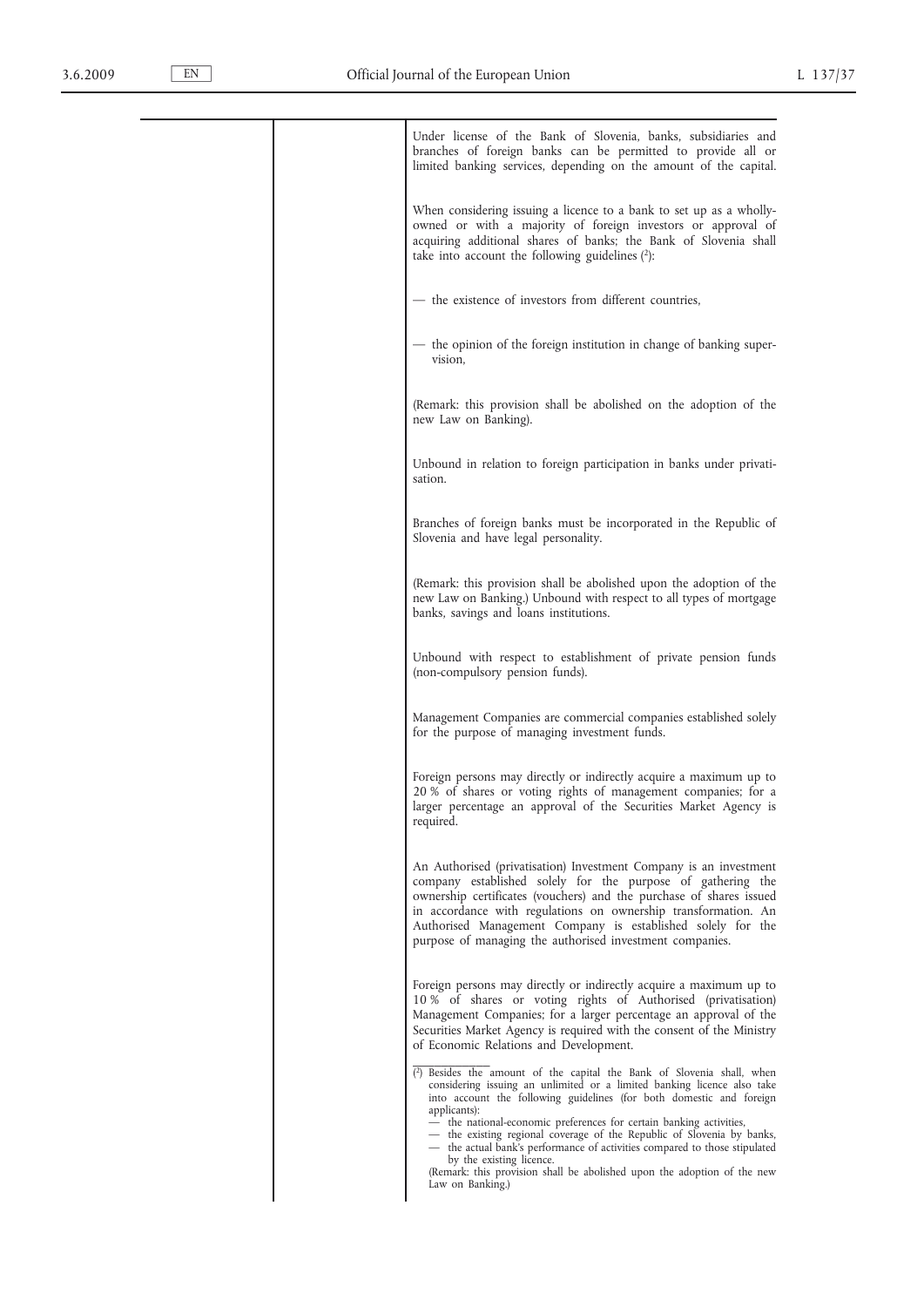|                                   | Investments of the Investments Funds into securities of foreign<br>issuers are limited to 10% of the investments of the Investments<br>Funds. Such securities shall be listed on those stock exchanges<br>previously determined by the Securities Market Agency.                                                                                    |
|-----------------------------------|-----------------------------------------------------------------------------------------------------------------------------------------------------------------------------------------------------------------------------------------------------------------------------------------------------------------------------------------------------|
|                                   | Foreign persons may become shareholders or partners in a Stock<br>Broking Company up to 24 % of the capital of the Stock Broking<br>Company by prior approval of the Securities Market Agency.<br>(Remark: this provision shall be abolished upon the adoption of<br>the new Law on Securities Market.)                                             |
|                                   | Securities of a foreign issuer which have not yet been offered in the<br>territory of the Republic of Slovenia may only be offered by a Stock<br>Broking Company or a bank licensed to carry out such transactions.<br>Prior to launching the offer the Stock Broking Company or a bank<br>shall obtain the permission of Securities Market Agency. |
|                                   | The request for this permission to offer securities of a foreign issuer<br>in the Republic of Slovenia shall be accompanied by draft prospectus,<br>documentation that the guarantor of the issue of securities of the<br>foreign issuer is a bank or a stock broking company, except in the<br>case of the issue of shares of a foreign issuer.    |
|                                   | SE: Undertakings not incorporated in Sweden may establish a<br>commercial presence only through a branch, and in case of banks,<br>also through a representative office.                                                                                                                                                                            |
|                                   | SE: A founder of a banking company shall be a natural person<br>resident in the European Economic Area or a foreign bank. A<br>founder of a savings bank shall be a natural person resident in the<br>European Economic.                                                                                                                            |
|                                   | UK: Inter-dealer brokers, which are a category of financial institutions<br>dealing in Government debt, are required to be established in the<br>European Economic Area and separately capitalised.                                                                                                                                                 |
| 4) Presence of<br>natural persons | CY: Subsector B.6.(e) (trading of transferable securities): Individuals,<br>whether acting alone as brokers or employed by broker firms as<br>brokers, are required to meet the licensing criteria for this purpose.                                                                                                                                |
|                                   | Subsectors B.1. to B.12., except $B.6.(e)$ : Unbound.                                                                                                                                                                                                                                                                                               |
|                                   | CZ: Non-central bank currency issue services, trading of derivative products<br>and of bullion, money broking, settlement and clearing services for derivative<br>products, and advisory, intermediation and other auxiliary financial services<br>relating to these activities: Unbound.                                                           |
|                                   | All other subsectors: Unbound, except as indicated in the horizontal<br>section.                                                                                                                                                                                                                                                                    |
|                                   | MT: Subsectors B.1., B.2. and B.11. (acceptance of deposits, lending of all<br>types, and provision and transfer of financial information): Unbound,<br>except as indicated in the horizontal section.                                                                                                                                              |
|                                   | Subsectors B.3. to B.10. and B.12.: Unbound.                                                                                                                                                                                                                                                                                                        |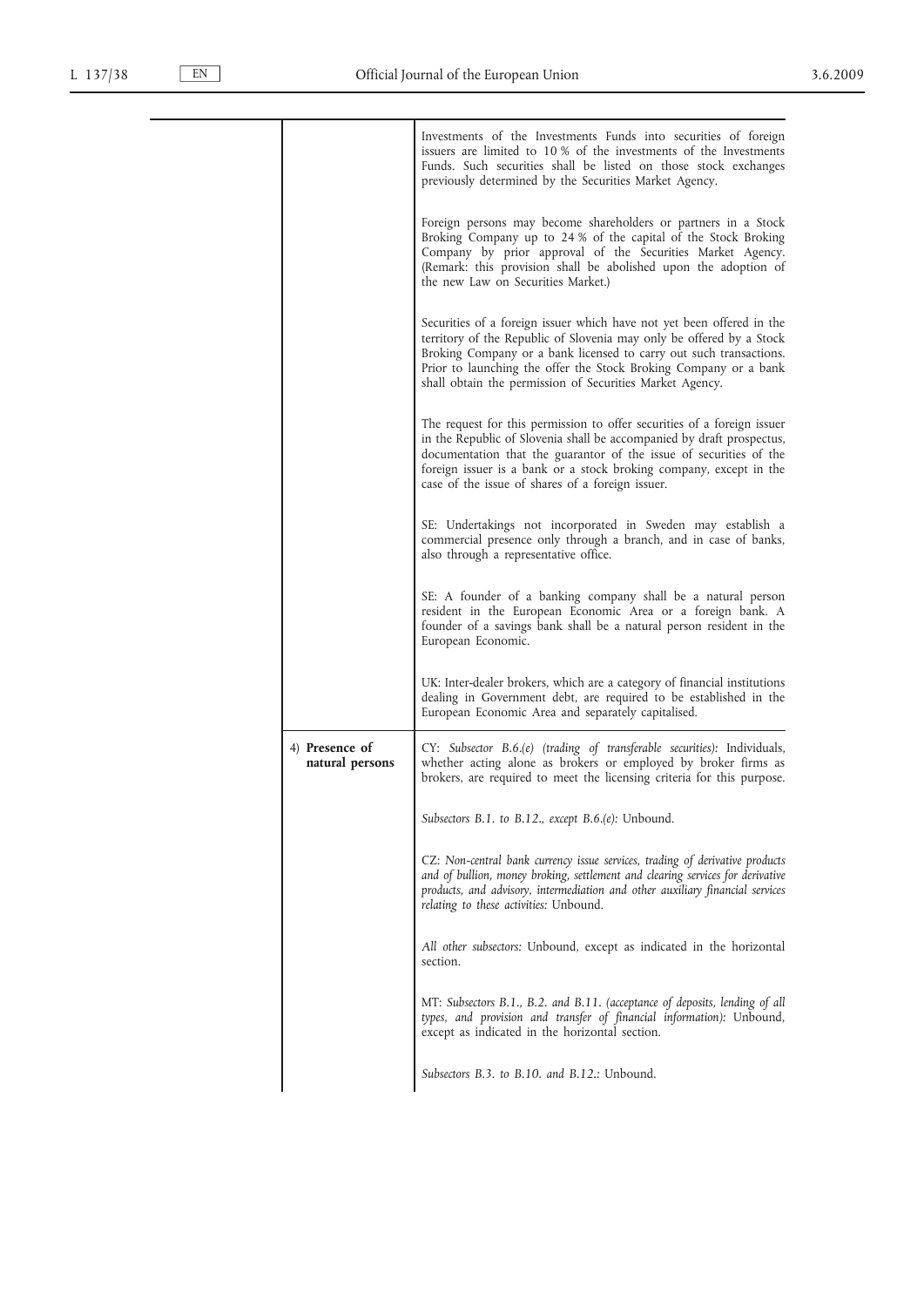|  | PL: Subsectors B.1., B.2., B.4. and B.5. (excluding guarantees and<br>commitments of the State Treasury): Unbound except as indicated in<br>the horizontal section and subject to the following limitation:<br>Nationality requirement for some $-$ at least one $-$ of the bank<br>executives.                                                                                                                                                                        |
|--|------------------------------------------------------------------------------------------------------------------------------------------------------------------------------------------------------------------------------------------------------------------------------------------------------------------------------------------------------------------------------------------------------------------------------------------------------------------------|
|  | Subsectors $B.6.(e)$ , $B.7.$ (excluding participation in issues of Treasury papers),<br>B.9. (only portfolio management services), B.11. and B.12. (advisory and<br>other auxiliary financial services only in relation to the activities committed<br>for Poland.): Unbound except as indicated in the horizontal section.                                                                                                                                           |
|  | All other subsectors: Unbound.                                                                                                                                                                                                                                                                                                                                                                                                                                         |
|  | SK: Trading of derivative products and of bullion, money broking, and<br>intermediation: Unbound.                                                                                                                                                                                                                                                                                                                                                                      |
|  | All other subsectors: Unbound, except as indicated in the horizontal<br>section.                                                                                                                                                                                                                                                                                                                                                                                       |
|  | SI: Participation in issues of Treasury bonds, pension fund<br>management and related advisory and other auxiliary financial<br>services: Unbound.                                                                                                                                                                                                                                                                                                                     |
|  | All other subsectors: Unbound, except as indicated in the horizontal<br>section.                                                                                                                                                                                                                                                                                                                                                                                       |
|  | AT, BE, BG, DE, DK, ES, EE, FR, FI, EL, HU, IT, IE, LU, LT, LV, NL, PT,<br>RO, SE, UK: Unbound except as indicated in the respective horizontal<br>sections and subject to the following specific limitations:                                                                                                                                                                                                                                                         |
|  | BG: Unbound for guarantees of the State Treasury. Unbound for<br>trading for own or customers account of negotiable instruments<br>and financial assets other than transferable securities. Unbound for<br>participation in issuance of treasury bonds. Unbound for money<br>broking. Unbound for pension fund management. Unbound for<br>settlement and clearing services for financial assets. Unbound for<br>intermediation and other auxiliary financial services. |
|  | FR: Sociétés d'investissement à capital fixe: condition of nationality<br>for the president of the Board of Directors, the Directors-General and<br>no less than two thirds of the administrators, and also, when the<br>securities firm has a Supervisory Board or Council, for the members<br>of such board or its Director-General, and no less than two thirds of<br>the members of the Supervisory Council.                                                       |
|  | EL: Credit institutions should name at least two persons who are<br>responsible for the operations of the institution. Condition of<br>residency applies to these persons.                                                                                                                                                                                                                                                                                             |
|  | IT: Condition of residence within the territory of a Member State of<br>the European Communities for "promotori di servizi finanziari"<br>(financial salesmen).                                                                                                                                                                                                                                                                                                        |
|  | LV: Manager of a branch and a subsidiary shall be a Latvian tax payer<br>(resident).                                                                                                                                                                                                                                                                                                                                                                                   |
|  | RO: Unbound for financial leasing. Unbound for trading for own or<br>customers account of negotiable instruments and financial assets<br>other than transferable securities.'                                                                                                                                                                                                                                                                                          |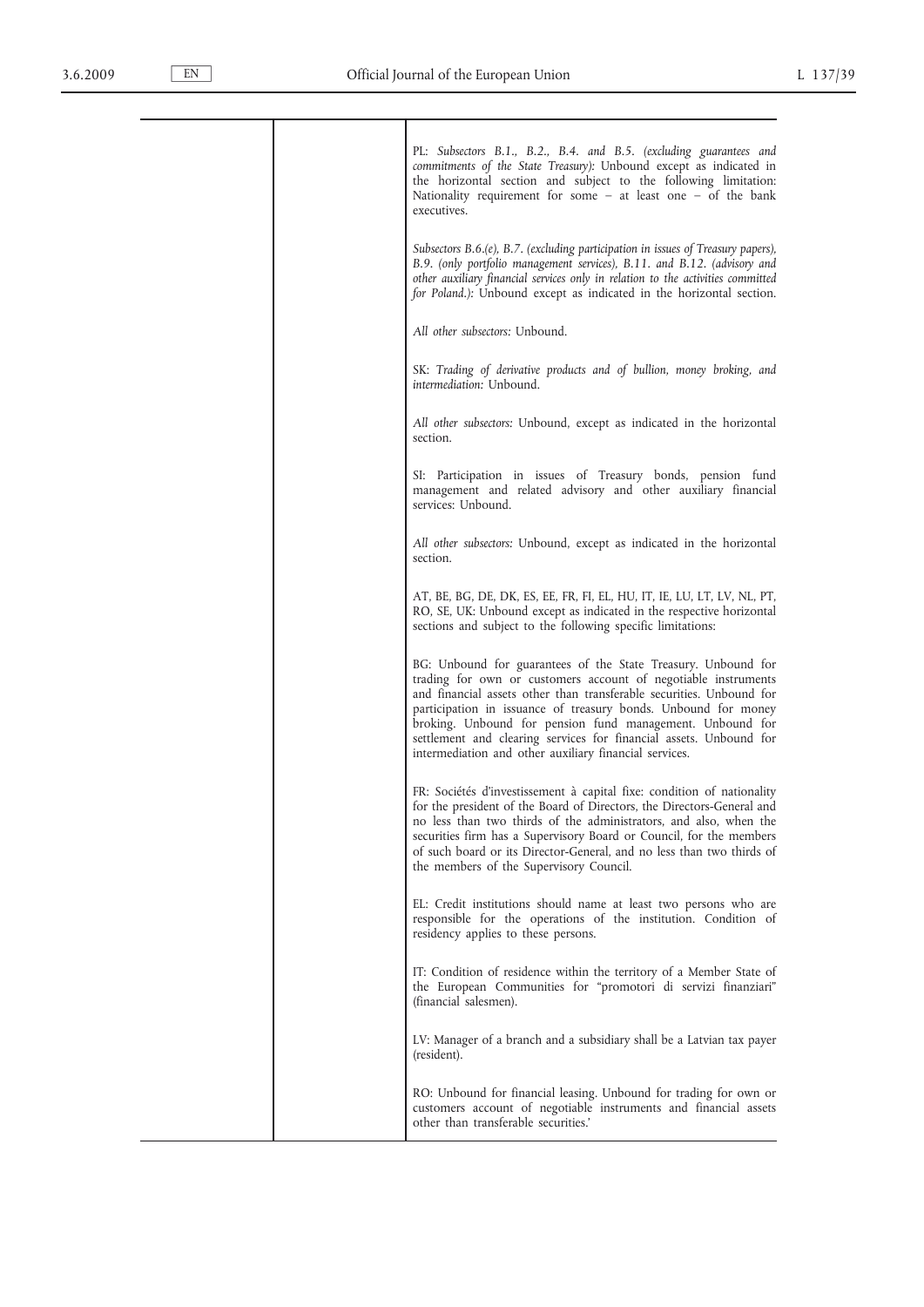# *ANNEX II*

### *'ANNEX II*

### **AUTHORITIES RESPONSIBLE FOR FINANCIAL SERVICES**

#### PART A

#### **For the Community and its Member States**

| European<br>Commission | DG Trade<br>DG Internal Market                   | B-1049 Bruxelles                                                                                     |
|------------------------|--------------------------------------------------|------------------------------------------------------------------------------------------------------|
| Austria                | Ministry of Finance                              | Directorate Economic Policy and Financial Markets<br>Himmelpfortgasse 4-8<br>Postfach 2<br>1015 Wien |
| Belgium                | Ministry of Economy                              | Rue de Bréderode 7<br>1000 Bruxelles                                                                 |
|                        | Ministry of Finance                              | Rue de la Loi 12<br>B-1000 Bruxelles                                                                 |
| Bulgaria               | Ministry of Economy and Energy                   | Slavyanska str. 8<br>Sofia 1052                                                                      |
|                        | Ministry of Finance                              | G.S.Rakovski str.102<br>Sofia 1000                                                                   |
|                        | Bulgarian National Bank                          | Al.Batenberg sq.1<br>Sofia 1000                                                                      |
|                        | Financial Supervision Commission                 | 33, Shar Planina Street<br>Sofia 1303                                                                |
| Cyprus                 | Ministry of Finance                              | CY-1439 Nicosia                                                                                      |
| Czech Republic         | Ministry of Finance                              | Letenská 15<br>CZ-118 10 Prague                                                                      |
| Denmark                | Ministry of Economic Affairs                     | Ved Stranden 8<br>DK-1061 Copenhagen K                                                               |
| Estonia                | Ministry of Finance                              | Suur-Ameerika 1<br>EE-15006 Tallinn                                                                  |
| Finland                | Ministry of Finance                              | PO Box 28<br>FIN-00023 Helsinki                                                                      |
| France                 | Ministry of Economy, Finance and<br>Industry     | Ministère de l'Economie, des Finances et de l'Industrie<br>139, rue de Bercy<br>F-75572 Paris        |
| Germany                | Ministry of Finance                              | Bundesanstalt für Finanzdienstleistungsaufsicht<br>Graurheindorfer Str. 108<br>D-53117 Bonn          |
| Greece                 | Bank of Greece                                   | Panepistimiou Street, 21<br>GR-10563 Athens                                                          |
| Hungary                | Ministry of Finance                              | Pénzügyminisztérium<br>Postafiók 481<br>HU-1369 Budapest                                             |
| Ireland                | Irish Financial Services Regulatory<br>Authority | PO Box 9138<br>College Green<br>IRL-Dublin 2                                                         |
| Italy                  | Ministry of Treasury                             | Ministero del Tesoro<br>Via XX Settembre 97<br>I-00187 Roma                                          |